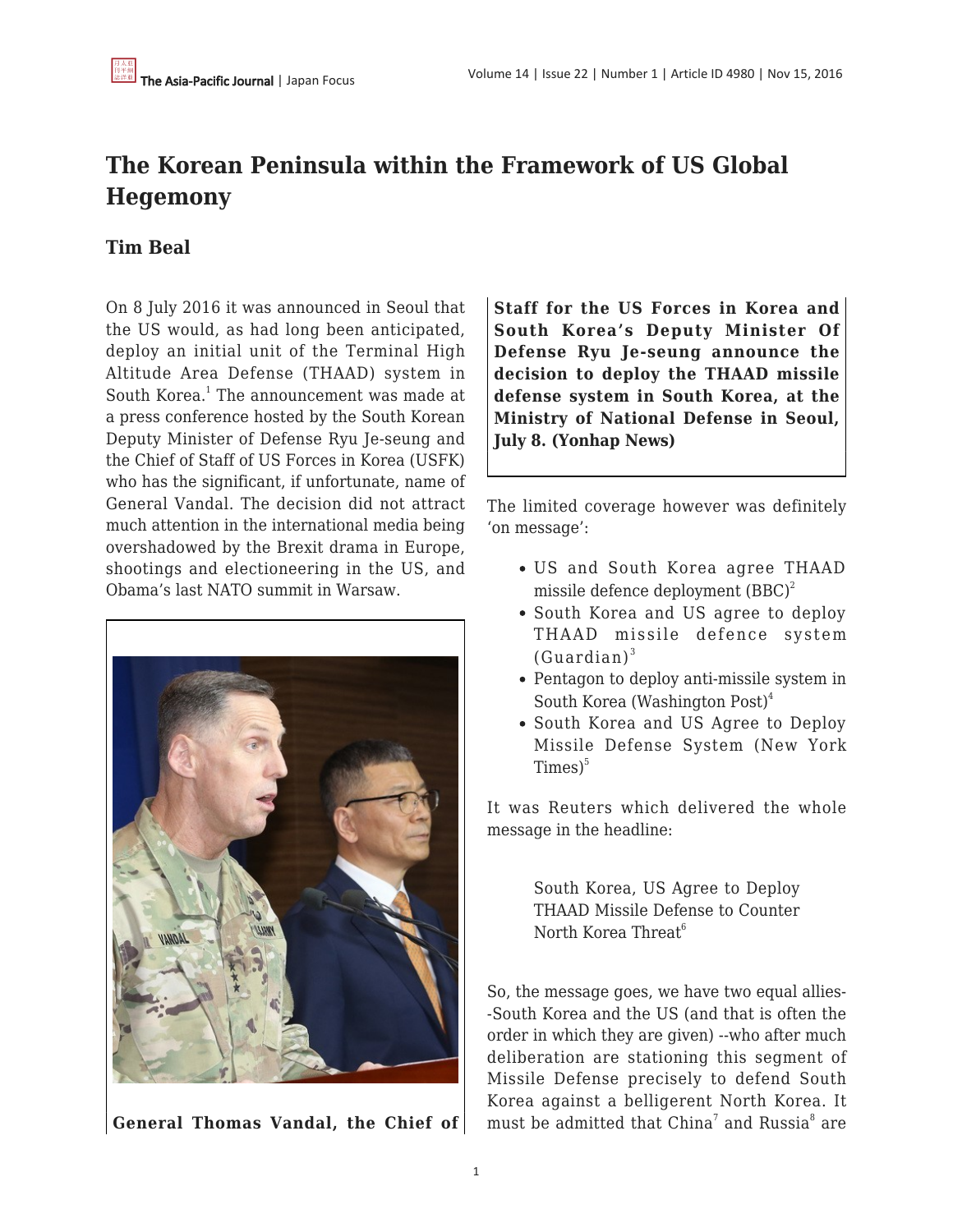

making a bit of a fuss although it has been patiently explained many times that the sole purpose of THAAD was, as Minister Yoo reiterated at the press conference "to guarantee the security of [South Korea] and its people from the threat of North Korea's nuclear weapons, weapons of mass destruction and ballistic missiles" and is "not aimed at a third country"<sup>9</sup> . Indeed, Jane Perlez suggested in the New York Times, China was peeved because the deployment show that despite its attempts to woo Seoul 'Ms. Park's government showed that it was embracing its alliance with Washington more than ever, and that it would rely less on China to keep North Korea and its nuclear arsenal at bay.'<sup>10</sup>

However, a little burrowing beneath the surface reveals that the reality is very different from the official US and South Korean government line so assiduously reported by the media.

There are, for a start, serious doubts amongst experts that THAAD would in fact be effective against North Korean missiles. Even those in the military-industrial-security complex such as Michael Elleman formerly of the US Department of Defense and now with the International Institute for Strategic Studies (IISS) who is, by profession, 'pro-THAAD' cautions that it would not offer complete protection.

> Adding THAAD to missile-defense deployments that already include Patriot systems would likely substantially enhance South Korea's capacity to minimize the damage caused by a large North Korean missile attack. However, it is important to note that a layered defense will not be able to completely block such an attack. As a result, missiles armed with nuclear weapons could cause significant casualties as well as

damage in the South.<sup>11</sup>

A similar point is made by Garth McLennan, who refers to the technique of haystacking where a large number of missiles are fired, only a few of which have nuclear warheads (because they are in short supply). The nuclear component then becomes a needle in a haystack:

> THAAD would not, however, serve as an effective tool in countering a North Korean nuclear strike if such an attack were haystacked among a barrage of conventional warheads. $12$

A more trenchant, and independent critic, is Theodore Postol, emeritus professor at the Massachusetts Institute of Technology (MIT) who is frequently cited by the liberal Seoul newspaper Hankyoreh.<sup>13</sup> Postol argues that North Korea could make its missiles tumble or fragment in flight in order to confuse THAAD and hence penetrate defences.<sup>14</sup>

There appears to be a consensus amongst experts that despite claims by the South Korean Defense Minister a single THAAD unit would be ineffective against Submarine Launched Ballistic Missiles (SLBMS) because it only has a 120 degrees azimuth, or window, and since SLBMs can be launched from any direction it would be necessary to have at least three to cover the whole  $360$  degrees.<sup>15</sup>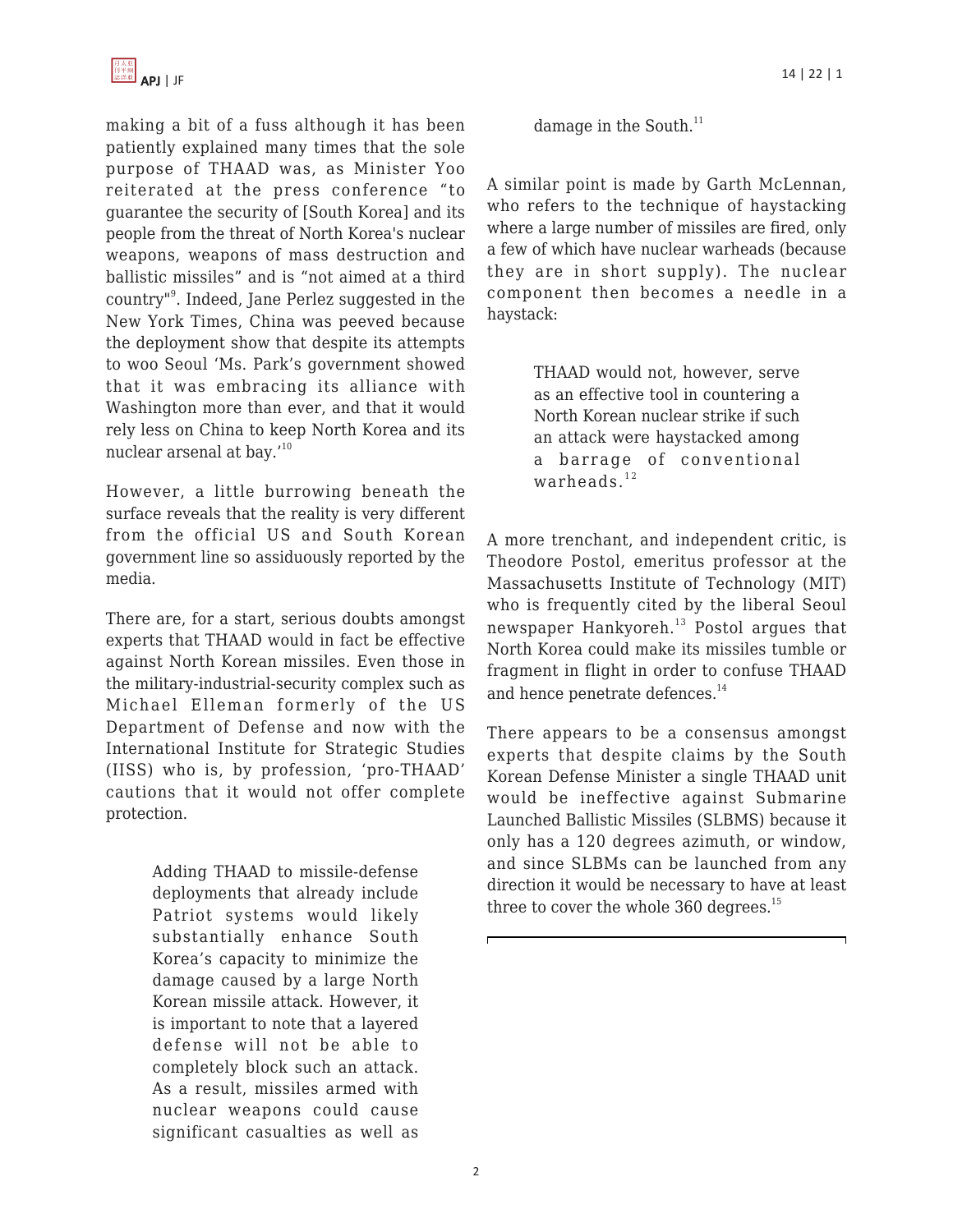

**THAAD on the Korean peninsula, used for detecting Chinese ICBM**  $(h$ ypothetical $)$ <sup>16</sup>

Then there is the question of where the THAAD unit would be stationed. The right wing Chosun Ilbo has expressed concern that it would be positioned to protect US bases, rather than Seoul. $17$ 

Postol concludes, in a lengthy technical presentation given at Harvard, that "The claim that the US is aiming its missile defense at North Korea is simply nonsense.**" 18**

If THAAD offers little or no protection against North Korea's missiles, why the deployment? The answer lies in THAAD's AN/TPY-2 radar system which can penetrate deep into China, and Russia.<sup>19</sup> Postol explains:

> The Chinese are concerned about the THAAD radar because it was designed from its beginning to provide cuing information to the US National Missile Defense. The placement of a THAAD radar in South Korea has the unambiguous technical appearance of placing the radar in a location where it can provide track information on Chinese ICBMs before they rise over the curved earth-horizon and can be seen by the main radars of

the US National Missile Defense in Alaska...

South Korea will get no military benefit from the THAAD defense system, and China will consider the radar's deployment to South Korea as a hostile act by South Korea against China. It therefore has a significant negative impact on South Korean/Chinese relations, with essentially no real benefit to South Korea.<sup>20</sup>

Russia has warned that it 'could deploy missile bases to its Far East region that would be within reach of THAAD bases in South Korea'. $^{21}$ 

China has gone further in an editorial in the authoritative Communist Party newspaper Global Times, which outlined a number of measures in response to the THAAD deployment:

We recommend China to take the following countermeasures.

- China should cut off economic ties with companies involved with the system and ban their products from entering the Chinese market.
- It could also implement sanctions on politicians who advocated the deployment, ban their entry into China as well as their family business.
- In addition, the Chinese military could come up with a solution that minimizes the threat posed by the system, such as technical disturbances and targeting missiles toward the THAAD system.
- Meanwhile, China should also re-evaluate the long-term impact in Northeast Asia of the sanctions on North Korea, concerning the link between the sanctions and the imbalance after the THAAD system is deployed.
- China can also consider the possibility of joint actions with Russia with countermeasures.  $22$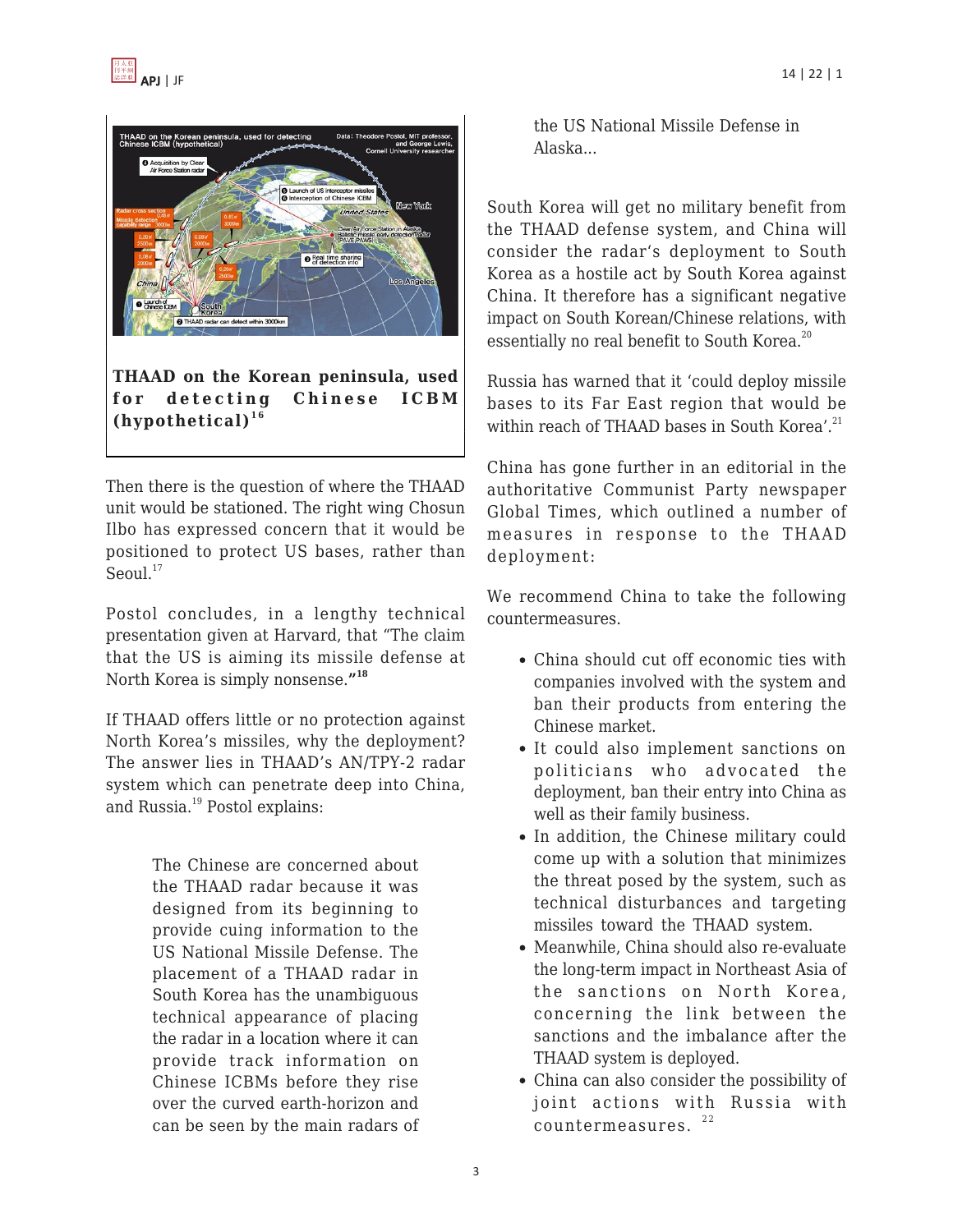

The enormous implications of these measures are obvious. For one thing it seems likely that the deployment, combined with US containment of China in the South China Sea, will reinforce Chinese rethinking of its conciliatory policy over the Korean issue.

In South Korea there have been serious concerns raised about the commercial impact of the response from China, its major economic partner. The Korea Times, in an article entitled 'Businesses fear backlash from China' reported:

> Company officials and analysts expressed concern that THAAD may stoke anti-Korean sentiment in the neighboring country.

> They also said business ties with China could worsen, heightening uncertainties about the Korean economy.

> "The THAAD issue is more about politics and diplomacy, but it could hurt Chinese consumer sentiment about Korean products," Hyundai Securities analyst Kwak Byeongyeol said.

> Company officials expressed worries over retaliatory actions such as higher tariffs and stricter rules on some Korean products manufactured in China.<sup>23</sup>

South Korean companies exporting to, or producing in China, would not be the only casualties. There is also tourism. The Hankyoreh noted that

> What the South Korean government and business are most concerned about in connection with the THAAD debate are economic sanctions. China is by far

South Korea's number one export market, accounting for 26% of exports as of 2015 - a figure that rises to 31.8% if Hong Kong (5.8%) is included.

Last year, 45% (6 million) of foreign visitors to South Korea were Chinese, and they are lavish consumers, spending five times more than the average foreign tourist's expenditures (US\$400). Chinese investors hold 17.5 trillion won (US\$15.22 billion, 18.1%) in government bonds and other publicly traded securities in South Korea, more than any other country. Furthermore, around 23,000 South Korean companies were doing business in China as of 2013. Sanctions from China would deliver a body blow to the South Korean economy.<sup>24</sup>

So we have a situation where the South Korea government has, it claims, willingly agreed to the deployment of a weapon system which will afford it little or no protection against North Korea, but will exacerbate North-South tensions which are already at highest level in decades.<sup>25</sup> THAAD will inevitably increase the danger of South Korea being a target of Chinese and Russia counterattack in the case of war.<sup>26</sup> And in the meanwhile it is producing the likelihood of substantial damage to the South Korean economy as the relationship with China and Russia sours.<sup>27</sup>

The United States is inflaming the situation on the Korean peninsula, and worldwide. THAAD is clearly one part of a larger pattern. Obama at the NATO summit in Warsaw 8 July confirmed 'Russia as implacable enemy No. 1, while Defense Secretary Carter's recent campaign to up the military ante in the western Pacific casts China as a close No.  $2.^{28}$  At the same time Abe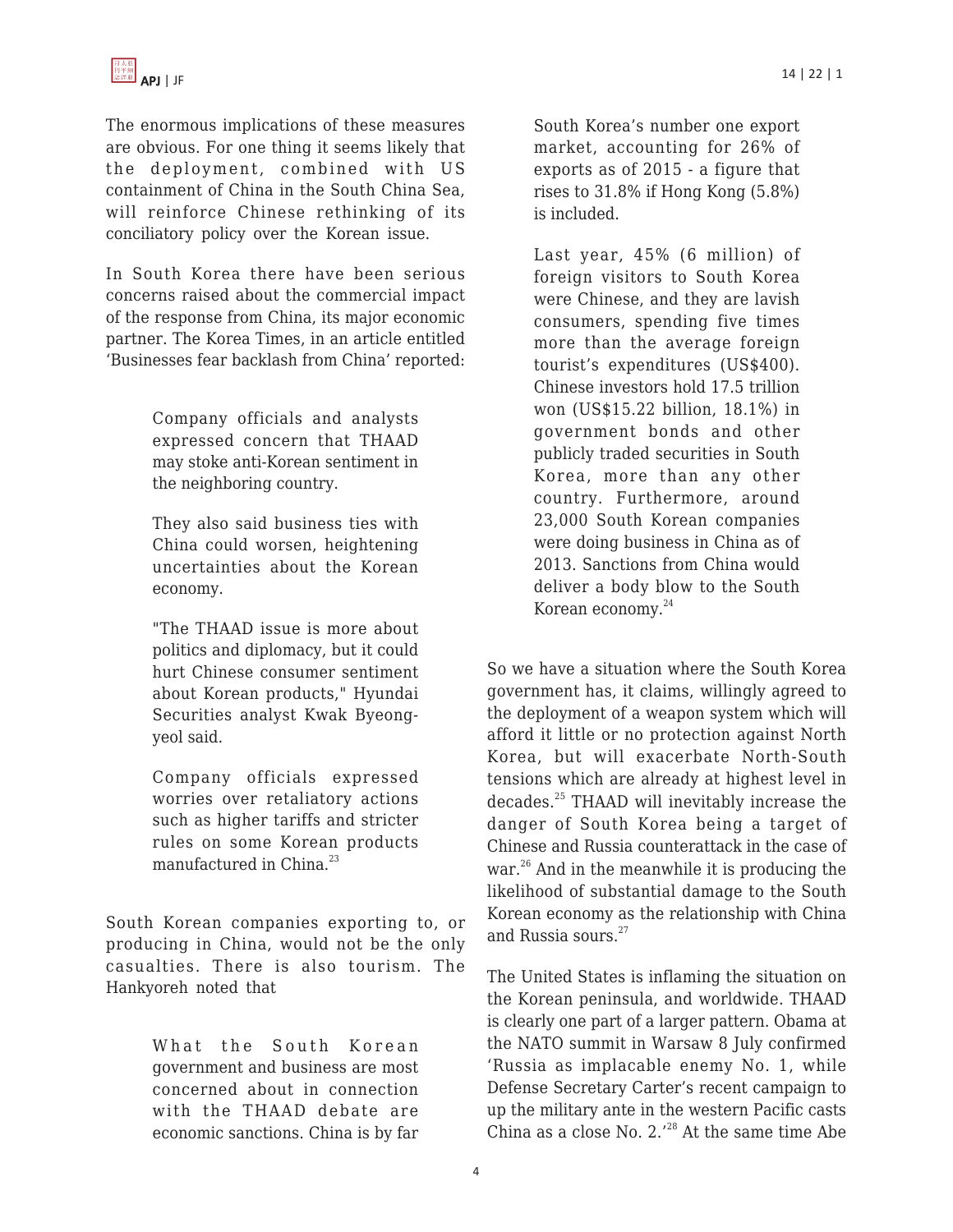

Shinzo, with another electoral victory under his belt continues his inexorable journey towards revision or 'reinterpretation' of the Japanese 'peace constitution' and the remilitarisation of Japan. <sup>29</sup> How do we explain the hysteria and the war-mongering? And, in the case of South Korea, the self-harm?



A framework for analysis with the US at its core

In order to make sense of this and, lay the foundation for activism, as appropriate, we must contextualise and establish a framework for analysis. The starting point for this framework is that we must look in the right direction. Most writing and discussion on Korean peninsula issues focuses almost exclusively on North Korea. We are told of the North Korea problem, the North Korea threat, how North Korea, or the Kim family, is mad, bad, unpredictable, and so forth. The clue is to look at phrases such as the "Vietnam War", the "Korean War", "invasion of Afghanistan", "invasion of Iraq", and work out what they have in common; or rather what is left out that they have in common. The answer of course is the United States. The US is the common denominator.

No doubt some wise person thousands of years ago pointed out that we will not see the mountain, however high it may be, if we are looking in the wrong direction. And the American mountain is very high indeed. The US is the global colossus. It is the world's major economy (although now overtaken in Purchasing Power Parity (PPP) terms by China) and one relevant consequence of that has been its fondness for economic warfare. Physical sanctions may devastate a target economy without impinging on the far larger American one. The US had an embargo against China for 25 years without American business protesting; mind you they didn't realise what they were missing out on. Sanctions on North Korea have been in place for some 70 years, with no apparent protest from American business. The US dominance in the international business and banking architecture makes financial sanctions very appealing; again they cause great damage without much cost to the US. <sup>30</sup>American economic might means there is plenty of cash to buy friends and influence people. General David Petraeus claimed that 'money is my most important ammunition in this [Iraq] war' and this insight led to a US Army manual entitled Commander's Guide to Money as a Weapons System.<sup>31</sup> Vicky Nuland's boast, in December 2013, just before the coup in the Ukraine, that they had 'invested' \$5 billion in the Ukraine is one example; then there are all the stories of CIA operatives sashaying through Afghanistan and Iraq with dollars, not in fistfuls but in suitcases.<sup>32</sup>

The US is uniquely blessed by nature, with extensive agricultural and mineral resources meaning it cannot be blockaded into submission, however strong a future enemy might be. It is protected by vast oceans east and west and bordered by small, nonthreatening countries north and south and surrounded by a huge network of overseas bases.<sup>33</sup> Despite this geographical invulnerability, the US spends on its military nearly as much as the rest of the world put together. If one adds to its military budget that of its 'allies' and compares that to the military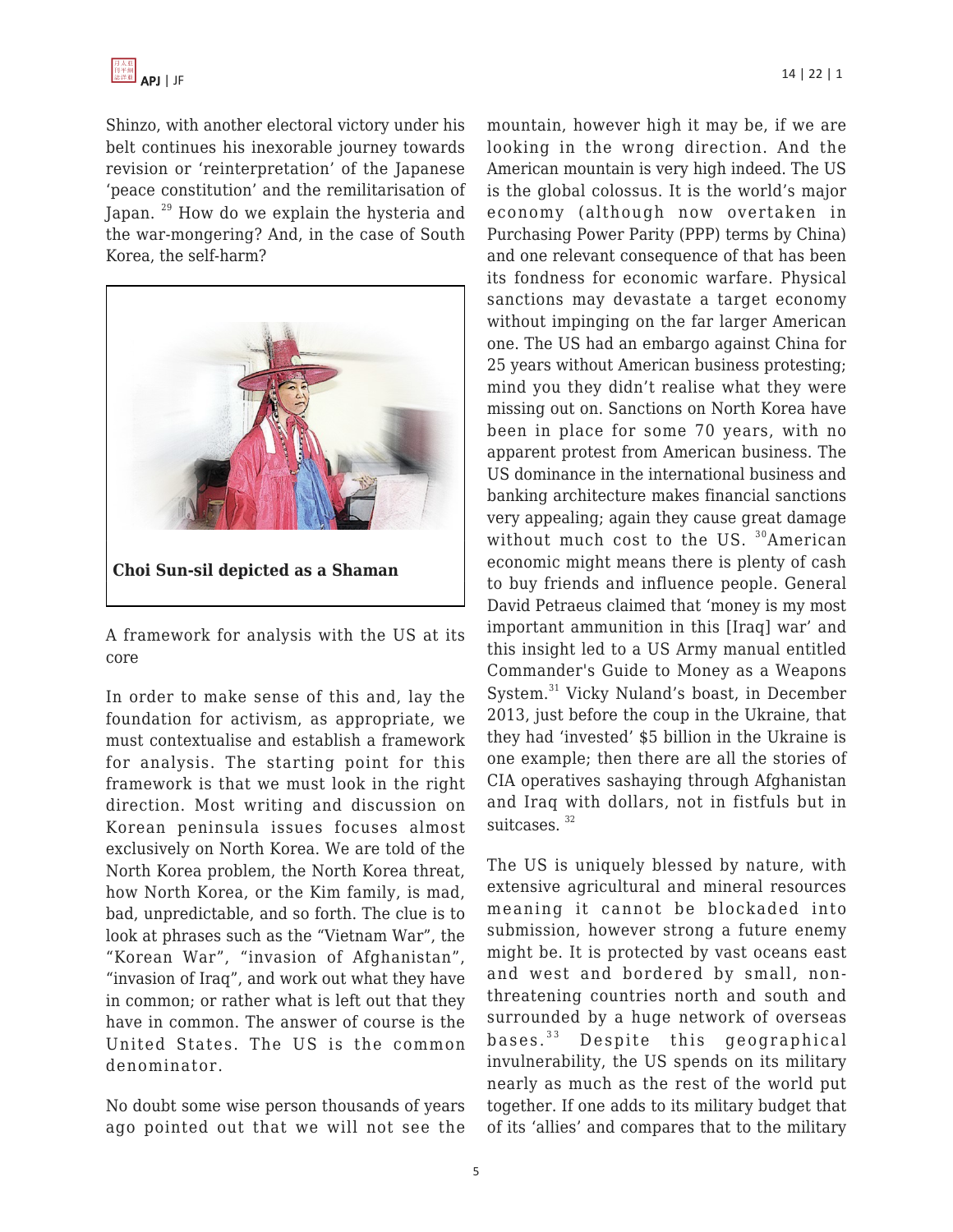

wherewithal of potential adversaries the disproportion is staggering. At a rough calculation using data from the latest Military Balance assessment from the International Institute for Strategic Studies, the military expenditure of US and its 'allies' is about \$1 trillion a year. <sup>34</sup>They outspend China seven times, Russia 15 times and North Korea somewhere between 100 times and, if one accepts the estimate of Pyongyang's military budget made by the director of the South Korean Defence Intelligence Agency back in 2013, 1000 times.<sup>35</sup>

The United States also has immense Soft Power which includes diplomatic power and its domination of the global intellectual space which are linked together, the one feeding off the other.

The US has immense diplomatic power. Hence for instance all those dubious UN Security Council resolutions censuring North Korea, and violating the sovereignty of Libya, Yugoslavia, Iraq, or Iran.<sup>36</sup> The US is able to bully, cajole or perhaps just instruct permanent and nonpermanent members of the UNSC to commit egregious violations of the UN Charter, damaging its enemies and protecting its friends, such as Israel, Turkey, and Saudi Arabia, and of course itself. Again its power is not absolute, but it is extraordinary.

The official US narrative not merely fashions Western media and academia but also much of that in Russia and China. If you look at Russian or Chinese media, in English at least, you will see that unless national interests are directly challenged – in Ukraine and Eastern Europe for the Russians and the South China Sea for the Chinese, the default position is to accept uncritically what the Western news agencies, and hence Western officials, portray. This, needless to say, only works one way. No Western newspaper would ever regurgitate a statement from Tass or Xinhua without inserting it in a political envelope telling the reader not to believe it.

As a result of this domination of the international intellectual space no one seems to blink when the US, with its thousand nuclear tests, fulminates against North Korea's five, or with its myriad nuclear and conventional missiles, bombers, fighters, aircraft carriers, and submarines claims that it is being threatened by North Korea with its very limited and uncertain ability to project power far beyond its borders. This goes beyond hypocrisy and double standards into the construction of a special sort of unreality.

Of all countries in the world North Korea alone has been censured by the UNSC for launching satellites, and that on the strange ground that they utilised ballistic missile technology. Strange because not merely are all satellites launched by ballistic rockets, but ballistic missiles are not themselves illegal.<sup>37</sup> How could they be when the US has so many of them?

There are various bilateral and multilateral agreements by which the US attempts to fortify its hegemony by managing the utilisation of missiles by other countries – there is, for instance, the limitation it has imposed on South Korean missiles (they don't want Seoul attacking China without permission) but missiles per se are not prohibited Similarly for nuclear tests and weapons. There are various 'voluntary' agreements – the Comprehensive Nuclear-Test-Ban Treaty and the Non-Proliferation Treaty – but these are different in nature from, for instance, the prohibition on invading other countries which is enshrined in the United Nations Charter, and dates back to the Treaty of Westphalia in  $1648.^{38}$  In this regard the construction of North Korea as an international pariah is an expression of American power rather than, as is usually claimed, a result of the infringement of international law. In fact, the discriminatory charges against North Korea are themselves a violation of the norms of international law and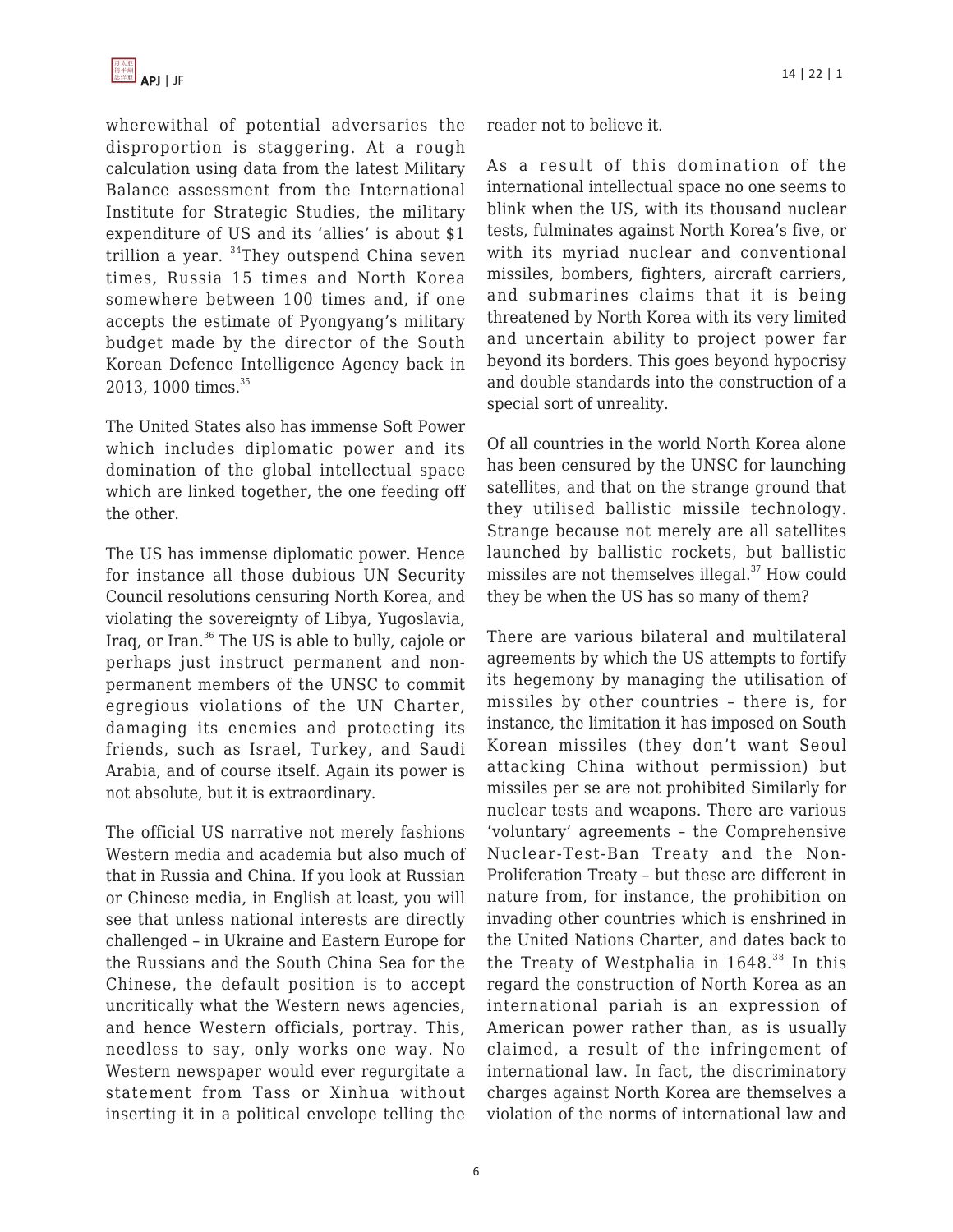

## the equal sovereignty of states.

American power means that nothing much happens in the world without the US being involved although that is frequently hidden. Sometimes it is the dominant actor, sometimes just an endorser, but the US is always there. This does not mean that the US is omnipotent. Indeed it is intriguing the way that clients sometimes have surprising leverage against the US One thinks of Syngman Rhee in South Korea the 1950s, or more recently Hamid Karzai in Afghanistan. These are people who were installed by the US, had not much popular support and many domestic enemies, but nevertheless at times could disobey orders quite flagrantly. The client/master relationship is constantly being negotiated and is complex. However, if push comes to shove the master prevails, as Rhee found out in 1960.

### Deciphering US global strategy

So, in analysing world affairs the starting point must be the US What does America want? That, needless to say, often bears little connection with what it proclaims as its objective. Analysis must be hard-nosed looking beyond the spin and rhetoric, focussing on actions and seeking real explanations. When we have some idea of America's position we can start looking at the other players, in descending order of importance. For most countries, most of the time, the United States is their major strategic partner-cum-adversary. They tend to tailor their policy in relation to third countries in the light of their political relationship with the United States. However for many countries, and South Korea is by no means alone, there is the dilemma of reconciling the economic importance of China with the relationship with the US.<sup>39</sup> At the same time we must presume that Washington has a global grand strategy (however incoherent and subject to various factions that may be) and that this strategy prioritises and subordinates the part to the whole.



**US Vice President Joe Biden clasps hands with President Park Geun-hye at the Blue House before Biden signs the visitor's book, Dec. 6. (Blue House photo pool)<sup>40</sup>**

The failure to put the US at the core of geopolitical analysis is a fundamental reason why so much writing on the Korean peninsula is usually off the mark. We have innumerable websites and NGOs, books and articles focusing on North Korea, often with little attention paid to the US, other than considering what effect North Korea, and often 'the North Korean threat' has on America. Looking in the wrong direction, asking the wrong questions, they get misleading or meaningless answers. Associated with this, and arguably a result of it, is the fact that virtually all the experts, all the pundits we hear from are, to use Perry Anderson's term 'state functionaries'. <sup>41</sup>He was talking about American experts on China but the same term can be applied to American experts on Korea, and much the same holds for experts from Britain, Russia, and China. Most of these experts either currently work for the US government or have in the past – in the CIA, Defence, or State usually. If they are former employees they now work for think tanks or NGOs which are, to put it politely, state-aligned. Even academics are constrained by the desire for research funding. There are very few neutral, dispassionate,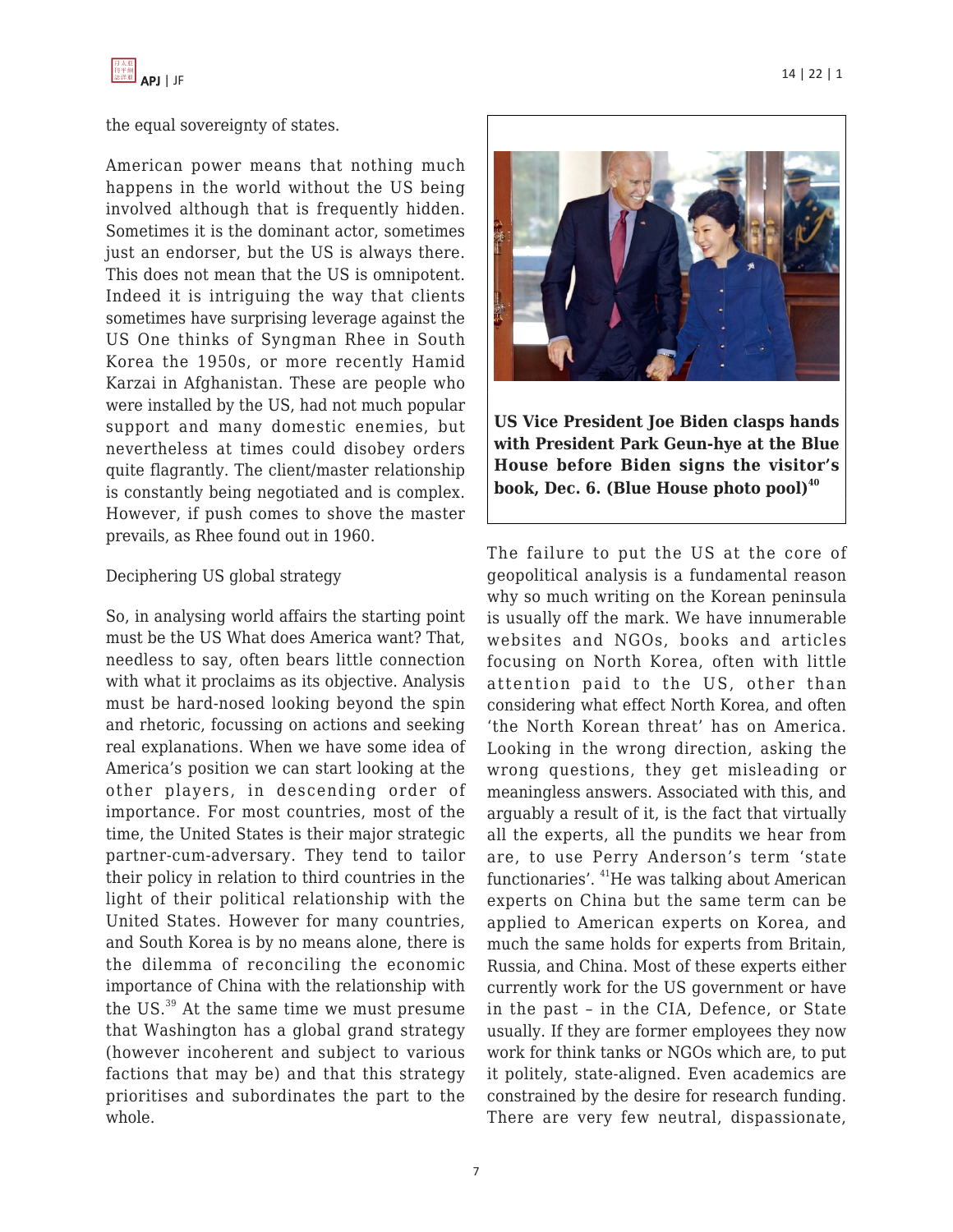disinterested (in the proper meaning of the term) voices. One simpler indicator is that virtually all of them express horror at the idea of North Korea having nuclear weapons but few have any qualms about the US and its arsenal. They tend to view the prospect of the US attacking North Korea with moral equanimity. There are, of course, honourable exceptions. Donald Gregg, former CIA operative and George H. Bush's ambassador to South Korea has become a leading advocate of engagement, as well as offering a critical perspective on US policy.<sup>42</sup> James Hoare, the British diplomat (and Korean scholar) who opened the British mission in Pyongyang.<sup>43</sup> Robert Carlin, with a background in the CIA and State Department, who offers such interesting insights into US negotiations with North Korea.<sup>44</sup>

#### The Korean peninsula in US strategy

Why is the US interested in the Korean peninsula? The answer is location. Korea is the most valuable piece of geopolitical real estate in the world. It is the nexus where most of the great powers meet and contend. China and Russia share a land border with Korea, Japan is separated by a small sea, and although the Pacific is a large ocean it is also 'the American lake'. None of these powers want a unified Korea subservient to any of the others and since the US is by far the most powerful it has the most pro-active policy. The US is also different in that it alone, at the moment, has aspirations for global hegemony. This means keeping Japan subservient, and containing China and Russia with the longer term aim of fragmenting them so that they are no longer competitors. It is easy to see how Korea fits in with these strategic objectives. As a physical location it provides bases adjacent to China and Russia and whilst the number of troops permanently deployed in South Korea is small, one of the functions of the joint exercises with the ROK is to practice the rapid influx of massive reinforcements. Japan fulfils the same role.

As an aside it might be noted that Korea also provides a base for keeping an eye on Japan. Whilst the US has been an enthusiastic supporter of Japanese remilitarisation, thinking in terms of the containment of China, it is possible this may change. A remilitarised Japan (and it should be remembered that Japan has the expertise to rapidly develop nuclear weapons and delivery systems that might well be superior to China's), made a 'normal' country again, may want to assert its independence from the US. As Palmerston remarked, back in the nineteenth century, countries don't have perpetual friends and enemies, merely perpetual interests.<sup>45</sup>

In the meantime Japan remains America's main asset in East Asia and an important aspect of the US presence in the southern part of the Korean peninsula, dating from 1945, is its function as a bulwark protecting Japan from any military threat from the Asian mainland. In 1945 that meant the Soviet Union but as time passed China has been perceived as the bigger threat. However the military facet is less important than the political one. The US has to be concerned that Japan does not become too friendly with its Asian neighbours, South Korea and Taiwan being obvious, but ultimately perhaps partial, exceptions. This concern was well illustrated by the 'Dulles Warning' of 1956 when Secretary of State John Foster Dulles, alarmed at peace treaty negotiations between Japan and the Soviet Union, threatened that the US would not relinquish Okinawa if Japan went ahead by agreeing to a Soviet proposal for a compromise solution to the territorial dispute (Kurils/Northern Territories) between the two countries. Dulles was also worried that if Japan concluded a peace treaty with the Soviet Union this might lead to a normalisation of relations with China.<sup>46</sup> Dulles got his way and relations between Japan and Russia are still bedevilled by territorial disputes, as are Japan's relations with China.<sup>47</sup> Fears that Prime Minister Koizumi's visit to Pyongyang in 2002 might lead to a rapprochement with North Korea may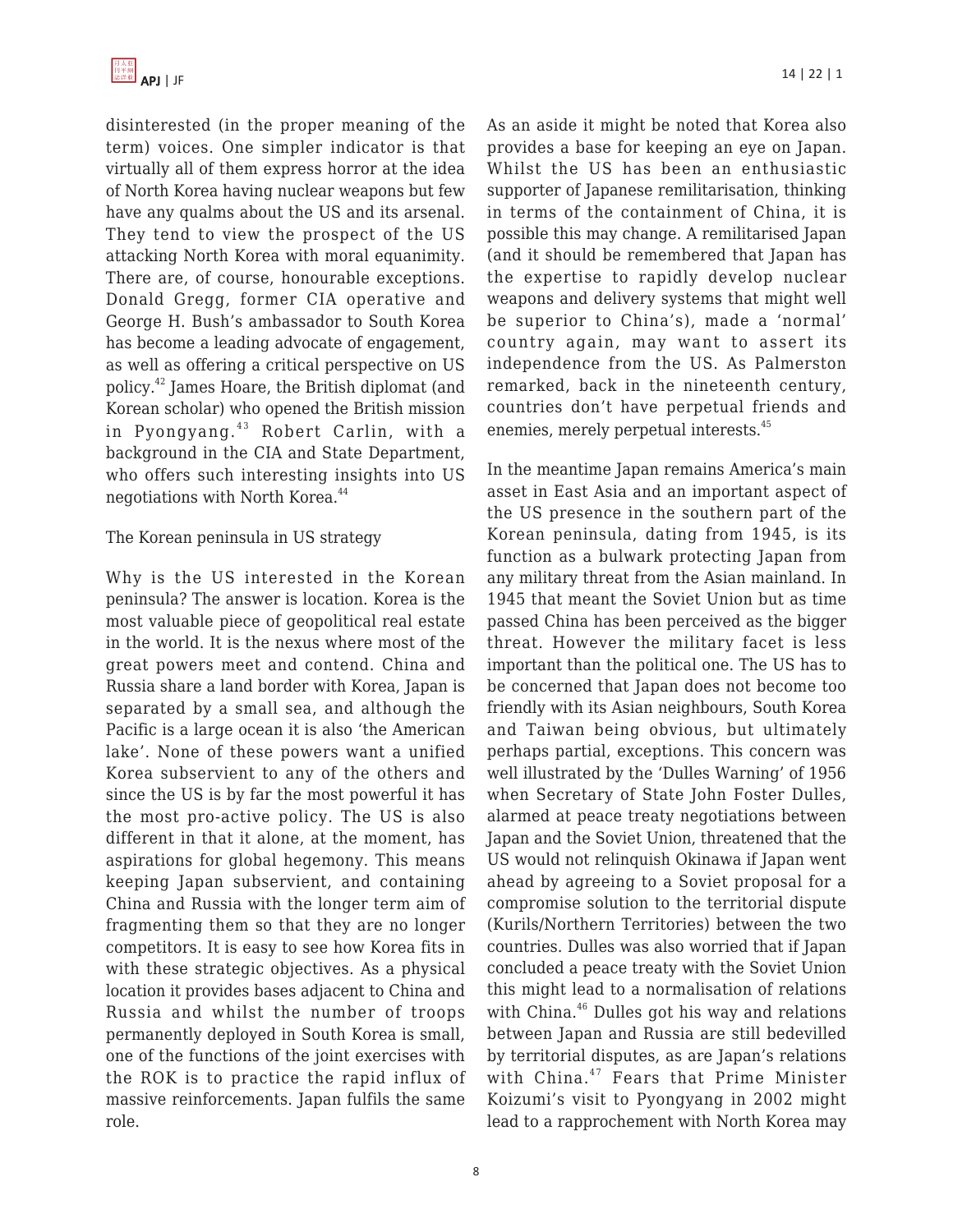have been the trigger that led to the Bush administration's abrogation of the Agreed Framework.<sup>48</sup> Japan is the jewel in America's East Asian crown, but the Korean peninsula has been regarded as essential to its protection.

The Korean peninsula not merely provides the US with physical bases for its military; it provides access to a huge reservoir of Korean military assets. According to the International Institute for Strategic Studies( IISS) report, Military Balance 2016, South Korea has a total troop complement – that is the combination of service personnel and reserves – of about 5.1 million. For comparison this is 2.6 times as much as that of North Korea's ostensible 2 million, considerably more than America's 2.2 million and quite a bit more than China's 3.5 million.<sup>49</sup> As an aside it might be noted that South Korean scholars using census data estimate the North Korean armed forces at about 700,000.<sup>50</sup> In addition, it is claimed that 400,000 are engaged full time in construction. <sup>51</sup> Which leaves about 300,000 for ordinary soldiering, rather less that the IISS estimate of 1.19 million.

Because of interoperability, these South Korean troops can fight alongside America, under American command, but probably can't operate on their own in a major war. The Joint military exercises such as Key Resolve, Foal Eagle and Ssang Yong are described as defensive to deter North Korean aggression. Given North Korea's incredible military inferiority against the USled forces this is obviously a pretext. The exercises practise more than the invasion of the North. The Chosun Ilbo which, like Donald Trump sometimes blurts out an inconvenient truth, recently made this comment about the exercises:

> The underlying aim is to bring South Korea, Australia, Japan and the US closer together to thwart China's military expansion in the

Pacific.<sup>52</sup>

When the United States looks at Korea, it sees China.



**The 20th CBRNE Command (Chemical, Biological, Radiological, Nuclear, Explosives) is participating in Exercise Ulchi Freedom Guardian in South Korea, Aug. 17 - 28. (Photo Credit: Staff Sgt. Antwaun J. Parrish, 5th Mobile Public Affairs Detachment)<sup>53</sup>**

So it is clear that for the Unites States the Korean peninsula is hugely important. This is partly in its own right – its 75 million people put it on a par with Germany or France. However its main significance to the US is that it is a strategic asset in its confrontation with China, and to a lesser extent, Russia. If the peninsula could be detached from the Asian mainland, towed down to the South Pacific and parked near New Zealand, then the US would be far less interested. We would not have had the division of Korea, the war, or the militarisation of the peninsula and of Japan.<sup>54</sup>

All this means that the US's North Korea policy, and hence its South Korea policy, must be seen within the context of its struggle with China, and Russia. In 1945 when the US had the peninsula divided its main concern was the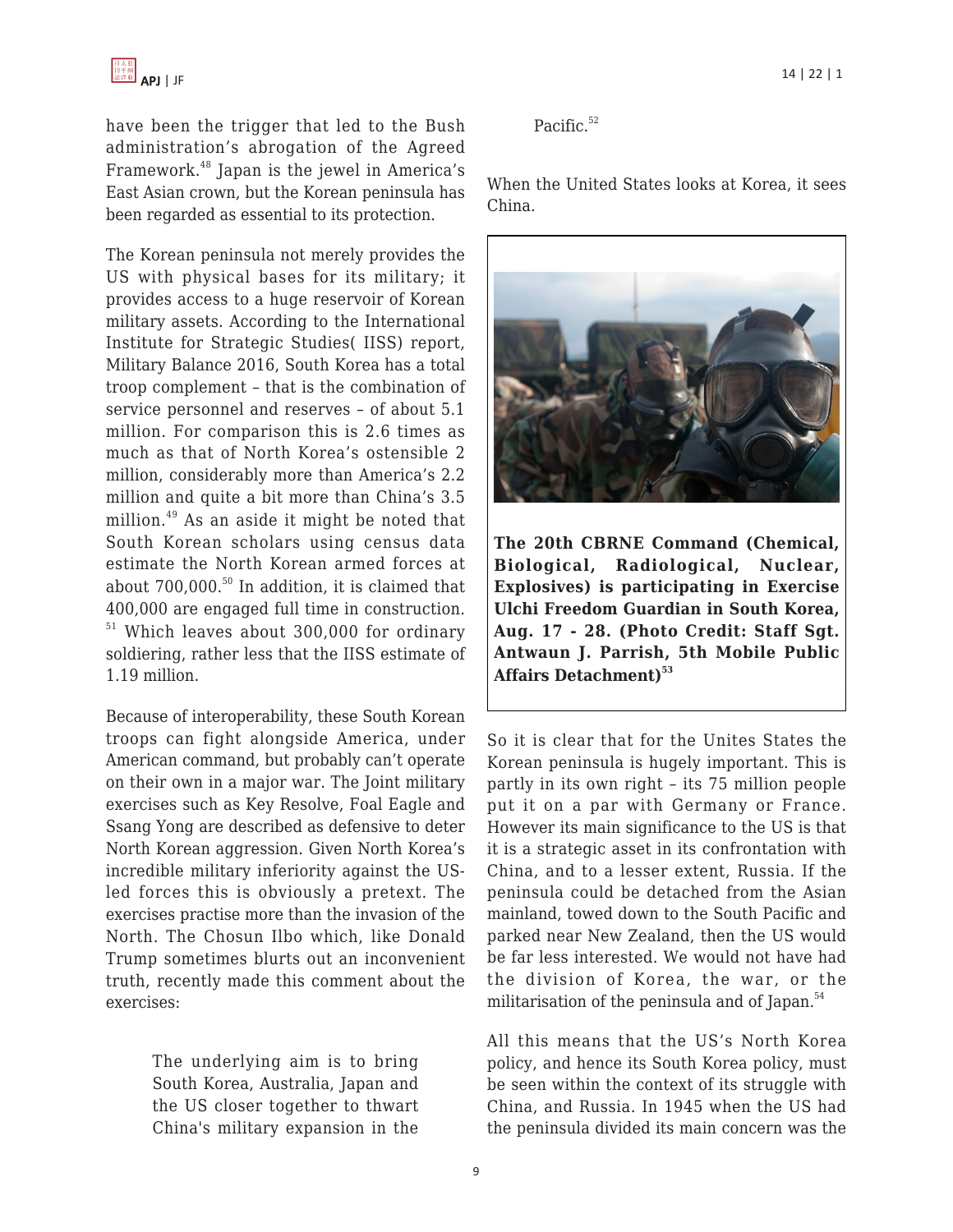Soviet Union. At that time the US 'owned' China, through Chiang Kai-shek. This changed over time and now China is the major component in its East Asia strategy. However Russia should not be overlooked. The US is a global power, and Russia straddles Europe and Asia, and although it is the European face of Russia which concerns the US, it is its Asian side which is most vulnerable.

To recap, the US's Korea strategy is a component of its global strategy, and China is the major focus of that, with Russia coming in behind. North Korea is important because of the role it has in that strategy; it is not really important in itself. So, if for instance, the US decided that good relations with North Korea would better serve its containment of China than the present hostility – by no means a foolish idea – then its Korea policy would change, whatever the screams in Seoul.

#### US North Korea policy

What, then, is the US's North Korea policy? Most people, left or right, find that easy to answer. It sees North Korea's nuclear programme threatening and its focus is the denuclearisation of the Korean peninsula. The reality is not quite so straightforward. For one thing US hostility long preceded North Korea's development of nuclear weapons. More important and telling is the fact that there has never been a serious, bipartisan, and sustained attempt to negotiate with Pyongyang on the issue. There was, indeed, the Agreed Framework of 1994 but that was sabotaged by the Republicans while out of the White House, and torn up by them, by George W Bush, when they did hold the presidency. Bush did go through the motions of negotiating for some years, but despite North Korean gestures such as blowing up the cooling tower of its nuclear reactor at Yongbyon in 2008, these came to naught. Obama, under the rubric of 'strategic patience' has refused to negotiate. To some extent this history can be ascribed to infighting

within the power elite, and between government agencies; for instance Treasury's actions against Banca Delta Asia which scuttled the negotiations for some time. American governments are also reluctant to negotiate with adversaries because negotiation implies compromise, thus exposing themselves to charges of being soft and unpatriotic by opponents – Trump, Cruz, Rubio, et al. However, underlying this is a fundamental strategic dilemma.

Some argue that the US could easily negotiate a deal by offering a grand bargain where it guaranteed North Korea's security with perhaps the concession of allowing Pyongyang to retain its present, probably inoperable and certainly tiny, nuclear deterrent. Sig Hecker's 'The Three No's' is an example of this – 'no new weapons, no better weapons, no transfer of nuclear technology.' <sup>55</sup> With Libya in mind, let alone the abrogation of the Agreed Framework, it is difficult to see how the US could offer credible guarantees, even if it wanted to. But it is scarcely likely that it wants to. North Korea's major threat to the US is not its nuclear weapons but its proposal for a peace treaty. If North Korea, by developing a nuclear deterrent, by building a formidable, but primarily defensive, military, by refusing to buckle down under sanctions and having the temerity to launch satellites – if North Korea by doing all this is able to force the US into accepting peaceful coexistence then its example might be followed by others. The one thing empires detest above all else is independence; that and its brother, rebellion. It was for this crime that the Roman Empire reserved crucifixion.<sup>56</sup>North Korea's success would also have implications for China and Russia in their struggle with the US

Having said that, the US would probably negotiate if it were genuinely concerned that North Korea's nuclear weapons presented a serious threat. It seems that despite the posturing, they do not. Firstly it is a deterrent,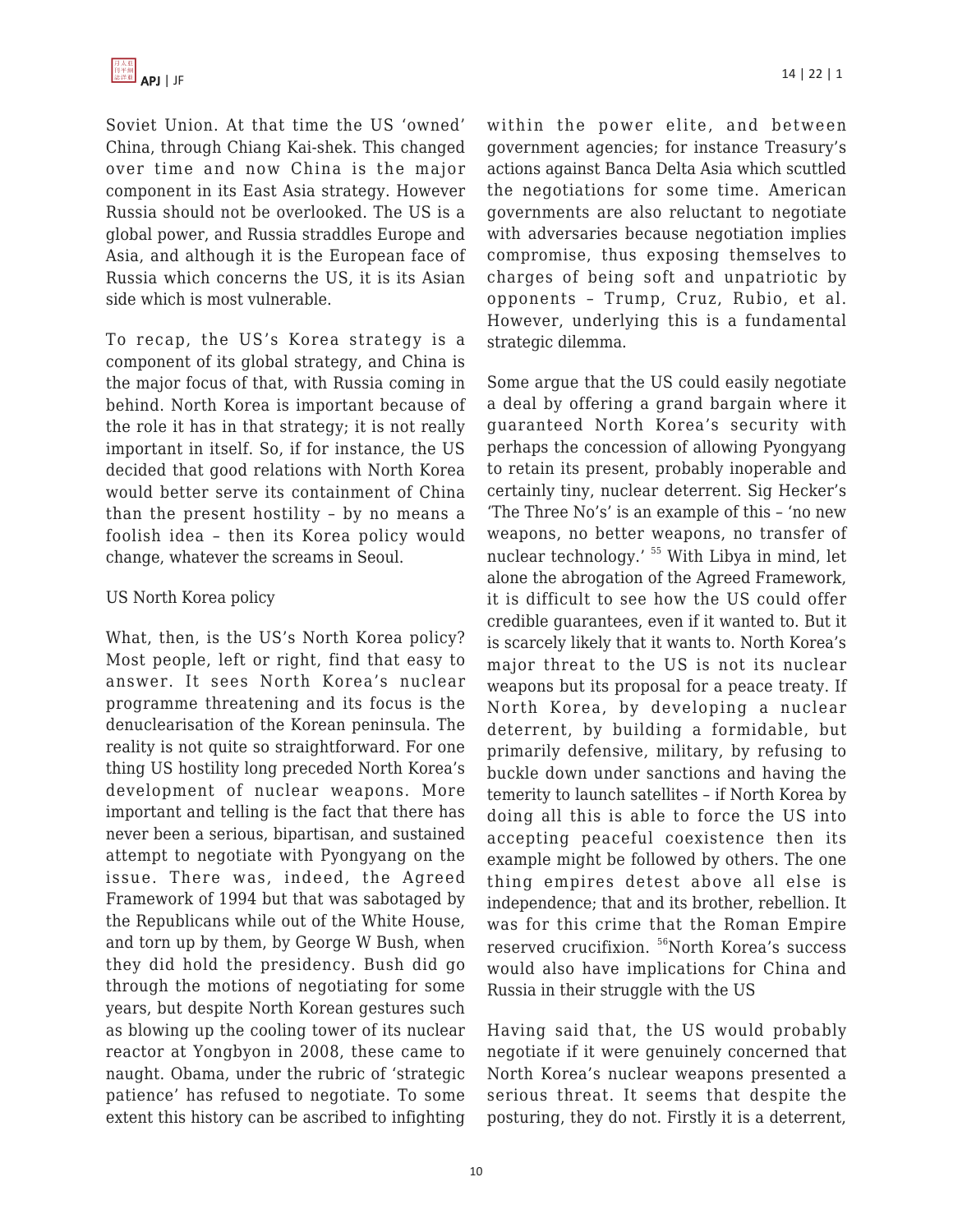

not an offensive weapon, so if North Korea is not attacked then it does not come into play. Barring accidents, the initiative lies with Washington. Secondly, there is no evidence that North Korea can actually deliver a nuclear weapon, certainly not to substantial US territory. This may change; miniaturization may proceed beyond photo opportunities, and an ICBM may someday be tested. Thirdly, the US, bolstered by its allies, has overwhelming military superiority. For the moment there is no pressing need to negotiate.

This brings us back to China policy. If the US did negotiate a peace treaty, or if it were able to invade and conquer North Korea and extend Seoul's administration up towards the Yalu (under an American general of course) without provoking a Chinese intervention, what would this do to its China policy? If China did intervene then we would have a second Sino-American war, with all that might entail. But leaving aside that possibility and just considering the implications of a peaceful Korean peninsula we immediately see problems in justifying the US military presence, and missile defences. How would the US keep South Korea cooperating with the containment of China at great cost to itself without a North Korean threat?<sup>57</sup>

It seems that the present situation of managed tension serves US policy towards China (and towards Russia) very well. Going to war to remove North Korea's nuclear weapons would be perilous, negotiating them away by accepting peaceful coexistence might be even more problematic for US global interests should other small countries follow North Korea's example.

China and Russia – shared predicaments, common strategies

There are considerable differences between China and Russia but the most relevant in this context is the huge economic interpenetration of the Chinese and US economies. The US, and in particular Hillary Clinton appear to contemplate the economic consequences of war with Russia with so little concern that it seems never to be mentioned.<sup>58</sup> China is different. It is plausibly argued that for various geo-economic and geopolitical reasons China would suffer much more than the US in the event of war. Much of US trade would be impervious to Chinese action while Chinese trade, especially imports of oil, are vulnerable to US interdiction.<sup>59</sup> These are the strategic reasons behind China's drive to develop rail and road links across Eurasia; the China Pakistan Economic Corridor (CPEC) to provide a more secure gateway for Middle East Oil, and rail links to the European market. $60$  They also underlay America's interest in the South China  $Sea.<sup>61</sup>$ 

Whilst economic considerations may be a restraint, especially in respect of China, it would be foolish to lay too much hope on economic rationality. Norma Angell famously argued in The Great Illusion that the consequences of ripping up the economic interdependence that by then existed between states made war obsolete. That book was published in 1910, on the eve of the Great  $War'$ .  $62$ 

Despite their differences what China and Russia have in common is more relevant in this context. Both are competitors to the Unites States and so both are targets of US global strategy. In addition, both are resurgent states. Russia is recovering from the collapse of the Soviet Union, and the Yeltsin years, and China from the  $19<sup>th</sup>$  century meltdown of the Qing dynasty. Other things being equal, this means that both are getting stronger relative to the US, but both are currently very much weaker, Russia of course more than China.<sup>63</sup> But the shift in relative power means that the US has an incentive to go to war earlier rather than later, while for China and Russia the longer they can delay any such clash the better. This in itself does not mean that the US will attack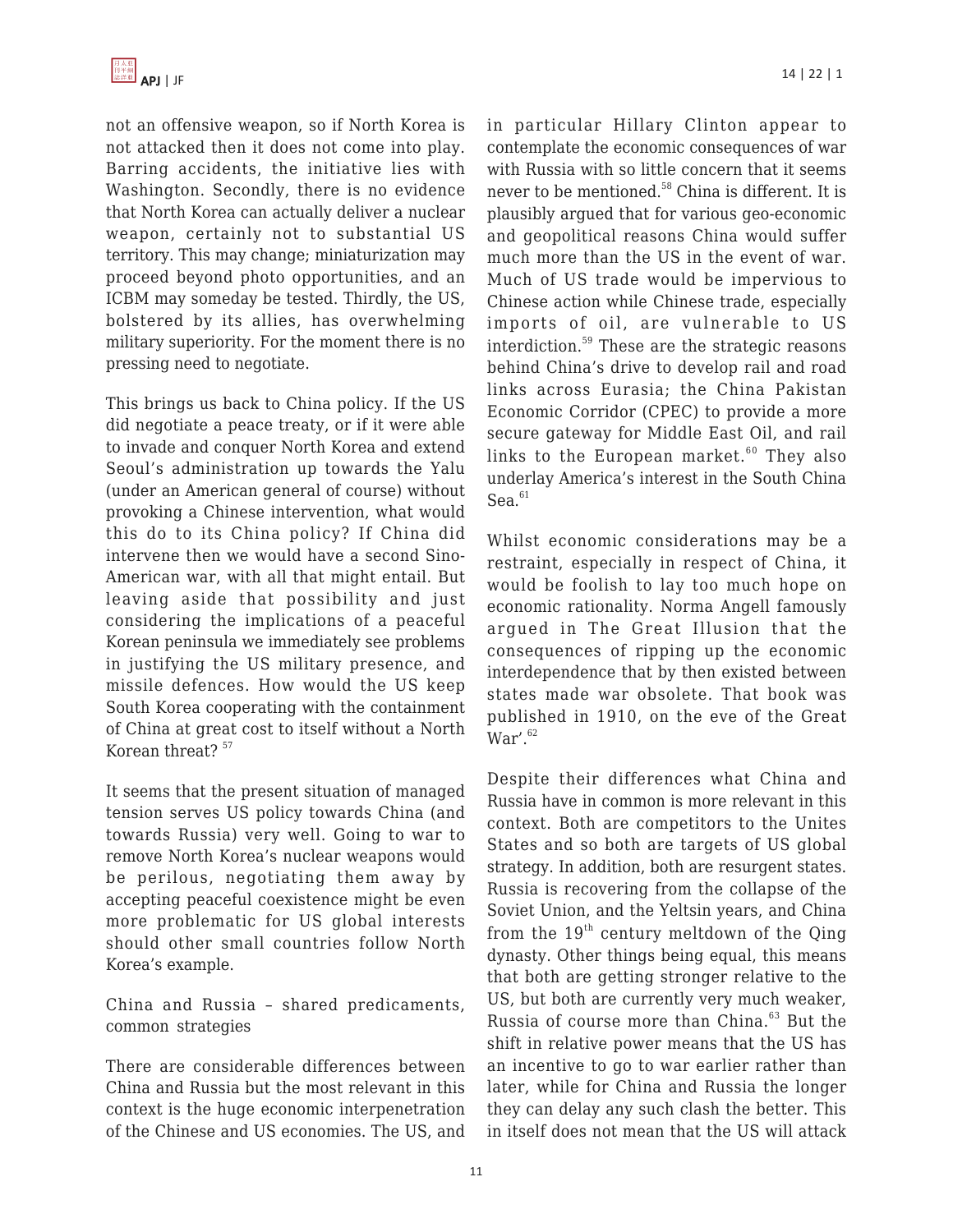either of them, although there is plenty of conjecture from all quarters on that. However, current weakness combined with the likelihood of greater security in the future, as the balance of military power moves against the US does present both China and Russia with a shared predicament.<sup>64</sup> How do they cope with an America in relative decline, but which is still very strong, has a history of aggressiveness and, the current presidential campaign suggests, may be more adventurist in the future.<sup>65</sup>

This surely is no easy matter. It requires cool and calm judgement in balancing the need to be firm on core issues while giving the United States neither cause nor pretext to attack on more peripheral ones. But what is core and what is peripheral? And where does Korea fit in?

It is often said that the Korean peninsula is the most likely place for conflict between the United States and China (though the Taiwan Straits and the South China Sea are also candidates). For Russia it is more likely to be Eastern Europe or Syria, but a war in Korea would involve Russia to some degree. It is also the place where Russia is most vulnerable. Whilst the US keeps a pretty firm grip on South Korea (it does have wartime control of its military for example $^{66}$ ) China has little leverage over North Korea and Russia even less. So while the US can ratchet tension up and down as it requires, neither China nor Russia have much control over Korean events; an unenviable strategic position to be in. $67$ 

However, whilst recognising the dilemma they face it can be argued that they have erred on the side of timidity, even perhaps appeasement, especially in relation to the UN Security Council. They were both complicit in voting for UNSC resolutions censuring North Korea for actions which were quite legal such as attempting to launch a satellite. $68$  They have done this on other occasions; Libya comes to mind, but they seem to have learnt a lesson from that and have stood firmer on the issue of Syria. UNSC resolutions against North Korea stretch back to 1950, when unfortunately the Soviet Union absented itself and was not in a position to utilise its veto to defeat the US's resolution to go to war in Korea, but the modern series of resolutions date from an attempted satellite launch in 2006.<sup>69</sup> Once having accepted that a satellite launch by North Korea was sui generis and uniquely a violation of the UN Charter they have been on a slippery slope with no way back.

The word 'appeasement' is often used loosely in order to condemn compromises which are the natural consequence of negotiations between adversaries of some degree of equality. Country A makes a demand of country B. If country B complies will that be the end of the matter; indeed will A reciprocate with a gesture of good faith? If so, well and good. However, if country A's demands are really stepping stones on the way to an objective – perhaps the enfeeblement or destruction of B – then giving way only whets its appetite.

The problem for China is that America's North Korea policy is really aimed at it itself. As Kim Ji-suk puts it 'Even when the US points at North Korea, we should understand that it is really aiming at China'.<sup>70</sup> This means that concession does not solve the problem, but probably exacerbates it. The same, with obvious differences, applies to Russia.

It might be argued that China, and Russia, have followed a strategy in the UNSC of conciliation rather than confrontation. Given that the present composition of the Council automatically favours the United States they would have either been defeated or forced to use the veto which both, though China more than Russia, have been loath to do. Instead they have negotiated a softening of the resolutions and then not implemented them vigorously.  $71$  This has not been a wise strategy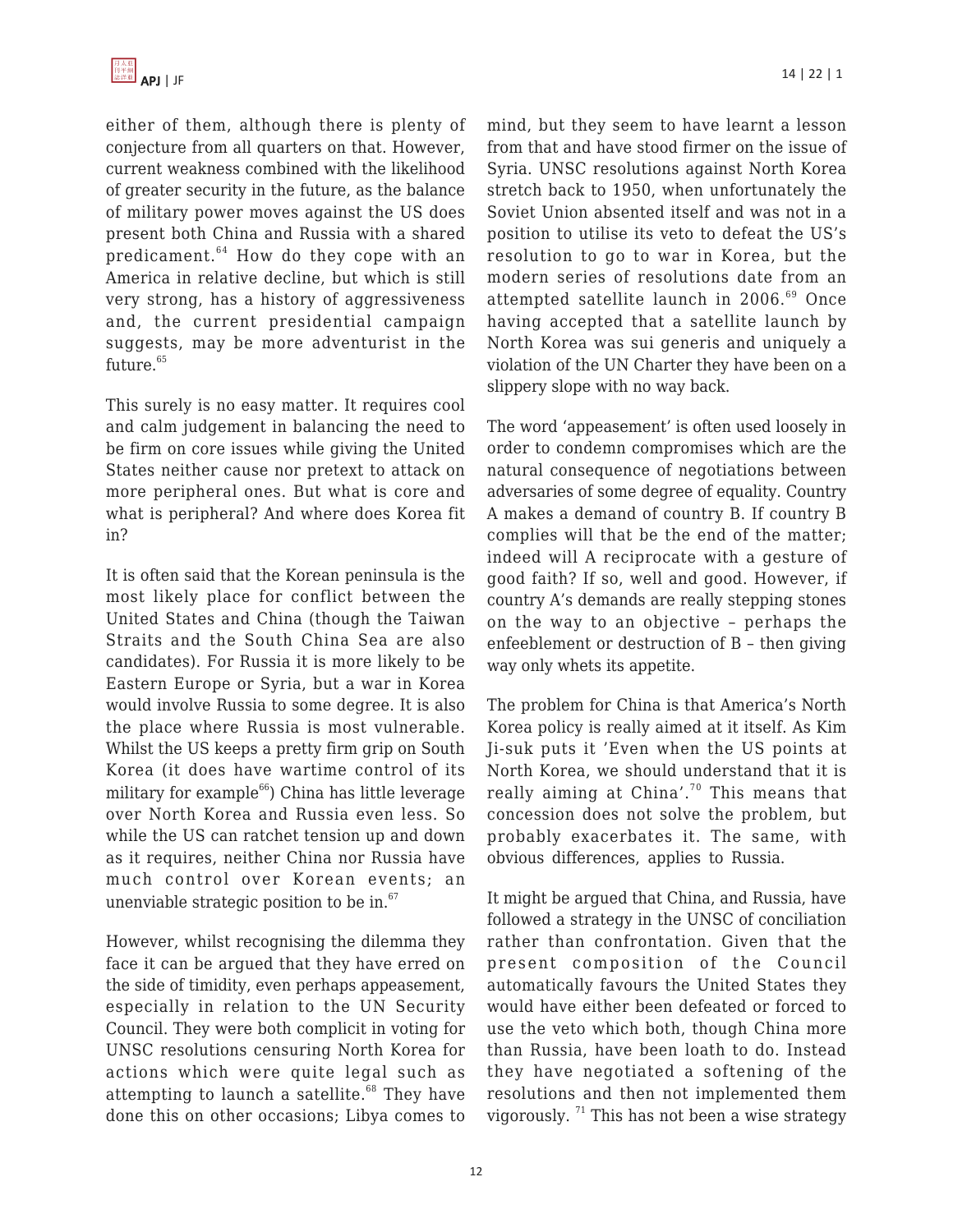

because it means they are constantly on the defensive. North Korea will remain intransigent, because it has no choice, and the US will continue its pressure. Putin's response to the US-assisted coup in Ukraine and the USassisted crisis in Syria offers lessons. Nimble footwork and countermeasures, a judicious amount of military intervention, both in quantity and duration, while at the same time restraining criticism of America with plenty of face-saving gestures.<sup>72</sup> Even so it is reported that he is coming under pressure to take a firmer stand against the US. $^{73}$ 

China, supported by Russia, calls for the resurrection of the Six Party Talks as a solution to the problem.<sup>74</sup> However, the Six Party Talks are probably dead, partly because as explained above the US has little interest in negotiating with North Korea but also because the Obama administration concluded that Bush had made a strategic mistake in agreeing to them in the first place. Allowing China, your main competitor, to chair and host the major security forum in East Asia while you, and your allies Japan and South Korea, sit on the second tier with North Korea and Russia was not a smart move. The US can go in either of two directions. One is to expand the number of countries in the talks to dilute China's role.<sup>75</sup> The other direction is the bilateral one, which has been much discussed over the years.<sup>76</sup>

China's contortions, and those of Russia, have been painful to watch. They have condemned North Korea for its violations of the UNSC resolutions forbidding satellite launches and nuclear tests, but they are partly responsible for the resolutions in the first place. They are also partly responsible for the nuclear tests. The United States does provide security and a nuclear umbrella for South Korea. Because it is a master-client relationship it has been able to prevent the South developing nuclear weapons in the past, during Park Chung-Hee's time, and will surely do so in the future despite Trump's comments during the election campaign. $77$ 

Neither China nor Russia provides real security assurances, or a nuclear umbrella, to North Korea, so they can scarcely be surprised if it attempts to look after itself. To be fair, the United States is far superior in military terms and they perhaps cannot be expected to match America's muscular approach. This leaves China in particular in a vulnerable, defensive position where the initiative is in America's hands. Foreign Minister Wang Yi has warned that "As the largest neighbour of the peninsula, China will not sit by and see a fundamental disruption to stability [there], and will not sit by and see unwarranted damages to China's security interests."<sup>78</sup>.

But what does this mean in practice? Is he saying that if the US does invade North Korea, China will intervene? If so, surely it would be wise for China to be more explicit. It should be recalled that in 1950, with no direct communication with the US, China conveyed a message through Indian Ambassador K. M. Panikkar that it would intervene if US forces invaded the North and moved towards the Yalu. Washington did not hear, did not listen, or just ignored that warning.<sup>79</sup> The first Sino-American War ensued. Will history repeat itself for a lack of a clear understanding of the consequences of invasion?

If, however, the U S decides that now is the time to give resurgent China a bloody nose, explicit warnings will be irrelevant. Starting the conflict in Korea would give the US signal advantages, not available elsewhere. It would automatically bring in the formidable South Korean military, with the world's largest reservoir of military manpower. It would certainly utilise Japan, whose military budget is 25% higher that South Korea's and whose air and seapower is reputedly superior to  $China's.<sup>80</sup>$ 

Japan – leveraging the Korean situation for remilitarisation

Japan's position in all this is relatively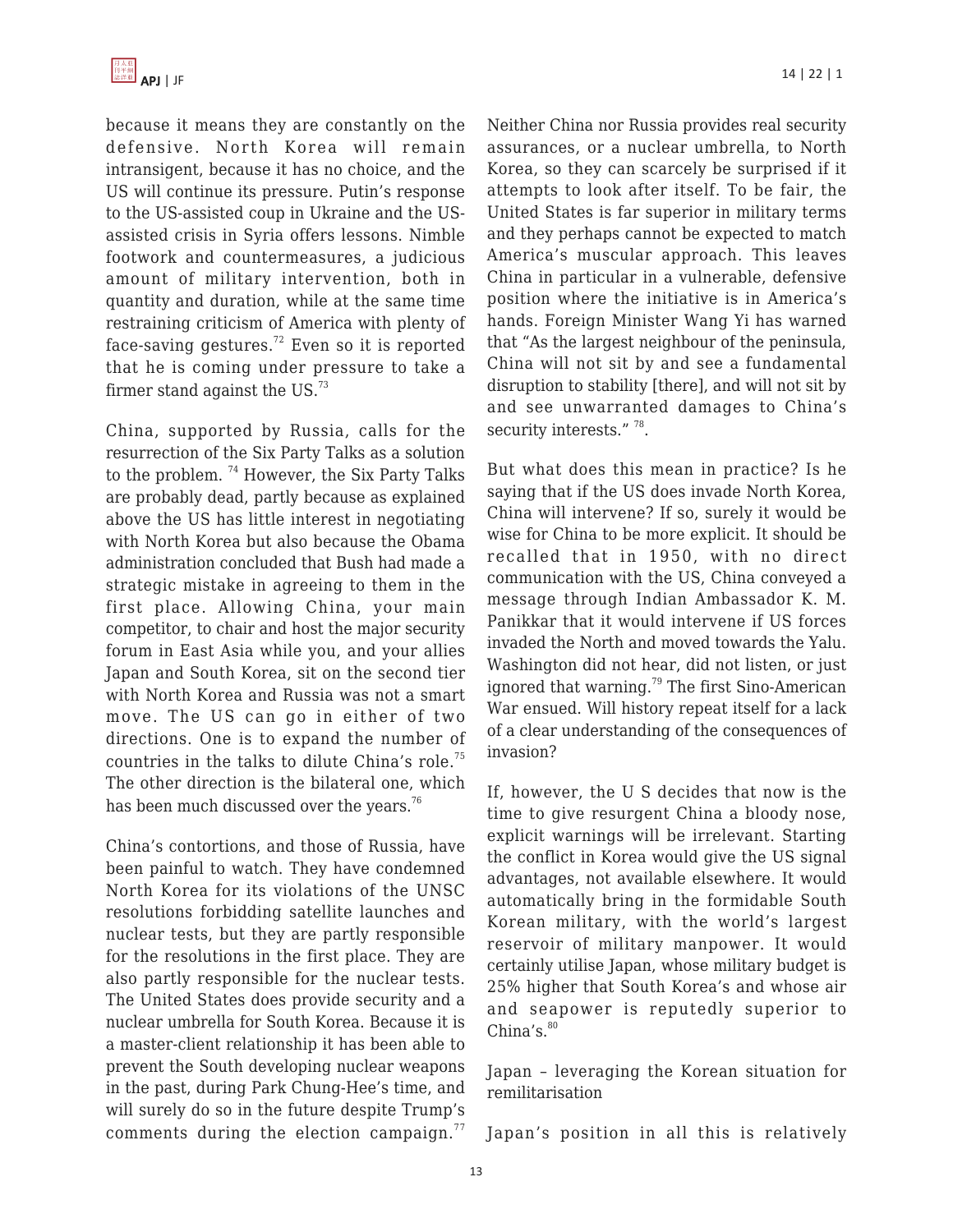straightforward. The conservative Liberal Democratic Party has long sought to remilitarise, to shed itself of the constraints of Article 9 of the 'Peace Constitution' imposed by the US after its defeat in 1945, and so become a 'normal' nation again. This process has accelerated under Abe Shinzo.<sup>81</sup> It has used the Korean situation, and the perceived 'North Korean threat,' buttressed by a good dose of Japanese colonial racism as a pretext for remilitarisation. $82$  This has been supported by the US, not in respect of North Korea, where it is scarcely needed except as a place for bases, but as a bulwark against China.<sup>83</sup> Japan's recent eagerness to join in conflict on the Korean peninsula, however, has caused considerable anguish in Seoul.<sup>84</sup> Fighting fellow Koreans under an American general is bad enough, but for South Korea soldiers to fight alongside Japanese troops would be a public relations disaster.

#### South Korea – the pivot which did not turn

When Lee Myung-bak's term of office came to an end in 2013 it seem reasonable to suppose that whoever succeeded him there would be a shift in North Korea policy. His policy had been such a disaster that it seemed that the new president would move in some ways to correct things. Lee had increased the danger of war, and his sanctions had damaged the South Korean economy while pushing the North's into the hands of China. Even on his own terms nothing had been achieved.

Whilst Park was less likely than a progressive to want to improve the relationship with the North she has a distinct advantage in being able to do so, if she wishes. Just as Nixon, with his anti-Communist reputation could go to Beijing and play the 'China card' against the Soviet Union without being accused of being 'soft on Commies' so too could Park, as the daughter of the late anti-Communist dictator, Park Chung Hee, engage Pyongyang in ways that the more liberal Moon Jae-in (her opponent in the 2012 presidential election) could not.

Back in 2011, before the election President Park published an article in Foreign Affairs entitled 'A new kind of Korea: building trust between Seoul and Pyongyang' where she talked about 'Trustpolitik.'<sup>85</sup> That, and the phrase 'peaceful unification' was often on her lips; a notable occasion being her speech in Dresden in  $2014$ .<sup>86</sup> She described unification as a 'bonanza' and described her dream, stolen in fact from Kim Dae-jung, of a Eurasian land bridge through the Koreas and Russia through to Western Europe. <sup>87</sup>The words still live on. Yet her actions have always belied her words.

Obviously, if she had been serious about building trust she would have cancelled the May 24 Sanctions, have built economic and social links between South and North, and have at least attempted to curtail the joint military exercises<sup>88</sup>. She did none of those things. On the contrary, she has now done what Lee couldn't do, and closed down the Kaesong industrial Park, and the current exercises are larger than ever. It is commonly agreed that she has brought inter-Korean relations to a nadir. The Cheonan and Yeonpyeong incidents of 2010 were spurious but they did provide Lee with an alleged justification for his actions.<sup>89</sup> Nothing comparable has happened during Park's term of office. The things that did happen, and were seized upon by her to escalate tension with the North, related primarily not to South Korea but to the United States. Long range missile development and nuclear tests were a response to US policy and had little to do with South Korea in itself. The exception was the satellite launch programme which was in fact part of North-South competition. <sup>90</sup> But even this was construed, incorrectly, as the development of an ICBM aimed at the United States.<sup>91</sup> And an ICBM, by definition, was not relevant to inter-Korean combat.

Park Geun-hye aside South Korea remains what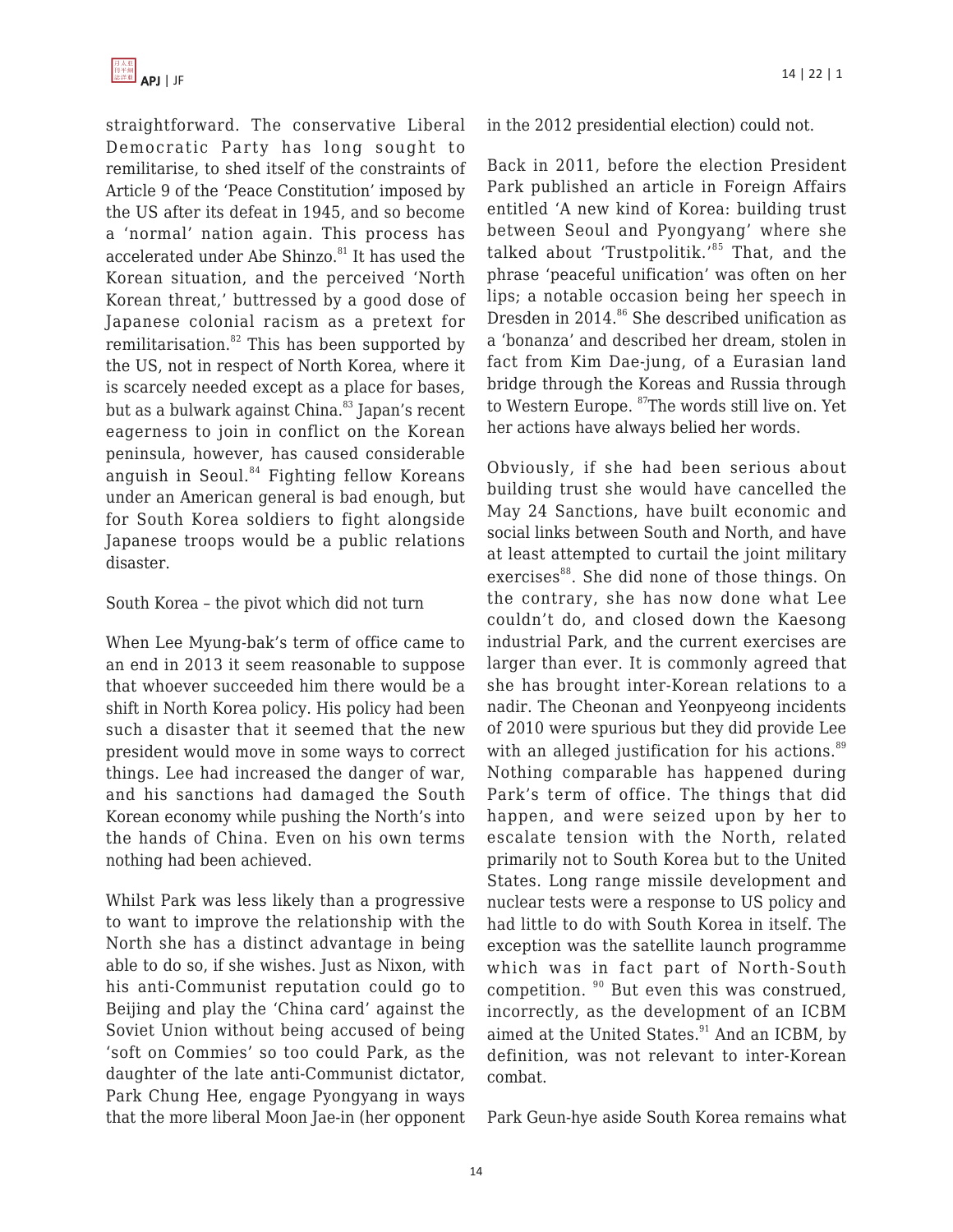might be called a 'pivot state'. All the other actors in this drama, from the US through to North Korea, have their lines written for them. The United States is an empire and will do what empires do. It has many options within that characterisation but the general thrust is fairly ineluctable. Mao Zedong once said that we shouldn't expect imperialism to put down its butcher's knife and become a Buddha. Conceivably it could, but it won't. North Korea is a vulnerable target state and will do what it can to defend itself, wisely or unwisely. It has few options and cannot avoid the role it has to play.

South Korea is different. Born as a client state of the US from the ruins of the Japanese empire it now has considerable economic and social strength. It has options. It can make choices. It can, at its most brutal, choose between putting Korea first or serving the US. Roh Moo-hyun, in a rather sad exchange with Kim Jong Il at their 2007 summit described how he was attempting to make gradual moves towards autonomy from the US. <sup>92</sup> He did not succeed but the challenge is still on the agenda.

Park Geun-hye's administration has not been a happy or successful one. South Korea is beset with economic problems, due in part to encroaching Chinese competition. <sup>93</sup> It is reported that 'Most Koreans Feel Economy Is in Crisis'.<sup>94</sup> There is a general lack of manufacturing competitiveness against Japan and China.<sup>95</sup> Key South Korean industries such as shipbuilding<sup>96</sup>, shipping<sup>97</sup>, automobiles<sup>98</sup>, and overseas construction<sup>99</sup> are faltering, with some top companies going into receivership. Dreams of Seoul becoming an East Asian financial hub are fading.<sup>100</sup> Samsung's woes with its 'exploding' Galaxy Note 7 smartphone have captured headlines around the world but an editorial in the Chosun Ilbo suggested that the problems lie deep and are symptomatic of much of the South Korean economy -  $3^{rd}$ generation chaebols which cannot cope with competition from China, and a political class so

entangled with them that it cannot seek solutions.

South Korea has social problems common to many countries – corruption, ageing society, lack of meaningful employment, nepotism, and limited social mobility. $101$  However the problems are felt to be so pressing and intractable that young people have coined a term for their country: 'Hell Joseon' (variously 'Hell Chosun' and 'Hell Korea'). $102$ 

All countries tend to utilise foreign threat – real , imagined, or exaggerated- to divert attention from domestic problems but for South Korea this has been so inbuilt by historical circumstance that it is more part of the political fabric than is the case in most other places. Conservative politicians, and Park Geun-hye, is no exception are prone to use the 'North Wind' – the perceived threat from North Korea - both for electoral advantage and for diversion.

Under Park Geun-hye South Korea's foreign relations have followed a distinct pattern, reminiscent of the Cold War and a definite regression since the days of Roh Moo-hyun's attempt to position the country as a 'balancer'.<sup>103</sup> The relationship with North Korea is the worst it has been in decades. That with Japan is bedevilled by the ghost of Japanese colonialism, exemplified by the 'comfort women' issue, territorial disputes and lingering mutual antipathy. Park Geun-hye, under American pressure, has given into Japan over the comfort women issue. $104$  That, though galling, is mainly symbolic. More important she has antagonised China, and Russia, over the proposed deployment of THAAD missiles in South Korea. This is not a temporary irritant because THAAD is just a stage in the incorporation of South Korea into the US missile defense architecture, so the problem will not fade away, but rather grow.<sup>105</sup> This in itself is important, but it is also a symbol of a deeper and continuing dilemma. The United States sees South Korea as a pawn in its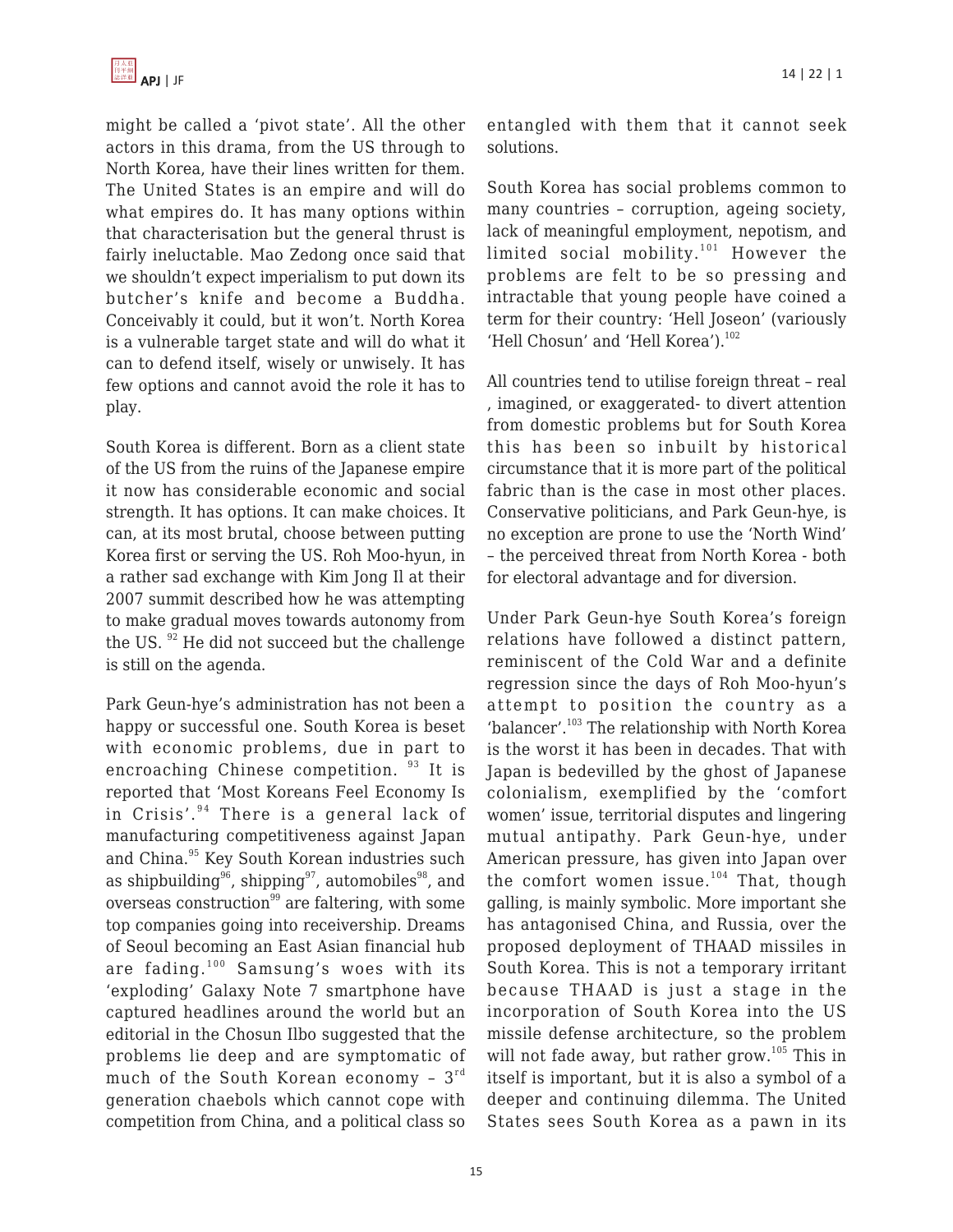

struggle against China, and Russia. Pawns, as we know, sometimes survive but are often sacrificed.

The one country with whom relations have blossomed during her tenure in office is the United States, and therein lies the root of Park's failure. She has shown herself willing to sacrifice the interests of Korea to those of the United States, with THAAD being the most prominent recent example.

Early revelations, with presumably more to come, on the role played by Choi Sun-sil (also transliterated Choi Soon-sil), Park Geun-hye's 'Shaman confidante' in influencing policy towards North Korea are shedding new light on this strange, rather dysfunctional administration.<sup>106</sup> Choi Sun-sil inherited her relationship with the Park family, father and daughter, from her father Choi Tae-min, who was labelled in State Department cable, Korea's Rasputin.<sup>107</sup>



**President Park Geun-hye, center, who served as first lady for her father President Park Chung-hee, left, after her mother was assassinated, speaks to Choi Tae-min, her mentor and the father of Choi Soon-sil, at a hospital owned by Guguk (save-the-nation) missionary group, set up by the senior Choi, in 1976. / Korea Times file**

In particular it is alleged that Choi Sun-sil was instrumental in the closure of the Kaesong Industrial Park, and propagated the myth of North Korea's imminent collapse.<sup>108</sup> Obama's policy of 'Strategic Patience' is widely supposed to have been based on the collapse myth – no negotiations with North Korea were necessary because collapse was just around the corner.<sup>109</sup> We are left with the intriguing possibility that recent US policy towards North Korea has been based on Shamanistic prediction, unconsciously echoing the Reagans' predilection for astrology.<sup>110</sup>

North Korea – limited options of a target state

Most writers put North Korea first; here it is last because there is less to say. There are few options to discuss.

Militarily speaking, as we have seen, North Korea is vulnerable and far inferior to its adversaries who outspend it from a hundred to a thousand times. It has survived sanctions so far – some 70 years and counting – but that is to a large degree due to uncertain and undependable Chinese policy.

There are many things about North Korea policy that are difficult to fathom. It is unclear, for instance, why Kim Jong Un has not worked harder at relations with China and Russia. There may be good, but unknown reasons, why he did not attend the anniversary celebrations in Moscow and Beijing in 2015, leaving the stage to Park Geun-hye. $111$ Why, with his overseas education did he not do anything to reform North Korea's notoriously dysfunctional foreign communications/propaganda apparatus? Having lived in Switzerland he must have been aware of how superbly the Americans do these sorts of things. Lack of resources is clearly an issue and frankly however sophisticated and adroit the communications became it would not make much difference to the way that North Korea is portrayed in the mainstream Western media.<sup>112</sup>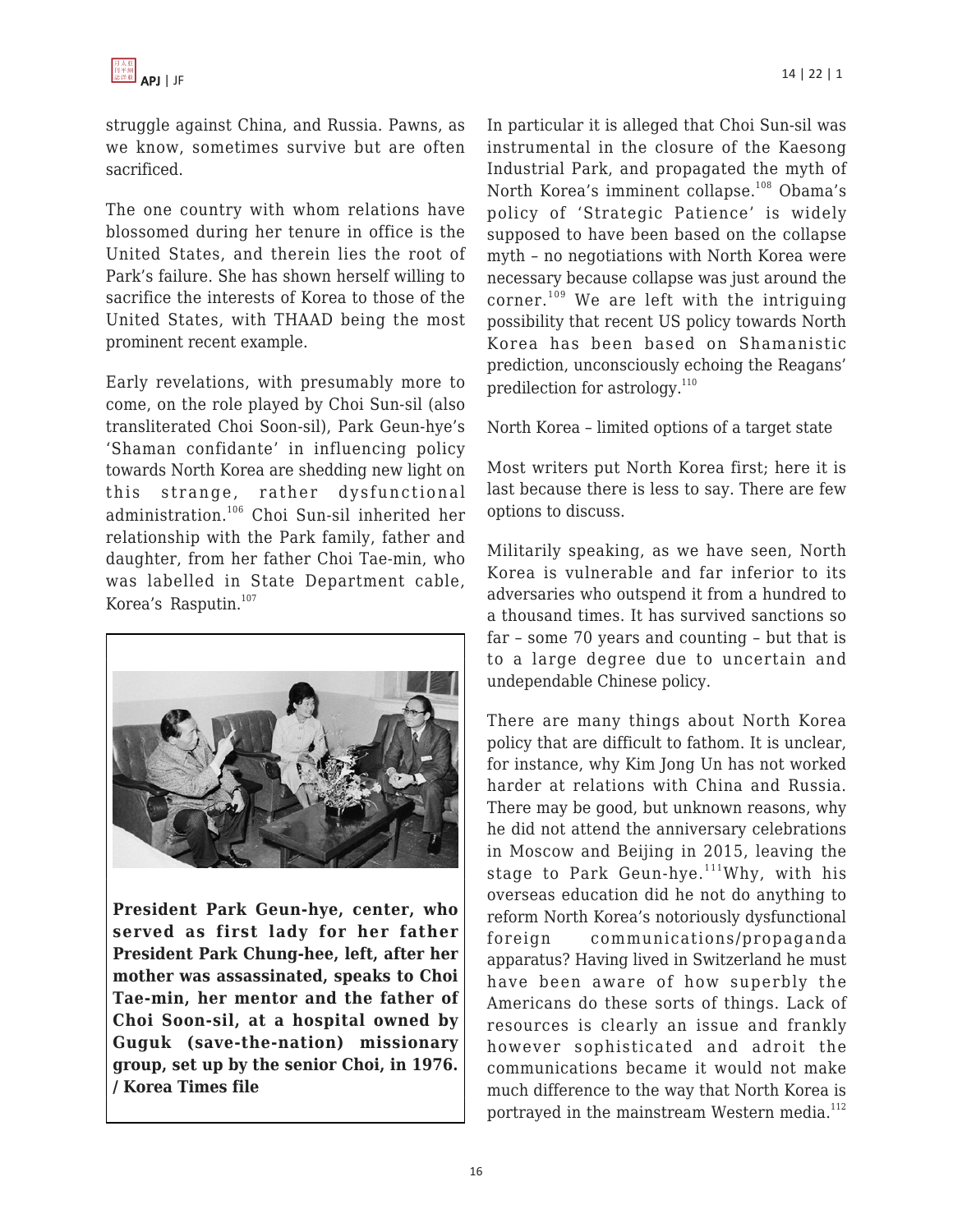The Russians run a pretty sophisticated show but that has not stopped the demonization of Putin and the vilification of Russia. But it would help on the margins. Then there are the ridiculously excessive prison sentences imposed on foreigners, most of whom are seemingly mentally unstable or pawns, for petty crimes.<sup>113</sup> There is a long list.

Nevertheless these are relatively minor matters compared with the overriding reality of the problems that North Korea faces, circumstances forged by geography and history, and forged primarily, but not exclusively, by US policy. If South Korea can be seen as a pivot state with some freedom of action to develop autonomy, North Korea can be thought of as a responsive state whose main challenge is how to cope with the United States. It cannot deflect or ignore American hostility, but it must respond to it.

North Korea is constantly portrayed as a threat to the United States. $114}$  In military terms it could conceivably be considered as a threat to South Korea on its own (but not in alliance with the US), although the South is very much stronger. However given the huge disparity in power between the US, buttressed by its allies, its bases, and with its geographic invulnerability the assertion of a North Korea threat is nonsense. It is a belief produced by unrelenting propaganda and indoctrination which even a cursory examination of reality should dispel. It is part of a pattern in which the US is depicted as threatened by countries which are far weaker and have absolutely no ability to project power to attack it – Iraq, Afghanistan, Libya, Syria and Iran come immediately to mind.

North Korea cannot threaten the US, but the US certainly does threaten North Korea and has waged war against it since the late 1940s.

First of all North Korea is constantly under military threat – the frequent joint military exercises with South Korea, increasingly involving Japan, $115$  are just one example - and is subject to continual economic, propaganda, and psychological warfare.<sup>116</sup> Sometimes this is relatively straightforward with physical and financial sanctions. Occasionally it is very petty as illustrated by a couple of stories from Japan, one of a South Korean who was arrested for sending sweets, garments, dishes, spoons and forks to North Korea and another of the Chinese woman arrested for selling knitwear. $117$ Sometimes the warfare is more invidious. Recently there were media stories from Australia of goods for the sports clothing company Rip Curl being made in Pyongyang by 'slave labour'. $118}$  Unnerved by the hype, Rip Curl apologised and cancelled the contract. Perhaps the unfortunate textile workers in Pyongyang lost their jobs – which were probably highly prized – just like those of their compatriots in Kaesong.

'Slave labour' is also a term used in respect of North Koreans working abroad and whilst the propaganda has been around for some time, 2016 has seen a concerted push by the US. The intention is to dissuade countries from permitting the employment of North Korea citizens by a mix of bilateral pressure and action through the United Nations.<sup>119</sup> It is unclear how much remittances from overseas workers contribute to the North Korean economy. The South Korean Ministry of Unification estimates \$200-300 million a year.<sup>120</sup> Others suggest \$500million.<sup>121</sup> The Chosun Ilbo goes up to \$1billion and an article in Foreign Affairs came up with a high of \$2.3 billion. <sup>122</sup> In the other direction Yonhap, perhaps drawing on US estimates quotes "low  $$100s$  of millions" a year.<sup>123</sup> Remittances from overseas workers (and migrants) are an important part of the global economy. In 2015 it was estimated that China would receive \$66billion in remittances, continuing a trend stretching back centuries.<sup>124</sup> Remittances to lower and middle income countries in 2016 were projected to reach  $$422$ billion.<sup>125</sup> The Philippines has some 10million overseas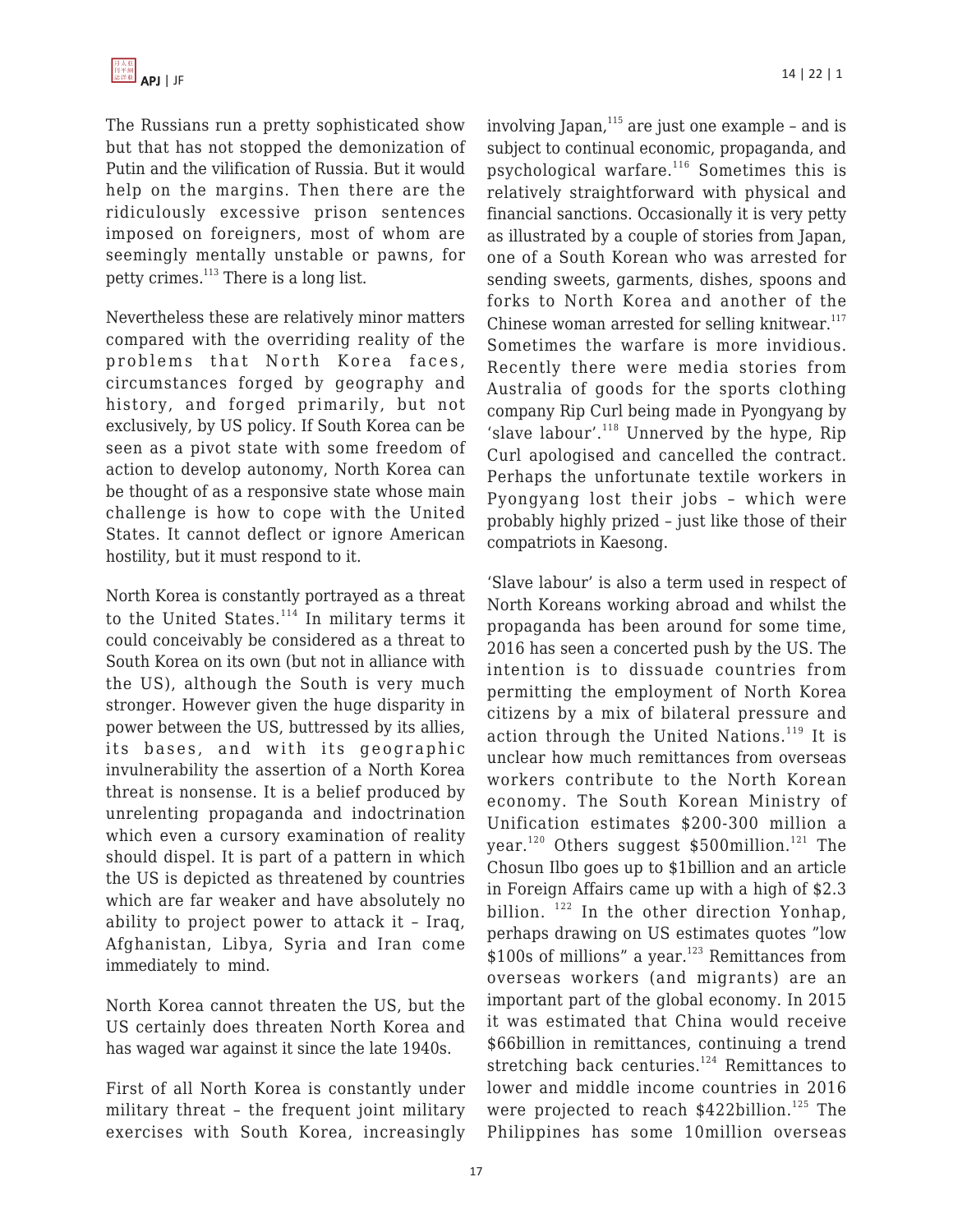

workers 'often employed in low-paying service jobs and under harsh working conditions. Stories of maltreatment and abuse are …common'.<sup>126</sup> In fact the global migrant worker industry is often revealed as scandalous, with stories about Qatar being just a recent example.<sup>127</sup> Ironically in this context, South Korea has a particularly bad reputation in respect of migrant (i.e. non-Korean) workers, both at home and abroad.<sup>128</sup>

There is no credible evidence that North Korean workers overseas in general fare any worse than others. Plenty of lurid stories from the propaganda mills of course but nothing substantial. It was reported in August 2016 that the State Department had issued a report to Congress on the subject and it might perhaps have been expected that it would contain some solid evidence. However the South Korean state news agency Yonhap admitted that 'Details of the latest report were not immediately available'.<sup>129</sup> That was August; the report had not appeared on the State Department website by the end of October, suggesting that something was amiss. Many of the stories about North Korean overseas workers revolve around allegations that they are left with little disposable income after deductions by North Korean government agencies.  $130$  There is no rigorous evidence on the level of deductions but it appears that they escape the fate of so many migrant workers who fall into a debt trap in which they find it very difficult to repay their debt to the recruitment agency. One estimate has 21 million people worldwide trapped in this 'modern-day slavery'. <sup>131</sup> Are North Koreans to be counted amongst them? Andrei Lankov, the Seoul-based Russian academic who is certainly no friend of the North Korean government, is scathing:

> But are these people actually "modern day slaves?" Well, they certainly do not see themselves as

such, and not because they have been brainwashed by North Korean propaganda, but rather because they are doing what they and their compatriots overwhelmingly see as a prestigious and exceptionally [well] paid job. Indeed, the selection process is highly competitive, and nearly all those who make it have to make use of family connections and/or bribes to get selected.<sup>132</sup>

Most discussion about North Korea are infused with hypocrisy – for a country which has conducted over a 1000 nuclear tests, many atmospheric with damage to both humans and the environment, to express such indignation over a country that has conducted just five underground tests requires considerable chutzpah. The subject of overseas labour is no exception, providing fruitful ground for displays of insincerity and historical amnesia. The United States was founded to some extent on slave labour and, more relevant, the economic development of South Korea was due in large part to the export of labour. Park Chung-hee sent over 300,000 troops to Vietnam between 1964 and 1973, which provided a great stimulus to the economy, and foreign exchange<sup>133</sup>. Then the 'Middle East Boom' of the 1970s provided a further opportunity. Between 1975 and 1985 nearly one million labourers were sent to the Middle East to work mainly in construction, often for Korean chaebol, providing profit and foreign exchange. In the peak year of 1982 Middle East construction constituted 6.6 percent of South Korea's GDP.<sup>134</sup> By comparison North Korea's overseas labour is small beer, but it does provide a useful source of foreign exchange, where such opportunities are much constrained by sanctions, as well as income for the workers and their families.

The ostensible rationale given for trying to stop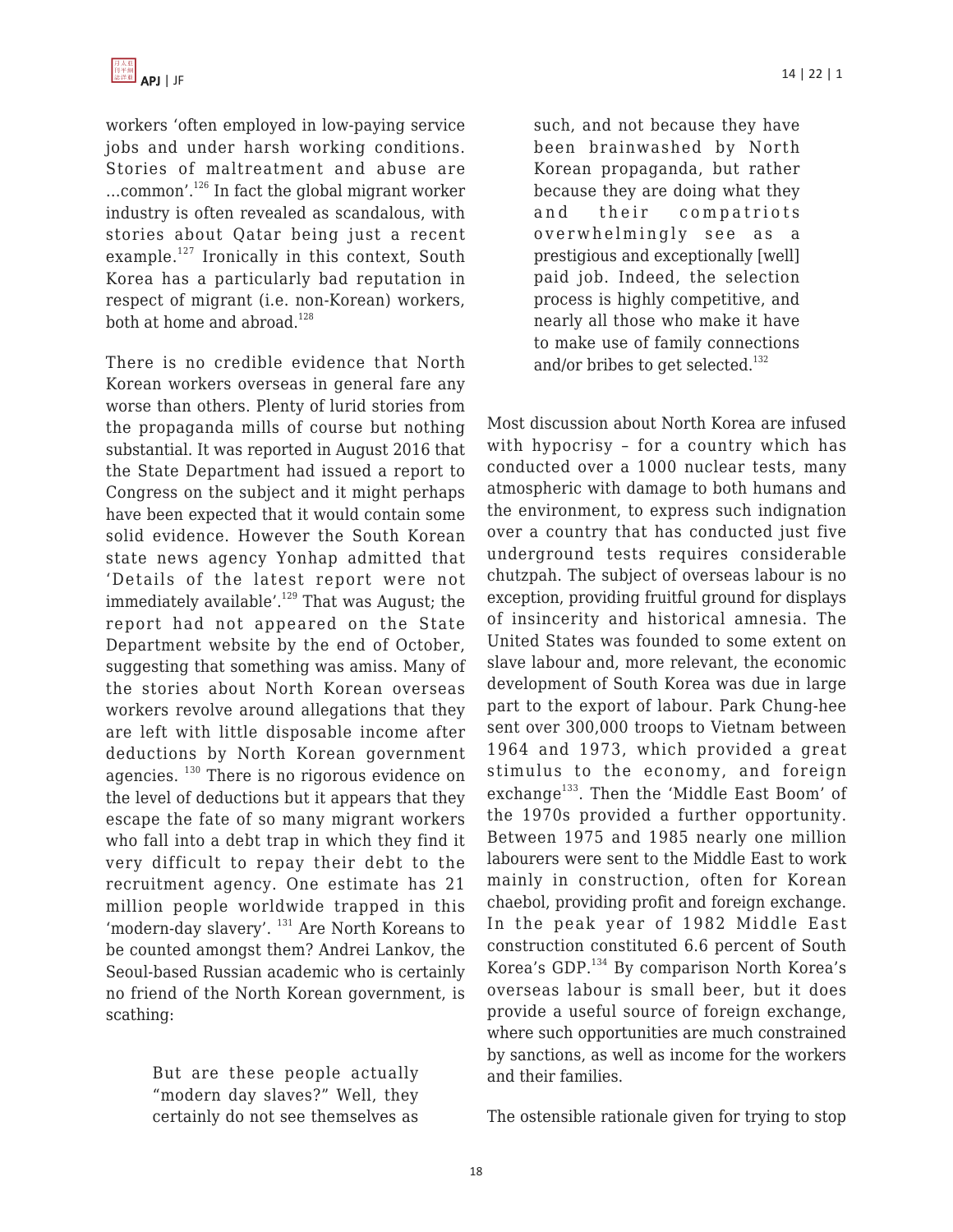North Koreans working overseas, and for sanctions on exports – from coal to fish – is that the foreign revenue is used for nuclear weapons. We are told that North Korea ' is likely to expand the export of fish to continue pursuing development of nuclear weapons.<sup>135</sup> So, the argument goes, if foreign exchange is cut off then spending on weapons will go down. This is both untrue and masks the strategy behind sanctions. Since money is fungible and the North Korean government, like others, spends its revenue on a wide variety of activities from defense through to importing grain for domestic consumption, building hospitals and schools, agricultural and industrial development and so on, then constraining revenue streams does not necessarily impact on expenditure of a certain type. $136$  In fact any government faced with an existential threat will prioritise national defence so if sanctions impose constraints they are more likely to impact on general, civilian expenditure. Moreover, as noted below, since a nuclear deterrent is cheaper than a conventional one, the nuclear weapons programme is unlikely to suffer from sanctions, and may even get a boost.

If sanctions cannot stop North Korea's development of a nuclear deterrent, what is their purpose and strategy? Here we might go back to the classic studies of US sanctions conducted by Gary Hufbauer and colleagues who describe the objective of sanctions against North Korea, stretching back to 1950 as '1) impair military potential 2) destabilize communist government'.<sup>137</sup>'Destabilisation' covers a range of objectives from creating a dysfunctional 'failed state', with impaired military potential to the replacement of a hostile or independent regime with something more compliant. Sanctions are one way of achieving such objectives – propaganda campaigns and funding opposition movements – being alternative or complementary mechanisms. By creating economic distress which is blamed on the government, rather than the sanctioner, they seek to create an environment in which the victims try to escape (as refugees or, or in South Korean parlance, 'defectors') or rebel in some way against the government. No doubt there are those in Washington, and Seoul, who hope that sanctions will produce food riots in Pyongyang which would provide a justification for a 'humanitarian intervention'. However, sanctions tend not to be very effective in achieving these objectives. Famine in the 1990s did not lead to massive protest against the government and realistic observers see no likelihood of that happening today even if increased sanctions were to result in similar food shortages.<sup>138</sup> Hufbauer tends to be sceptical about them and as we have seen in the recent case of sanctions against Russia they may have the opposite effect, of actually increasing the popularity of the government. $139$ Nevertheless they can cause immense suffering and damage. One North Korean source estimates the damage done by 'economic sanctions and blockade, the products of the US hostile policy toward the DPRK….for six decades up to 2005 to 13,729,964 million US dollars'.<sup>140</sup>

North Korea has sought to counter American hostility by a dual strategy. It has basically been open to genuine negotiations with the US. 'Genuine' primarily revolving around negotiations without preconditions that would deliver to the US its objectives without concessions on its part. $141$  The conventional wisdom is that the US honestly has tried over the years to negotiate with North Korea but has not got anywhere because Pyongyang is untrustworthy and 'cheats'. $142$  The logic of the situation suggests that the reverse is more likely. North Korea is a small, tightly controlled state for whom these negotiations are of huge, existential importance. It has a strong incentive to honour an agreement. The US is very different. It is the global hegemon with many choices to make and is run by a large fractious elite within which foreign policy is contested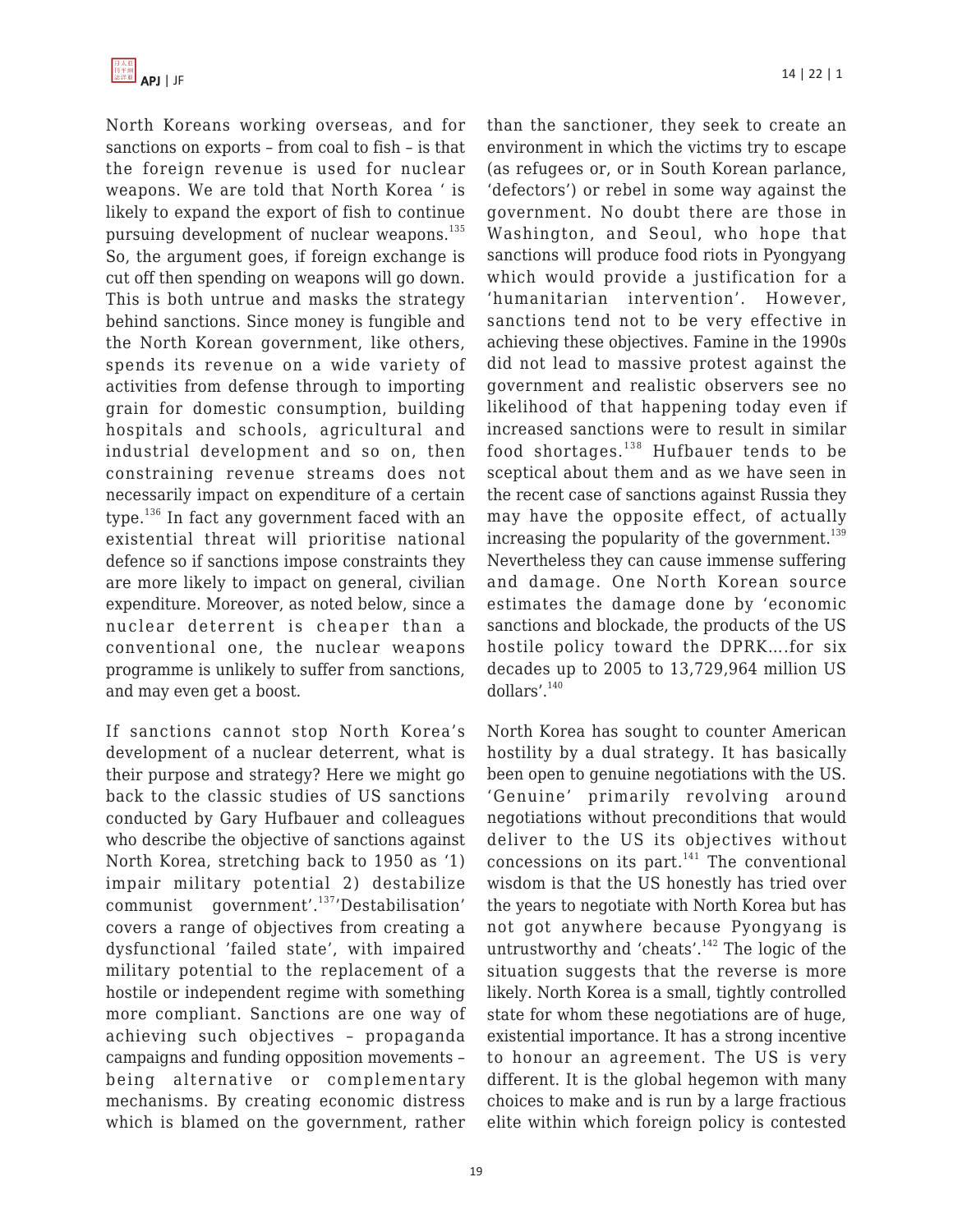between cliques, institutions, personalities and of course succeeding administrations. The US finds it very difficult to honour its commitments.<sup>143</sup> For North Korea Hillary Clinton's destruction of the Gadhafi government in Libya in contravention of Condoleezza Rice's assurances must be the outstanding example. $144$ 

The other side of this dual strategy is the development of defensive and deterrent capability, culminating in Kim Jong Un's Byungjin policy. This strategy of a simultaneous development of a nuclear deterrent with economic development is sensible and perhaps inevitable although it has often been pilloried as evidence of economic mismanagement and  $irrationality.<sup>145</sup>$  It is really merely a special variant of the guns and butter dilemma that all governments face and can be analysed dispassionately.<sup>146</sup>

There is clearly no easy way for North Korea to counter what it rightly calls the 'hostility policy' of the US except with nuclear weapons. For all their direct and indirect costs, they do make sense. They are cheaper than conventional arms.<sup>147</sup> Although the long-term development costs, which crucially must include delivery systems, are considerable, some costs are surprisingly modest. For instance the South Korean National Intelligence Service (NIS) estimated that the fifth nuclear test on 9 September 2016 'Only Cost \$5 Million'.<sup>148</sup> Moreover, even if it suddenly acquired huge wealth North Korea could never match the conventional military power of the US and its allies. It may be the best option for North Korea in the circumstances, but it does have its drawbacks. 'Best option' of course does not mean that something is desirable, merely that of all of the possible options it is the best choice. This obvious point is often avoided or obscured by people who do not recognise the predicament that North Korea is in; a predicament produced by geographical location, by history and by US global strategy. It was the US that divided the Korean peninsula; it is the US that is hostile to North Korea. This is not a situation that North Korea can avoid, but only seek to cope with.

Being cheaper than conventional weapons means that more resources can be devoted to the economy. There are indications that this is happening.<sup>149</sup> The March 2016 budget showed a small decrease in the proportion devoted to national defense.<sup>150</sup>

As a corollary, it should be remembered that one function of the military threat, as exemplified by the invasion exercises, is to force North Korea to divert resources from the productive economy into defence. 'Going nuclear' offers a way of avoiding that trap.

The most authoritative assessment of the Byungjin policy comes from the Russian Koreanologist Georgy Toloraya. Writing in 38 North, the Washington website set up by former US official Joel Wit, he noted that he saw evidence in his recent trips to North Korea substantial (though constrained) economic growth and pronounced the Byungjin policy a success:

> Despite all the mockery, North Korea's Byungjin policy seems to have proven more effective than foreign critics expected. This is evidenced by empirical data I have collected during recent visits to North Korea...

> What are the sources of this [economic] growth? One explanation might be that less is now spent on the conventional military sector, while nuclear development at this stage is cheaper—it may only cost 2 to 3 percent of GNP, according to some estimates.<sup>151</sup>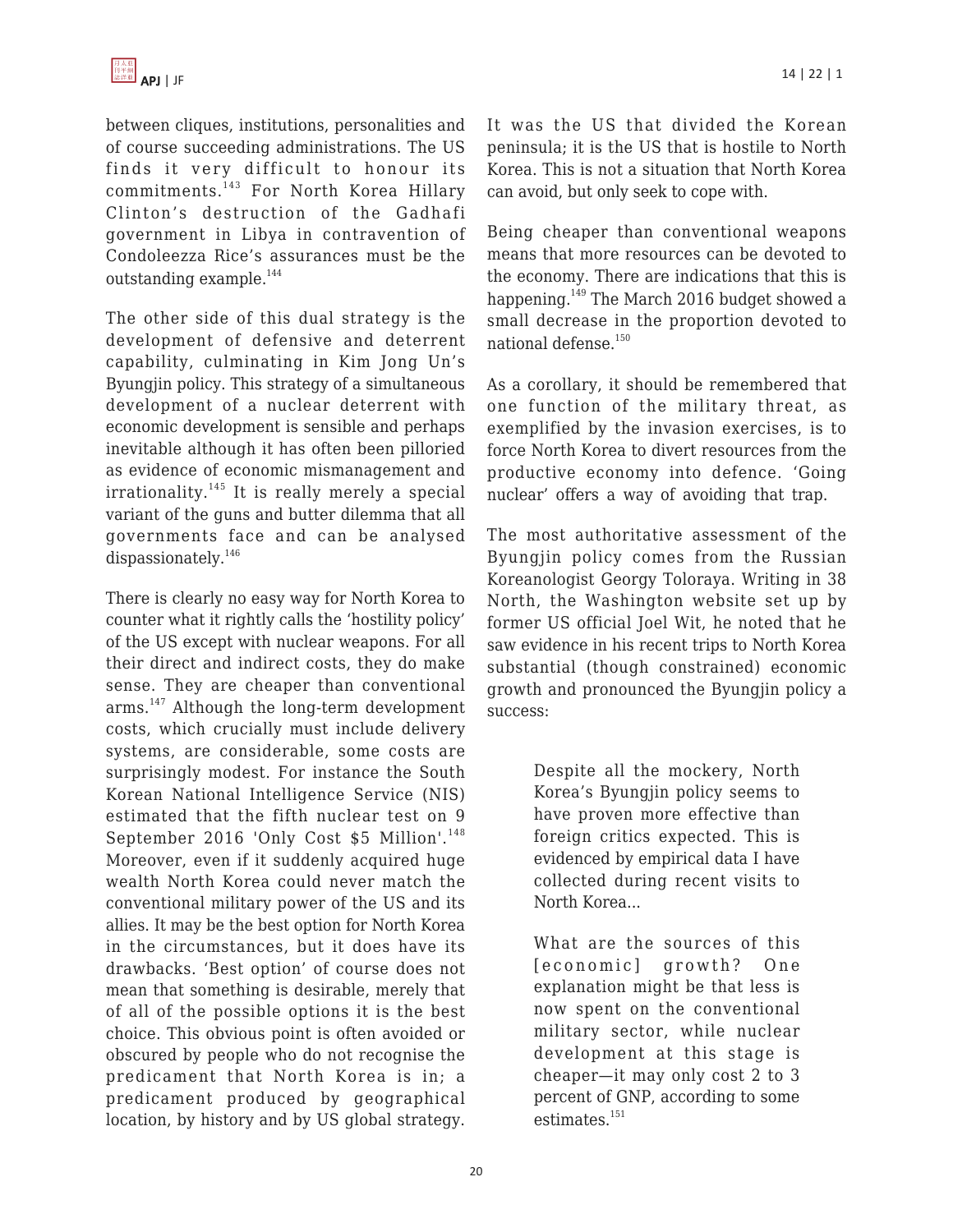

There are however three major disadvantages of the nuclear weapons option.

Firstly the early stage of nuclear weapons requires physical testing. The US no longer needs that, because it already has under its belt those 1000 physical tests in the past that brought it to this position. Unlike, for instance, acquiring an F-35 fighter or an Aegis destroyer nuclear tests are obvious and newsworthy and attract much opprobrium, hypocritical though most of that is. One of the great successes of American propaganda has been to attach to non-proliferation the assumption of peace and disarmament. In fact it has nothing to do with that, it is merely preserving the monopoly of nuclear weapons states. The authoritative US political scientist Kenneth Waltz argued that proliferation is peace-enhancing because it provides protection to small states that that they would not otherwise have.<sup>152</sup>

Secondly, nuclear weapons for North Korea can only be used as a deterrent. However unlike the prospect of mutually assured destruction (MAD) of the US-Soviet Cold War, North Korea's deterrent is rather like the 'Sampson Option' described by Seymour Hersh in respect of Israel.<sup>153</sup> It is similar to a suicide bomber who kills himself, and in the process some, but not all, of the enemy.

In any case deterrence is a matter of convincing the other side that attacking you would result in intolerable damage to them, and that it is not worth the risk. So it is a matter of perception rather than reality. You may be bluffing – and bluff is an inherent aspect of deterrence – and your defences may in reality be weak, but that is irrelevant.

North Korea is often mocked for making extravagant claims about its military capabilities and accused of being crazy for threatening to attack the US. That is a misunderstanding of what it is all about. North Korean threats are always essentially conditional. For instance the warning by the Korean People's Army (KPA) Supreme Command regarding stories that the US was preparing to launch a 'decapitation' attack:

> ...all the powerful strategic and tactical strike means of our revolutionary armed forces will go into pre-emptive and just operation to beat back the enemy forces to the last man **if** there is a slight sign of their special operation forces and equipment moving to carry out the so-called "beheading operation" and "high-density strike."[Emphasis added]<sup>154</sup>

The media often, especially in headings, leaves out the crucial little word 'if' thereby creating the false impression that North Korea is being threatening and bellicose, when in reality it is the other way round. The military exercises, the practising of decapitation and amphibious landings, and of the invasion of North Korea are surely threatening and belligerent – one can well imagine the uproar in the West if it were Chinese and North Korean forces practising to invade the South. North Korean statements therefore are not a matter of threat, but of deterrence.

However, the third problem for North Korea is that its deterrent in respect of the US is a nuclear one. If the US were not involved and it were merely a matter of deterring the South then North Korea's artillery, which it claims can turn Seoul into a sea of flames, would be sufficient. <sup>155</sup> But it is the US that must be deterred and the only feasible way to do that is to convince American leaders that there is a real chance that America itself might be damaged in a counterattack and that means nuclear weapons. In this context bluff is quite reasonable since it is a matter of instilling doubt in the minds of the other side. North Korea almost certainly can't deliver a nuclear warhead on the US at the moment but it just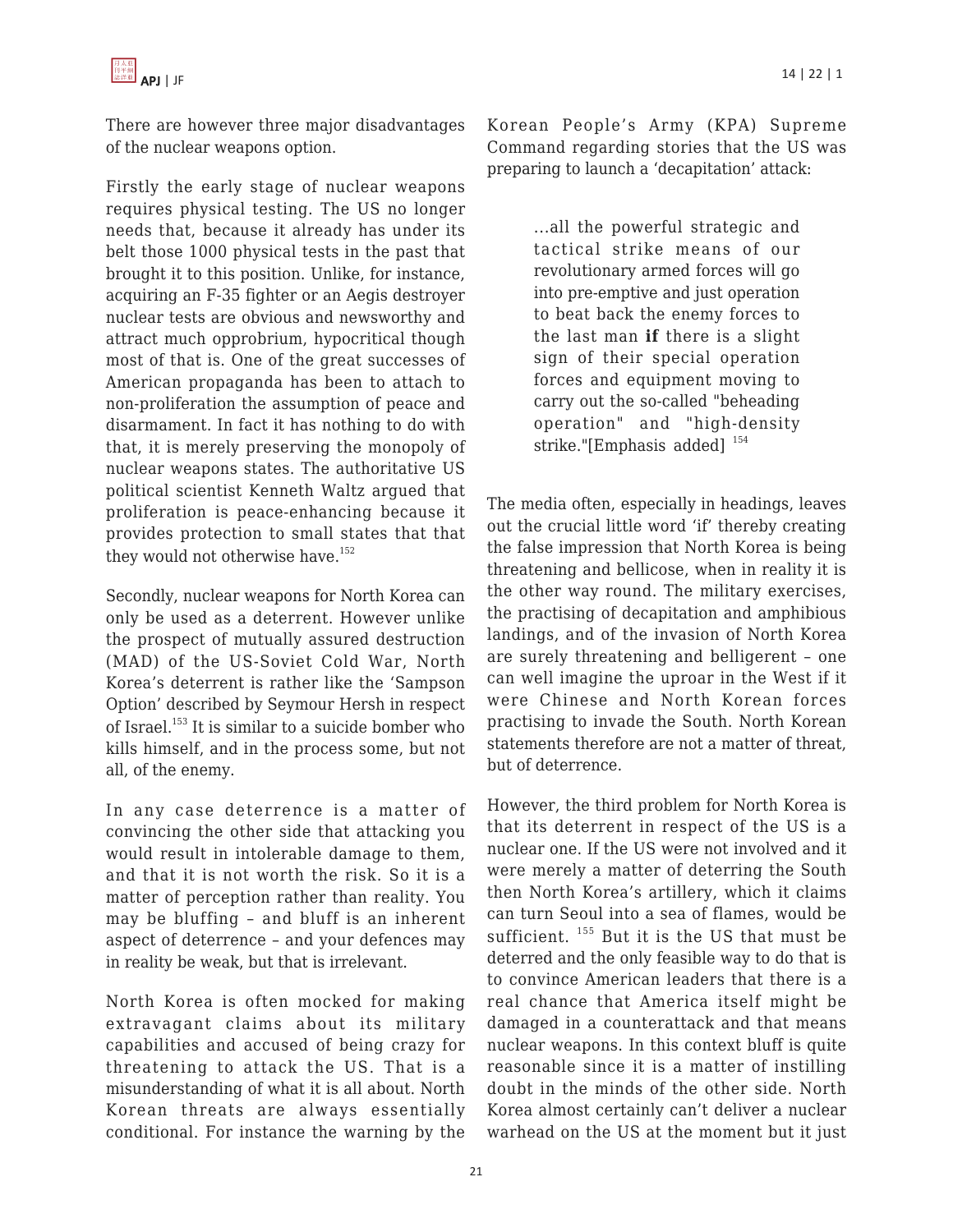

## might.<sup>156</sup>

The phrase used above -not worth the risk- is relevant here. From the point of view of the US it is a matter of risk-benefit analysis. The amount of risk must be related to the amount of benefit. We might image some megalomaniac strategist sitting in Washington and calculating that it might be worthwhile losing the West Coast if it meant destroying China. With China out of the way the US would have no challengers for generations. The world would be at its feet. It would be a big prize. $157$  North Korea is quite a different matter. It is a very small prize and as discussed above removing it through war, or indeed peace, would cause problems for the containment of China.

Moreover a nuclear deterrent is a blunt instrument. For a small country like North Korea, faced by vastly more powerful adversaries, a retaliatory attack has to be all out, no holds barred. No calibrated response, no escalation such as a powerful country might apply to a weak one – Vietnam comes to mind. But, as noted above, this is the Samson option, one that could result in the devastation of North Korea.

This brings us to the word 'pre-emptive.' This was misconstrued by George W. Bush to mean unprovoked. A simple dictionary definition is an action to prevent attack by disabling the enemy. Since Iraq was in no position to attack the US, the invasion was clearly not preemptive. Pre-emption is normally associated with the action of a weaker person or country faced with what is perceived as an imminent attack by a stronger adversary. This is probably what would happen in a conflict between the US and China, apart from the scenario of China intervening, as in 1950, in response to a US invasion of North Korea.<sup>158</sup> The US would force China into a situation, say in the South China Sea or Taiwan Straits, in which it felt it was compelled to make a pre-emptive strike.<sup>159</sup> Being by far the stronger combatant the US would absorb this strike, and then having gained the moral high ground would launch the attack, now a counter-attack, that it had planned; a variant on Pearl Harbour.<sup>160</sup>

Leaving aside the moral deception involved in shifting blame there is the danger that the weaker party might misinterpret the actions of the stronger and launch a pre-emptive strike unnecessarily. This is particularly plausible in the case of North Korea which has very limited surveillance and intelligence capabilities compared with the US (North Korea's satellite programme is an attempt to remedy this deficiency).<sup>161</sup> The US makes a feint which North Korea interprets as presaging, say, a decapitation strike and launches a pre-emptive all-out attack. The war, so long desired in certain quarters, comes about.

It might well be argued that for North Korea nuclear deterrence is unwise and might in fact incite the US to attack now, before it is too late. If tomorrow the enemy will be invulnerable, better to attack today. This is the inevitable predicament in developing a deterrent. Certainly to do so is to enter a dangerous period, as Stratfor explains:

> As Pyongyang approaches a viable nuclear weapon and delivery system, the pressure is rising for the United States and other countries to pre-empt it. Consequently, the final moments of North Korea's transition from a working program to a demonstrated system are the most dangerous, providing a last chance to stop the country from becoming a nuclear weapons state. For North Korea, then, these final steps must happen quickly.<sup>162</sup>

This is probably the explanation for the frenetic pace of North Korea nuclear and missile tests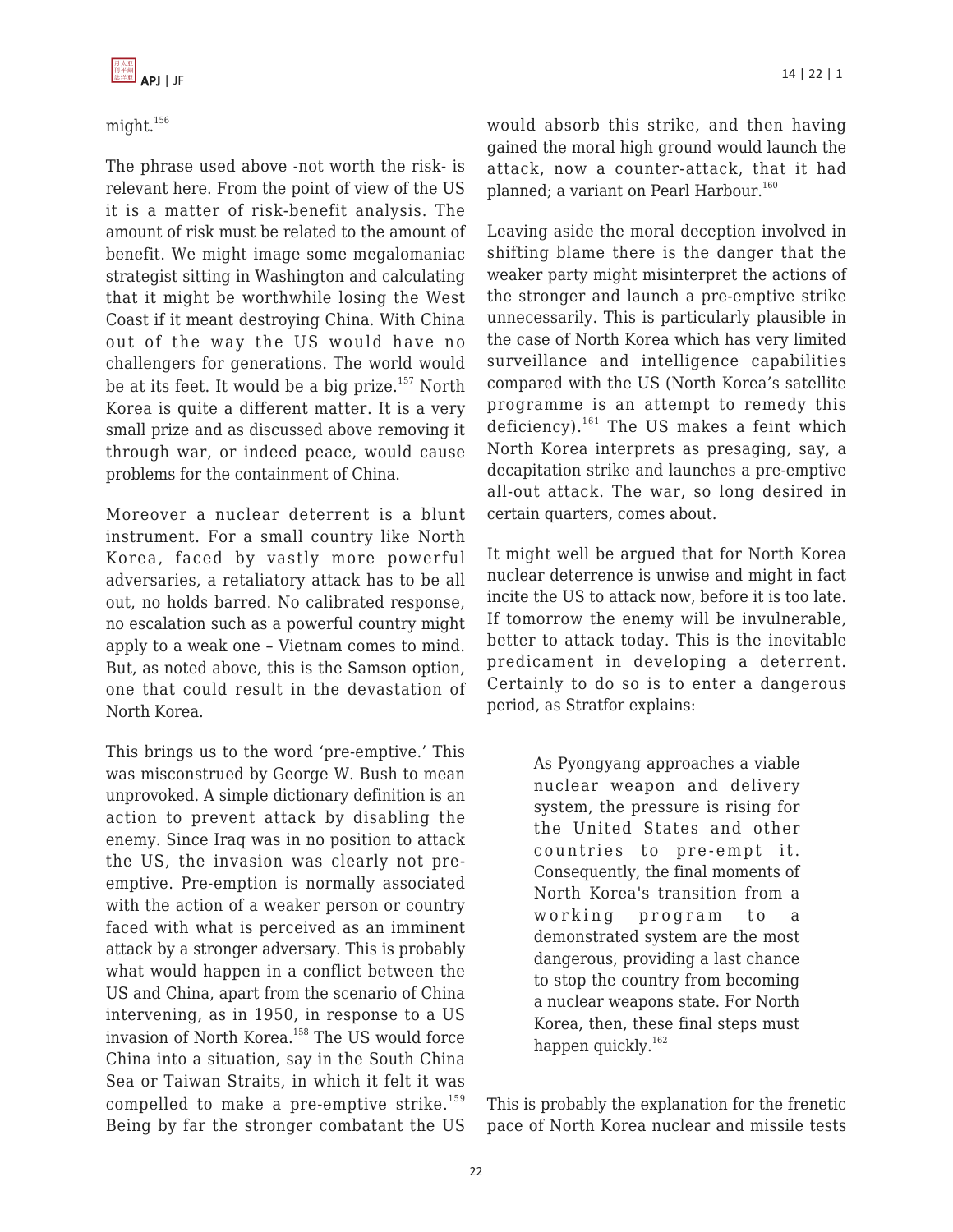in 2016.  $^{163}$  The US is unlikely to attack during a presidential election year, but 2017 is different. It is probable that the bellicose Hillary Clinton will be in her first year of office, and Park Geun-hye in her final full year.<sup>164</sup> It might be that Clinton will be less of a hawk than most observers expect or too occupied with Russia to embark on a potential war with China.<sup>165</sup> It might be that Park Geun-hye will be impeached or her political power fatally wounded by the Choi Sun-sil affair.<sup>166</sup> However at this stage it would be prudent to assume that 2017 will be a particularly dangerous year for North Korea. Indeed, Josh Rogin, writing in the Washington Post on the eve of the 2016 election in an article entitled 'The coming clash with China over North Korea' concluded that:

> ...the North Korea issue could mean that the first foreign crisis of a potential Clinton presidency will come not in the Middle East or with Russia, but in northeast Asia. $167$

The report that the US command in Korea (United States Forces Kores, USFK) has begun to practice the evacuation of US civilians is surely a better indicator than any article of speech that the US military is anticipating that conflict is likely under the incoming administration. <sup>168</sup>

North Korea could say 'if you invade we will unleash a people's war – remember the 1950s, Vietnam, Iraq, Afghanistan.' The problem with that is what might be called the 'Stalingrad factor'. Stalingrad, it has been said, was easier to defend against the Germans when it had been reduced to rubble. But who wants their cities reduced to rubble?

North Korea's nuclear deterrent also have the potential to force the US into some sort of peace agreement in a way that a conventional defence, which by its nature would pose little danger to the US, ever could. Whether that might come to pass is another matter but since peace with America must remain North Korea's major foreign policy goal, it will always be on the agenda even if denied.  $169$ 

### Conclusion

The American empire is a curious one, rather different to the ones with which most of us are familiar – the Roman, the British, or the French. It is an empire which does not proclaim itself; indeed it denies its existence, to the condescending amusement of admirers such as Niall Ferguson. <sup>170</sup>It often names its weapon systems after vanquished peoples – Apache and Iroquois –perhaps in a somewhat cannibalistic attempt to acquire their fruitless valour and to deny their subjugation. Denial goes a long way back; what other group of slave owners would have written in their declaration of independence that 'all men are created equal'? The United States does not erect statues of its presidents in its foreign possessions. Its imperial forces in Europe are described as those of the North Atlantic Treaty Organization and those in South Korea, in the 'Republic of Korea' are called the United Nations Command. There is little doubt where the power really lies; an American general is in command of both. Indeed, General Curtis M. Scaparrotti the commander of the US forces in South Korea, and hence of the United Nations Command, and the ROK army, was transferred to Brussels in March 2016 to become NATO commander, in a career move which would have been familiar in the Roman Empire.<sup>171</sup> Despite its relative invisibility the American empire is the greatest in history and the salient reality of contemporary geopolitics. Any analysis of a geopolitical situation must start with the US, though not end there.

The US is by no means omniscient or strategically coherent, and it is certainly not omnipotent; the relationship with 'allies' and adversaries is under constant negotiation. This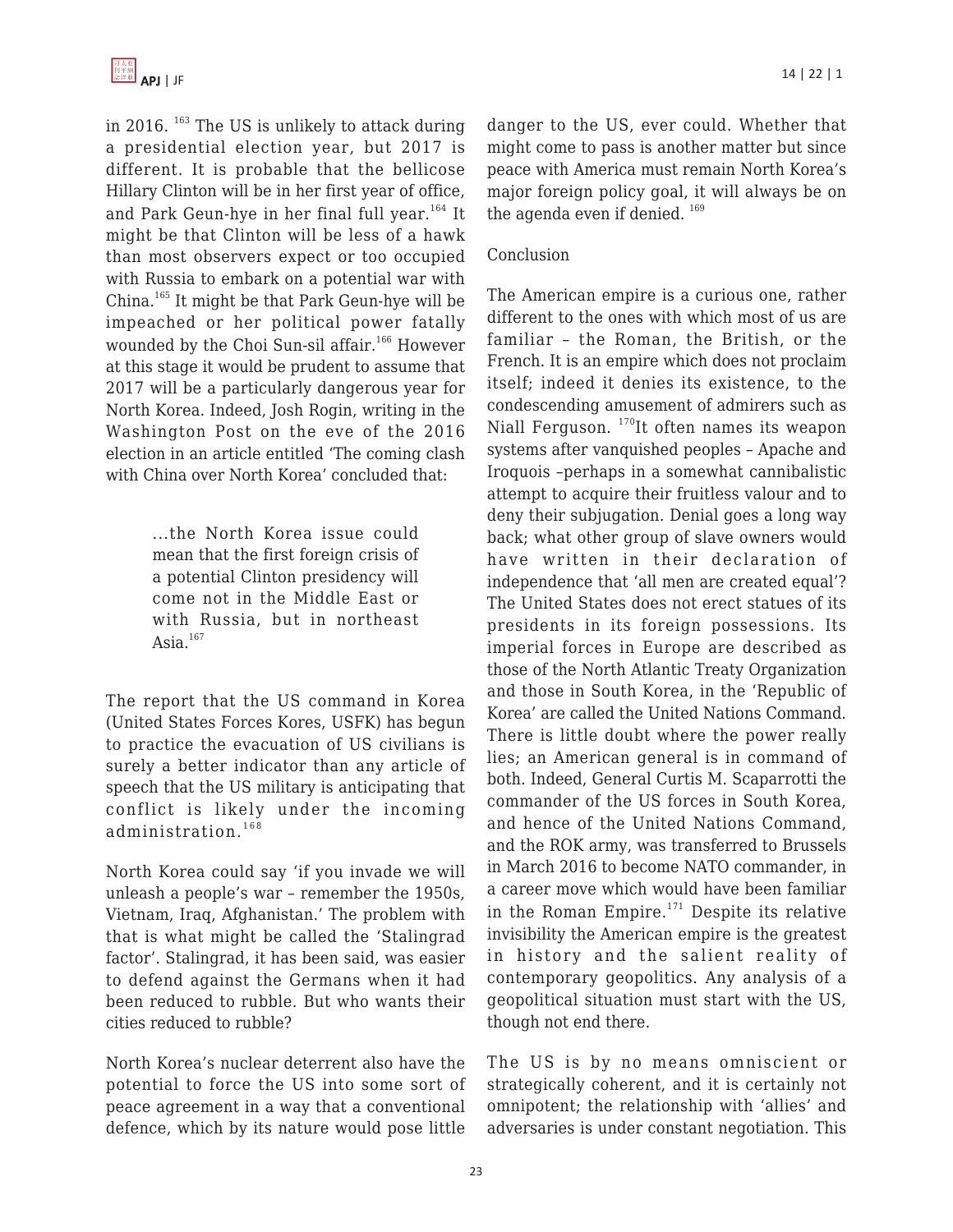

means the relationships have to be carefully scrutinised, avoiding simplistic narratives. Nevertheless it is the dominant factor in most circumstances and in general, and in the long term (though not necessarily in the short term) it is the initiator to which other countries respond. The US divided Korea in 1945 as part of its strategy of containing the Soviet Union and protecting its war booty of Japan. The focus has now shifted to China but the basic thrust is the same. The US has a necessary and crucial interest in Korea because of its strategic location and this situation informs its Korea policy. North Korea is far too small to threaten the US, but the US does threaten North Korea and has conducted economic and diplomatic war against it since the late 1940s. The Korean War itself had its own specific causes and effects but it was one episode in a longer historical struggle. This hostility has moulded North Korean politics into a particular defensive and distorted configuration, and has produced, amongst other things, the putative nuclear deterrent. North Korea has long proposed a peaceful coexistence in the form of a peace treaty to the US, and the US has refused out of concerns about the impact on its global strategy of preserving nuclear superiority ('non-proliferation') and its containment of China, and Russia.<sup>172</sup>North Korea's commitment to a peace treaty is likely to endure because it is the gateway to survival and prosperity. American policy on that may conceivably change as it attempts to cope with shifts in the international landscape. In order to understand what is going on, and attempt to anticipate future developments, it is essential to start with the US and move out from there.

This is a revised and updated version of a paper prepared for webinar **Crisis in Korea - Causes/aftermaths of 2016 H-bomb test and Satellite Launch,** 19 March (US/Canada) 20 March (Korea/New Zealand) 2016 organised by the Korea Policy Institute, Los Angeles.

Retired New Zealand-based academic Tim Beal has written two books and numerous articles on Korean issues and US global policy. He is an Asia-Pacific Journal contributing editor and writes for NK News and Zoom in Korea amongst others. He maintains the website [Asian](http://www.timbeal.net.nz/geopolitics/) [Geopolitics](http://www.timbeal.net.nz/geopolitics/).

# **Notes**

1 Editorial, "THAAD deployment on the Korean Peninsula opens Pandora's box," *Hankyoreh*, 9 July 2016.http://english.hani.co.kr/arti/english\_edition/e\_editorial/751627.html

2 "US and South Korea agree THAAD missile defence deployment," *BBC*, 8 July 2016.http://www.bbc.com/news/world-asia-36742751

3 "South Korea and US agree to deploy THAAD missile defence system," *Guardian*, 8 July 2016.https://www.theguardian.com/world/2016/jul/08/south-korea-and-us-agree-to-deploy-tha ad-missile-defence-system

<sup>4</sup> Missy Ryan, "Pentagon to deploy anti-missile system in South Korea," *Washington Post*, 7 July

2016.https://www.washingtonpost.com/news/checkpoint/wp/2016/07/07/pentagon-to-deploy-a nti-missile-system-in-south-korea/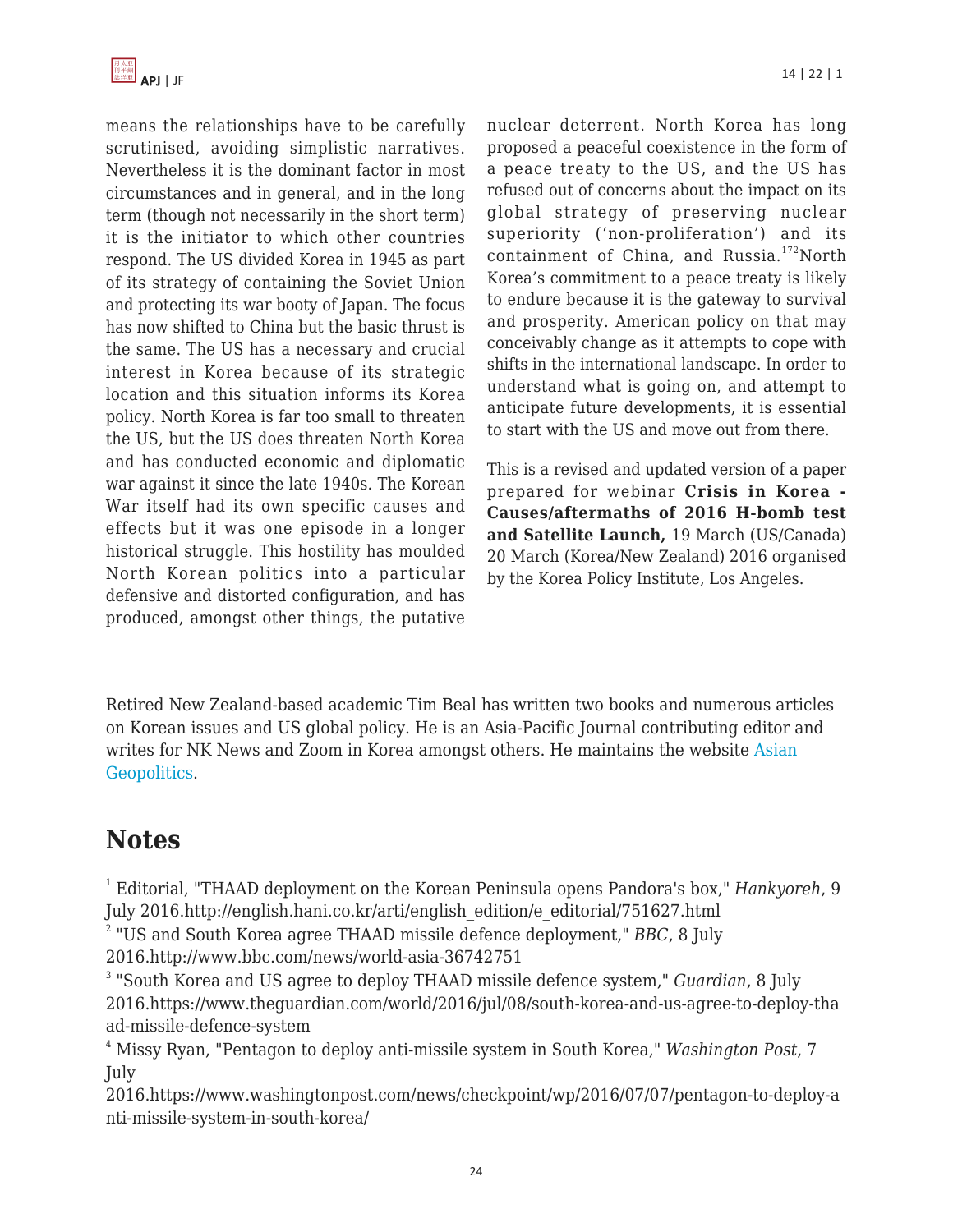

5 Sang-Hun Choe, "South Korea and U.S. Agree to Deploy Missile Defense System," *New York Times*, 8 July

2016.http://www.nytimes.com/2016/07/08/world/asia/south-korea-and-us-agree-to-deploy-miss ile-defense-system.html

6 Jack Kim, "South Korea, U.S. Agree to Deploy THAAD Missile Defense to Counter North Korea Threat," *Reuters*, 7 July

2016.http://www.nytimes.com/reuters/2016/07/07/world/asia/07reuters-southkorea-usa-thaad. html

7 Shinhye Kang, "China Blasts U.S., South Korea Missile Defense Deployment," *Bloomberg*, 8 July

2016.http://www.bloomberg.com/news/articles/2016-07-08/china-blasts-u-s-south-korea-missil e-defense-deployment

<sup>8</sup> David R. Sands, "Russia, China react angrily as U.S. to put anti-missile THAAD system in South Korea," *Washington Times*, 8 July

2016.http://www.washingtontimes.com/news/2016/jul/8/russia-china-angered-us-anti-missile-s ystem-skorea/

9 "S.Korea, U.S. Agree THAAD Deployment," *Chosun Ilbo*, 11 July

2016.http://english.chosun.com/site/data/html\_dir/2016/07/11/2016071100969.html

<sup>10</sup> Jane Perlez, "For China, a Missile Defense System in South Korea Spells a Failed Courtship," *New York Times*, 8 July

2016.http://www.nytimes.com/2016/07/09/world/asia/south-korea-us-thaad-china.html?hpw&r ref=world&action=click&pgtype=Homepage&module=well-region&region=bottomwell&WT.nav=bottom-well&\_r=0

<sup>11</sup> Michael Elleman and Michael J. Zagurek Jr., "THAAD: What It Can and Can't Do," 38 North, 10 March 2016.http://38north.org/2016/03/thaad031016/

<sup>12</sup> Garth McLennan, "Needle in a Haystack: How North Korea Could Fight a Nuclear War," *38 North*, 13 June 2016.http://38north.org/2016/06/gmclennan061316/

<sup>13</sup> Yong-in Yi, "Critic of THAAD wins prestigious award for scientific contribution," *Hankyoreh*, 24 Februrary 2016.http://english.hani.co.kr/arti/english\_edition/e\_international/731885.html <sup>14</sup> Yong-in Yi "Expert rebuts Defense Ministry's claims about THAAD missile interception " *Hankyoreh*, 17 February

2016.http://english.hani.co.kr/arti/english\_edition/e\_international/730794.htm; Yi Yong-in, "Expert says S. Korean government has overstated THAAD's efficacy," *Hankyoreh*, 17

February 2016.http://english.hani.co.kr/arti/english\_edition/e\_international/730792.html <sup>15</sup> Seung-woo Kang, "Defense chief's SLBM claims doubted," *Korea Times*, 11 July

2016.http://www.koreatimes.co.kr/www/news/nation/2016/07/116\_209142.htm; Whan-woo Yi, "THAAD can destroy SLBMs: defense chief," *Korea Times*, 10 July

2016.http://www.koreatimes.co.kr/www/news/nation/2016/07/120\_209038.html <sup>16</sup> Hyun Park and Byong-su Park, "THAAD missile defense system could be used to defend against Chinese attack on US," *Hankyoreh*, 2 June

2015.http://english.hani.co.kr/arti/english\_edition/e\_international/693913.html

<sup>17</sup> "Can THAAD Batteries Protect Seoul?," *Chosun Ilbo*, 11 July

2016.http://english.chosun.com/site/data/html\_dir/2016/07/11/2016071101311.html

 $18$  Theodore Postol, "How the US Nuclear Weapons Modernization Program Is Increasing the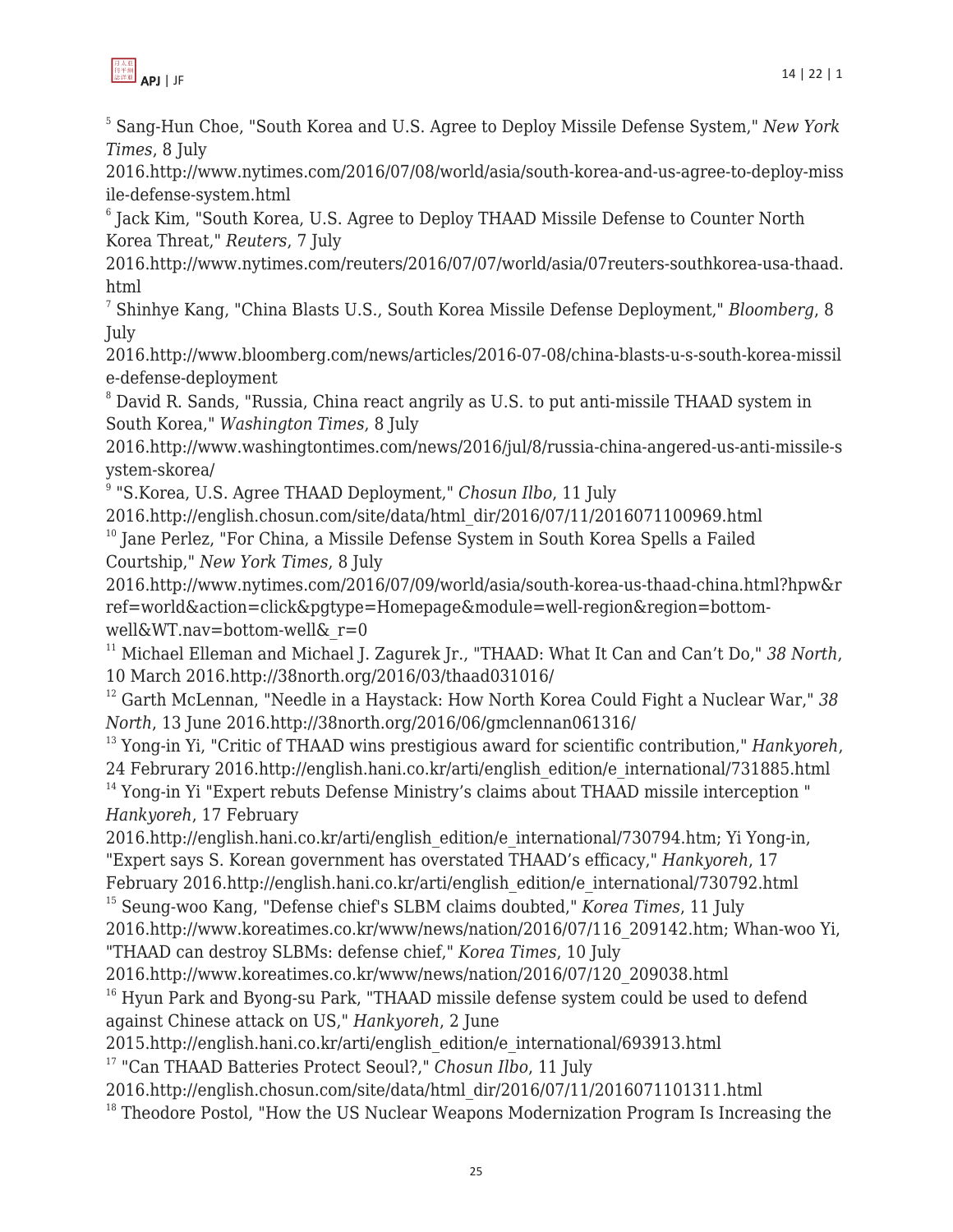

Chances of Accidental Nuclear War with Russia," *Harvard College Peace Action*, 25 February 2016.http://www.lasg.org/Modernization/Postol\_Harvard\_Peace\_Action\_longer\_25Feb2016.pd f

<sup>19</sup> Hyun Park, "AN/TPY-2 radar could track any Chinese ICBMs as they pass over the Korean peninsula," *Hankyoreh*, 2 June

2015.http://english.hani.co.kr/arti/english\_edition/e\_international/693916.html

<sup>20</sup> Yong-in Yi, "Expert says THAAD needlessly raises tension, hurts security," *Hankyoreh*, 11 July 2016.http://english.hani.co.kr/arti/english\_edition/e\_international/751801.html

 $21$  Byong-su Park and Oi-hyun Kim, "South Korea and US officially announce deployment of THAAD missile defense system," *Hankyoreh*, 9 July

2016.http://english.hani.co.kr/arti/english\_edition/e\_international/751625.html

<sup>22</sup> Editorial, "China can counter THAAD deployment," *Global Times*, 9 July

2016.http://www.globaltimes.cn/content/993131.shtml

<sup>23</sup> Yoo-chul Kim, "Businesses fear backlash from China," *Korea Times*, 11 July

2016.http://www.koreatimes.co.kr/www/news/tech/2016/07/133\_209129.html

<sup>24</sup> Oi-hyun Kim, "After THAAD deployment decision, a backlash from China," *Hankyoreh*, 11

July 2016.http://english.hani.co.kr/arti/english\_edition/e\_international/751799.html[24]

<sup>25</sup> ibid; "Poll: fears of war in Korea have increased since Park gov't took office," *Hankyoreh*, 24 June 2016.http://english.hani.co.kr/arti/english\_edition/e\_national/749560.html

<sup>26</sup> Yong-in Yi, "How a beefed-up military actually raises security risks," *Hankyoreh*, 26 August 2016.http://english.hani.co.kr/arti/english\_edition/e\_editorial/758563.html

<sup>27</sup> Sung-jin Choi, "Tourism industry will feel pain of Chinese visitor cut," *Korea Times*, 26 October 2016.http://www.koreatimes.co.kr/www/news/biz/2016/10/123\_216838.html

<sup>28</sup> Patrick L. Smith, "Disarray in NATO Completes Obama's Foreign Policy Legacy," *Fiscal Times*, 11 July

2016.http://www.thefiscaltimes.com/Columns/2016/07/11/Disarray-NATO-Completes-Obama-s -Foreign-Policy-Legacy

<sup>29</sup> Motoko Rich, "Japan Election, a Landslide for Abe, Could Allow a Bolder Military," *New York Times*, 11 July

2016.http://www.nytimes.com/2016/07/12/world/asia/japan-election-shinzo-abe.html <sup>30</sup> A recent Cuban estimate is \$126billion; Nelson Acosta, "Cuba launches new international campaign against U.S. embargo," *Reuters*, 10 September

2016.http://in.reuters.com/article/cuba-usa-embargo-idINKCN11G04R

<sup>31</sup> *Commander's Guide to Money as a Weapons System*, (Fort Leavenworth, KS US Army [Center for Army Lessons Learned (CALL), US Army Combined Arms Center], 2009).

<sup>32</sup> Victoria Nuland, "Address by Assistant Secretary of State Victoria Nuland," *US-Ukraine Foundation*, 13 December 2013.http://www.state.gov/p/eur/rls/rm/2013/dec/218804.htm. Keith Wagstaff, "The biggest source of corruption in Afghanistan: The United States?," *TheWeek*, 29 April

2013.http://theweek.com/article/index/243401/the-biggest-source-of-corruption-in-afghanistan -the-united-states

<sup>33</sup> Nick Turse, "Black sites in the empire of bases " *Asia Times online*, 11 February 2010.

<sup>34</sup> "Military Balance 2016," *International Institute for Strategic Studies*, February

2015.https://www.iiss.org/en/publications/military%20balance/issues/the-military-balance-201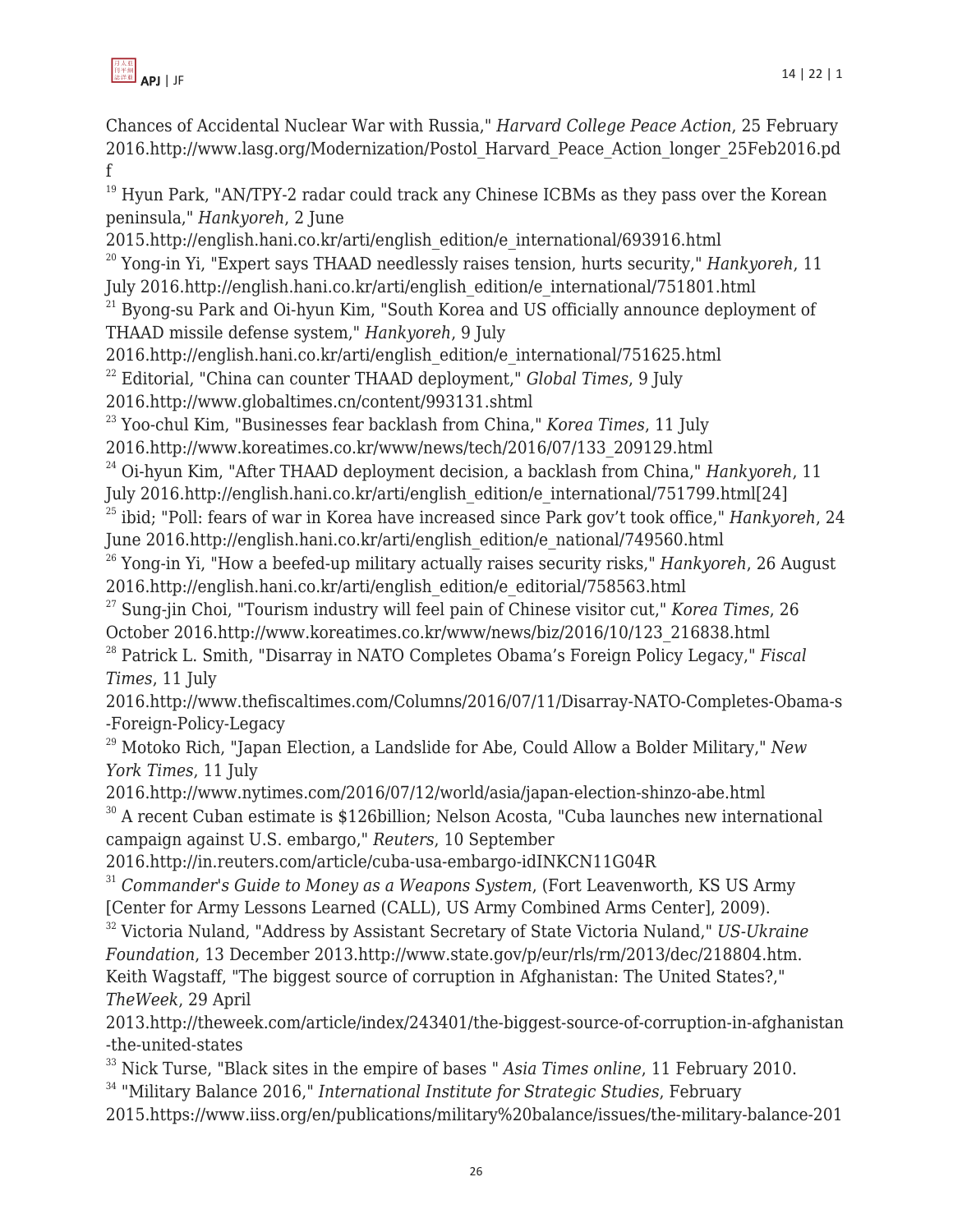

6-d6c9

 $35$  Kyu-won Kim, "Defense intelligence director says N. Korea would win in a one-on-one war," *Hankyoreh*, 6 November

2013.http://english.hani.co.kr/arti/english\_edition/e\_northkorea/610084.html

 $36$  Vitaly Churkin (Interviewee) and Sophie Shevardnadze: (Interviewer), "Russia's UN envoy: Without veto power, UNSC would become America's mouthpiece," *RT*, 16 September 2016.https://www.rt.com/shows/sophieco/359512-un-veto-power-balance/

<sup>37</sup> Tim Beal, "Satellites, Missiles and the Geopolitics of East Asia," in *North Korea: Political, Economic and Social Issues*, ed. Marvin Harrison (New York: Nova Publishers, 2016). <sup>38</sup> "Charter of the United Nations," United Nations,

http://www.un.org/en/charter-united-nations/index.html; Derek Croxton, "The Peace of Westphalia of 1648 and the Origins of Sovereignty," *The International History Review* 21, no. 3 (1999).

<sup>39</sup> Benjamin Lee, "THAAD and the Sino-South Korean Strategic Dilemma," *Diplomat*, 7 October

2016.http://thediplomat.com/2016/10/thaad-and-the-sino-south-korean-strategic-dilemma/  $40$  Jin-hwan Seok, "Biden seeks Seoul's support on US 'rebalancing to Asia' policy," *Hankyoreh*, 7 December

2013.http://english.hani.co.kr/arti/english\_edition/e\_international/614389.html

<sup>41</sup> Perry Anderson, "Sino-Americana," *London Review of Books* 34, no. 3 (2012).

<sup>42</sup> Donald P. Gregg, "Changing U.S. Views of North Korea," *East Asia Foundation*, 12 January 2016.http://www.keaf.org/book/EAF\_Policy\_Debate\_Changing\_US\_Views\_of\_North\_Korea

<sup>43</sup> J E Hoare, "Potboiler Press: British Media and North Korea," *38 North*, 5 October 2016.http://38north.org/2016/10/jhoare100516/

<sup>44</sup> Robert Carlin and John W. Lewis, "Negotiating with North Korea: 1992–2007," *Center for International Security and Cooperation, Freeman Spogli Institute for International Studies, Stanford University*, January

2008.http://iis-db.stanford.edu/pubs/22128/Negotiating\_with\_North\_Korea\_1992-2007.pdf <sup>45</sup> World War, disagreed with Palmerston: Condoleezza Rice, "Rethinking the National Interest: American Realism for a New World," *Foreign Affairs* (2008).

<sup>46</sup> Kimie Hara, "50 Years from San Francisco: Re-Examining the Peace Treaty and Japan's Territorial Problems " *Pacific Affairs*, Autumn 2001.http://www.jstor.org/stable/3557753

<sup>47</sup> Akiyoshi Komaki, "Russia refuses to budge on stance on Northern Territories," *Asahi Shimbun*, 13 April 2016.http://www.asahi.com/ajw/articles/AJ201604130062.html

<sup>48</sup> Jonathan D. Pollack, "The United States, North Korea, and the end of the Agreed Framework," *Naval War College Review* LVI, no. 3 (2003).

<sup>49</sup> "Military Balance 2016."

<sup>50</sup> Ho Il Moon, "How big is the North Korean army? Evidence from missing population," *VoxEU*, 13 December

2011.http://www.voxeu.org/article/how-big-north-korean-army-evidence-missing-populatio; Jehun Lee, "Debate over size of North Korea's army reignites," *Hankyoreh*, 25 December 2015.http://english.hani.co.kr/arti/english\_edition/e\_northkorea/723487.html

<sup>51</sup> Jin-myung Kim, "400,000 N.Korean Soldiers Forced to Labor for 10 Years," *Chosun Ilbo*, 6 October 2016.http://english.chosun.com/site/data/html\_dir/2016/10/06/2016100601550.htm;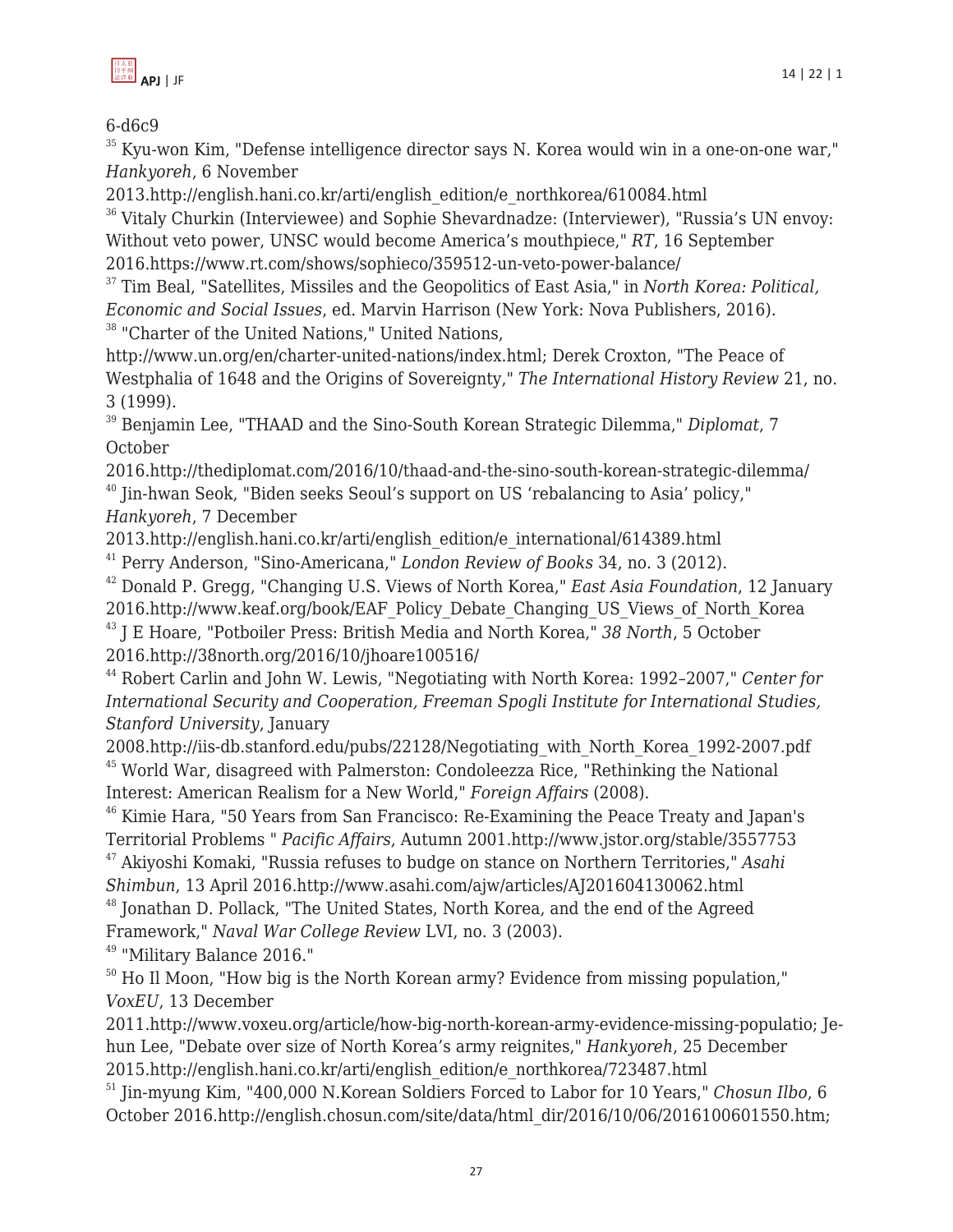

Whan-woo Yi, "N. Korea has up to 400,000 slave workers," *Korea Times*, 15 October 2016.http://www.koreatimes.co.kr/www/news/nation/2016/10/485\_215425.htm; Steven Borowiec, "North Koreans perform \$975 million worth of forced labor each year " *Los Angeles Times*, 6 October

2016.http://www.latimes.com/world/asia/la-fg-north-korea-forced-labor-20161006-snap-story.h tml

<sup>52</sup> "Korea, U.S. to Stage Drills with Commonwealth Countries," *Chosun Ilbo*, 11 March 2016.http://english.chosun.com/site/data/html\_dir/2016/03/11/2016031100984.html  $53$  19 August

2015.http://www.army.mil/article/154133/20th\_CBRNE\_participates\_in\_Ulchi\_Freedom\_Guard ian/

<sup>54</sup> Mark Selden, "The Future of Korea: An Asia-Pacific Perspective," *Japan Focus*, 14 August 2006.http://japanfocus.org/products/topdf/2190

<sup>55</sup> Joe Cirincione, "How to stop North Korea's bomb," *PolicyForum.net*, 26 January 2016.http://www.policyforum.net/how-to-stop-north-koreas-bomb/

<sup>56</sup> Johnna Rizzo, "How the Romans Used Crucifixion—Including Jesus's—as a Political Weapon," *Newsweek*, 4 April

2015.http://www.newsweek.com/how-romans-used-crucifixion-including-jesus-political-weapo n-318934

<sup>57</sup> Suk-koo Jung, "Ironically, N. Korea's nuclear program serves the US's interests," *Hankyoreh*, 28 May 2015.http://english.hani.co.kr/arti/english\_edition/e\_editorial/693252.html <sup>58</sup> Clinton Ehrlich, "The Kremlin Really Believes That Hillary Wants to Start a War With

Russia," *Foreign Policy*, 7 September 2016.https://foreignpolicy.com/2016/09/07/the-kremlin-really-believes-that-hillary-clinton-will-

start-a-war-with-russia-donald-trump-vladimir-

putin/?utm\_source=Sailthru&utm\_medium=email&utm\_campaign=New%20Campaign&utm\_t erm=%2AEditors%20Picks

<sup>59</sup> David C. Gompert, Astrid Stuth Cevallos, and Cristina L. Garafola, "War with China: Thinking through the Unthinkable," *RAND*, 28 July

2016.http://www.rand.org/content/dam/rand/pubs/research\_reports/RR1100/RR1140/RAND\_R R1140.pd; Mike Pietrucha, "The Economics of War with China: This Will Hurt You More than It Hurts Me," *WarontheRocks*, 4 November

2015.http://warontherocks.com/2015/11/the-economics-of-war-with-china-this-will-hurt-you-m ore-than-it-hurts-me/

<sup>60</sup> Daniel Twining, "As the US pivots away, China bets on Pakistan," *PACNet Newsletter*, 23 April 2015.http://csis.org/publication/pacnet-26-us-pivots-away-china-bets-pakistan. "China-Europe fast rail brings mutual benefit ", *Xinhua*, 2 January

2016.http://www.china.org.cn/business/2016-01/02/content\_37443571.htm

<sup>61</sup> Tim Beal, "Shenanigans in the South China Sea – Implications for Korea," *Zoom in Korea*, 16 August

2016.http://www.zoominkorea.org/shenanigans-in-the-south-china-sea-implications-for-korea/ <sup>62</sup> Norman Angell, *The Great Illusion* (London; New York: Heinemann; Putnam, 1910).

<sup>63</sup> Vladimir Isachenkov, "New Russian military might on full display in Syria," *Washington Post*, 24 October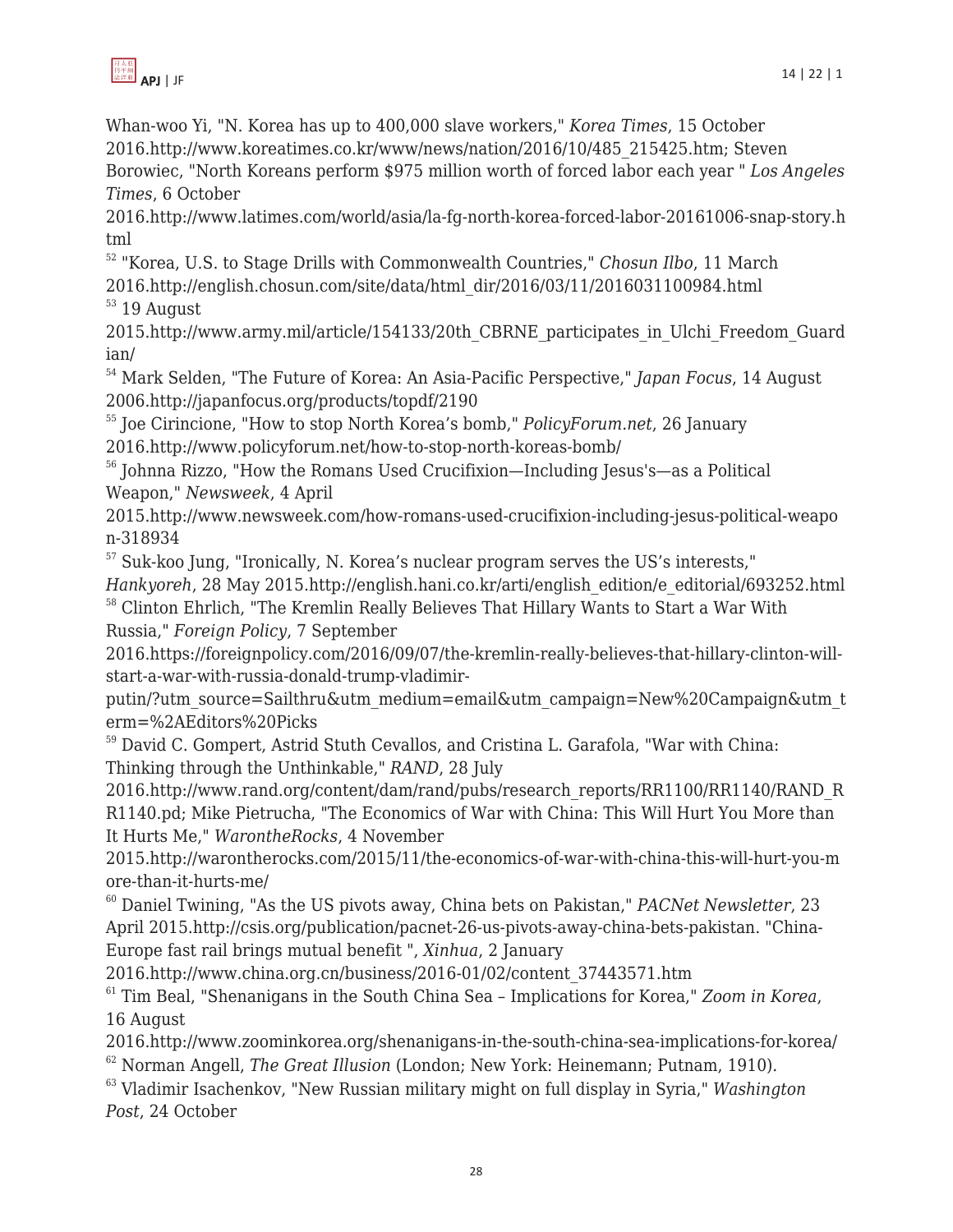

2015.http://www.rand.org/pubs/research\_briefs/RB9858z1.html

 $64$  David Smith, "Military power in Asia 'shifting against' the US, major report warns," *GUardian*, 20 January

2016.https://www.theguardian.com/world/2016/jan/19/obama-us-military-power-pivot-to-asi; Michael J. Green et al., "Asia-Pacific Rebalance 2025: Capabilities, Presence, and

Partnerships," *Center for Strategic and International Studies*, 19 January

2016.https://csis-prod.s3.amazonaws.com/s3fs-public/legacy\_files/files/publication/160119\_Gr een\_AsiaPacificRebalance2025\_Web\_0.pdf

<sup>65</sup> "China fears Hillary Clinton far more than it does Donald Trump," *Reuters*, 11 July 2016.http://www.cnbc.com/2016/07/11/china-fears-hillary-clinton-focus-on-south-china-sea-hu man-rights-far-more-than-it-does-donald-trump.htm; Molly O'Toole, "From Reset to Realpolitik, Clinton's New Hard Line on Moscow," *Foreign Policy*, 22 September 2016.https://foreignpolicy.com/2016/09/22/hillary-clintons-new-colder-cold-war-russia-putin-el ection/

 $66$  Won-je Son, "The "most remarkable concession of sovereignty in the entire world"," *Hankyoreh*, 4 November

2014.http://english.hani.co.kr/arti/english\_edition/e\_international/662856.html

 $67$  Daniel W. Drezner, "Let's dispense with the fiction that China will solve the North Korea problem," *Washington Post*, 11 February

2016.https://www.washingtonpost.com/posteverything/wp/2016/02/11/lets-dispense-with-the-f iction-that-china-will-solve-the-north-korea-problem/

<sup>68</sup> Chol Min Kim, "North Korea has legitimate right to satellite launches," *NK News*, 6 April 2016.https://www.nknews.org/2016/04/north-korea-has-legitimate-right-to-satellite-launches/

<sup>69</sup> Tim Beal, "The United Nations and the North Korean missile and nuclear tests " *NZ Journal of Asian Studies* 9, no. 2 (2007).

<sup>70</sup> Ji-suk Kim, "The Korean peninsula amid US-China confrontation," *Hankyoreh*, 15 October 2015.http://english.hani.co.kr/arti/english\_edition/e\_international/712972.html

<sup>71</sup> David Feith, "China's Proliferation Rap Sheet," *Wall Street Journal*, 25 February 2016.http://www.wsj.com/articles/chinas-proliferation-rap-sheet-145642011; Jane Perlez and Hufan Huang, "A Hole in North Korean Sanctions Big Enough for Coal, Oil and Used Pianos," *New York Times*, 31 March

2016.http://www.nytimes.com/2016/04/01/world/asia/north-korea-china-sanctions-trade.html <sup>72</sup> Mark Landler, "What Quagmire? Even in Withdrawal, Russia Stays a Step Ahead," *New York Times*, 15 March

2016.http://www.nytimes.com/2016/03/16/us/politics/what-quagmire-even-in-withdrawal-russi a-stays-a-step-ahead.html?hp&action=click&pgtype=Homepage&clickSource=storyheading&module=first-column-region&region=top-news&WT.nav=top-news

 $73$  Alastair Crooke, "Putin Is Being Pushed to Abandon His Conciliatory Approach to the West and Prepare for War," *Huffington Post*, 17 May

2016.http://www.huffingtonpost.com/alastair-crooke/putin-west-war\_b\_9991162.html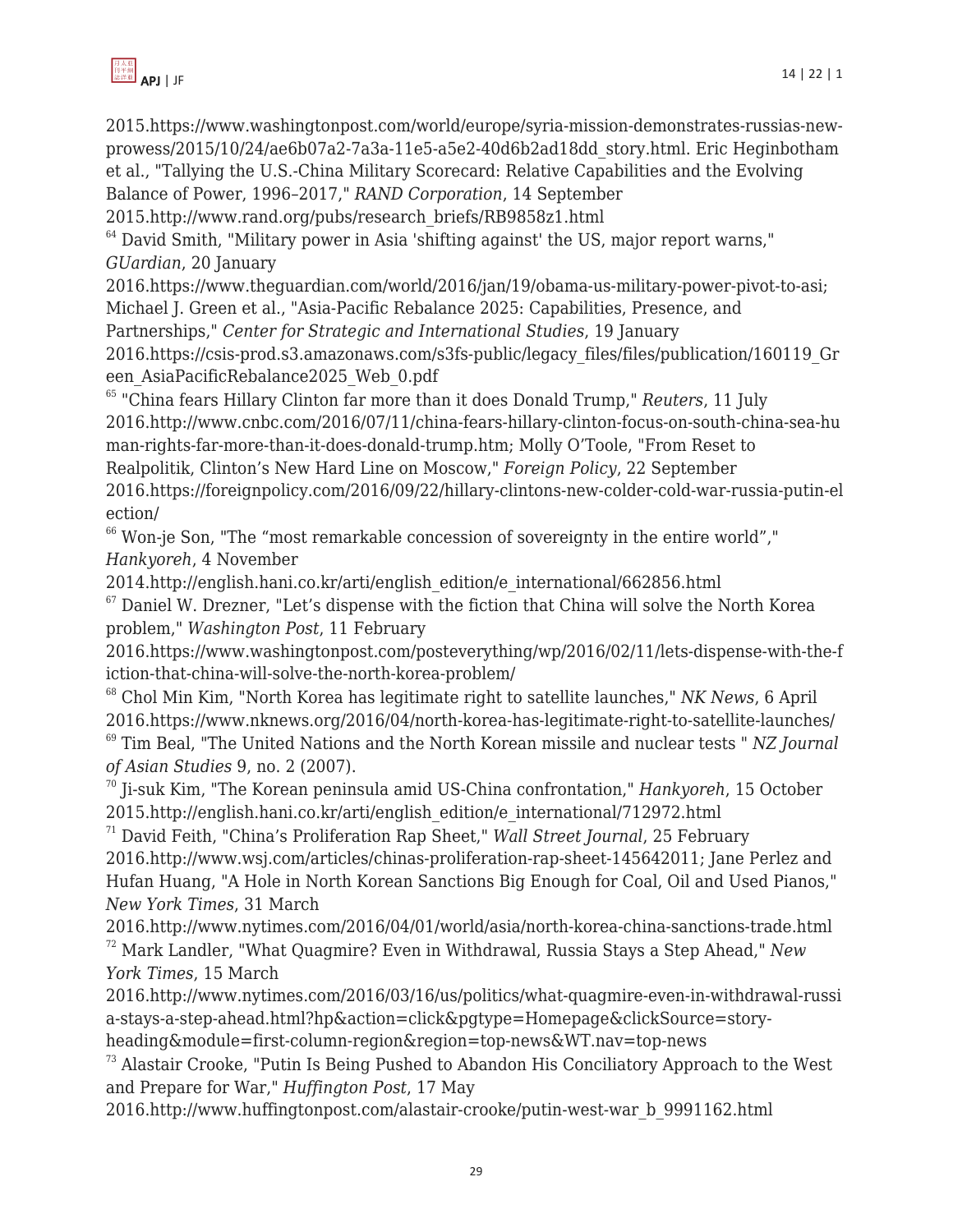

<sup>74</sup> "China urges for early resumption of six-party talks," *Xinhua*, 24 June

2016.http://www.china.org.cn/world/2016-06/24/content\_38735675.htm

 $75$  Leszek Buszynski, "The Six-Party Talks have had their day: time for an expanded dialogue." *East Asia Forum*, 6 August

2013.http://www.eastasiaforum.org/2013/08/09/the-six-party-talks-have-had-their-day-time-for -an-expanded-dialogue/

<sup>76</sup> Sung-jin Choi, "US experts on N. Korea call for direct dialogue, reciprocity," *Korea Times*, 4 October 2016.http://www.koreatimes.co.kr/www/news/nation/2016/10/116\_215317.htm;

Charles "Jack" Pritchard, "The Korean Peninsula and the role of multilateral talks," *Brookings Institution*, 1 March

2005.https://www.brookings.edu/wp-content/uploads/2016/06/pdf-art2275.pdf

 $77$  Yong-in Yi, "Senior White House official decries calls for South Korea to get nuclear weapons," *Hankyoreh*, 23 September

2016.http://english.hani.co.kr/arti/english\_edition/e\_international/762486.html

 $78$  Liu Zhen and Pinghui Zhuang, "We Won't Tolerate Instability: Beijing's Warning to Washington and Pyongyang," *South China Morning Post*, 8 March

2016.http://www.scmp.com/news/china/diplomacy-defence/article/1922570/we-wont-tolerate-i nstability-beijings-warning

 $79$  Thomas J. Christensen, "Threats, Assurances, and the Last Chance for Peace: The Lessons of Mao's Korean War Telegrams," *International Security* 17, no. 1 (1992).

<sup>80</sup> Jeremy Bender and Gus Lubin, "Why Japan's Smaller Military Could Hold Its Own Against China," *Business Insider*, 5 May

2014.http://www.businessinsider.com/japans-smaller-military-could-match-china-2014-5?inter national=true&r=US&IR=; Sydney J. Freedberg Jr., "China's Dangerous Weakness, Part 1: Beijing's Aggressive 'Self-Defense' " *Breaking Defense*, 26 September

2013.http://breakingdefense.com/2013/09/chinas-dangerous-weakness-part-1-beijings-aggress ive-idea-of-self-defense/

<sup>81</sup> Alexis Dudden, "The Nomination of Article 9 of Japan's Constitution for a Nobel Peace Prize," *The Asia Pacific Journal Japan Focus*, 20 April

2014.http://japanfocus.org/events/view/215. Gavan McCormack, "Abe Days Are Here Again: Japan in the World," *The Asia Pacific Journal*, 1 December

2012.http://apjjf.org/2012/10/52/Gavan-McCormack/3873/article.htm; Ichiyo Muto, "Retaking Japan: The Abe Administration's Campaign to Overturn the Postwar Constitution " *The Asia Pacific Journal*, 4-5 August 2015.http://apjjf.org/2016/13/Muto.html

 $82$  Yonhap, "Japan could go nuclear in 10 years to contain N. Korea provocations: study," *Korea Times*, 8 October

2016.http://www.koreatimes.co.kr/www/news/nation/2016/10/120\_215647.htm; Nobuhiro Kubo and Tim Kelly, "North Korean missile advances expose Japan in two-decade arms race: sources," *Reuters*, 3 October

2016.http://www.reuters.com/article/us-northkorea-missiles-japan-idUSKCN1232F; Ayako Mie, "Defense Ministry requests ¥5.1 trillion for fiscal 2017 to address new threats," *Japan Times*, 31 August

2016.http://www.japantimes.co.jp/news/2016/08/31/national/japan-seeks-%C2%A55-1-trilliondefense-next-year-2-3-rise-reflects-new-threats/#.WBNL1-T\_rIV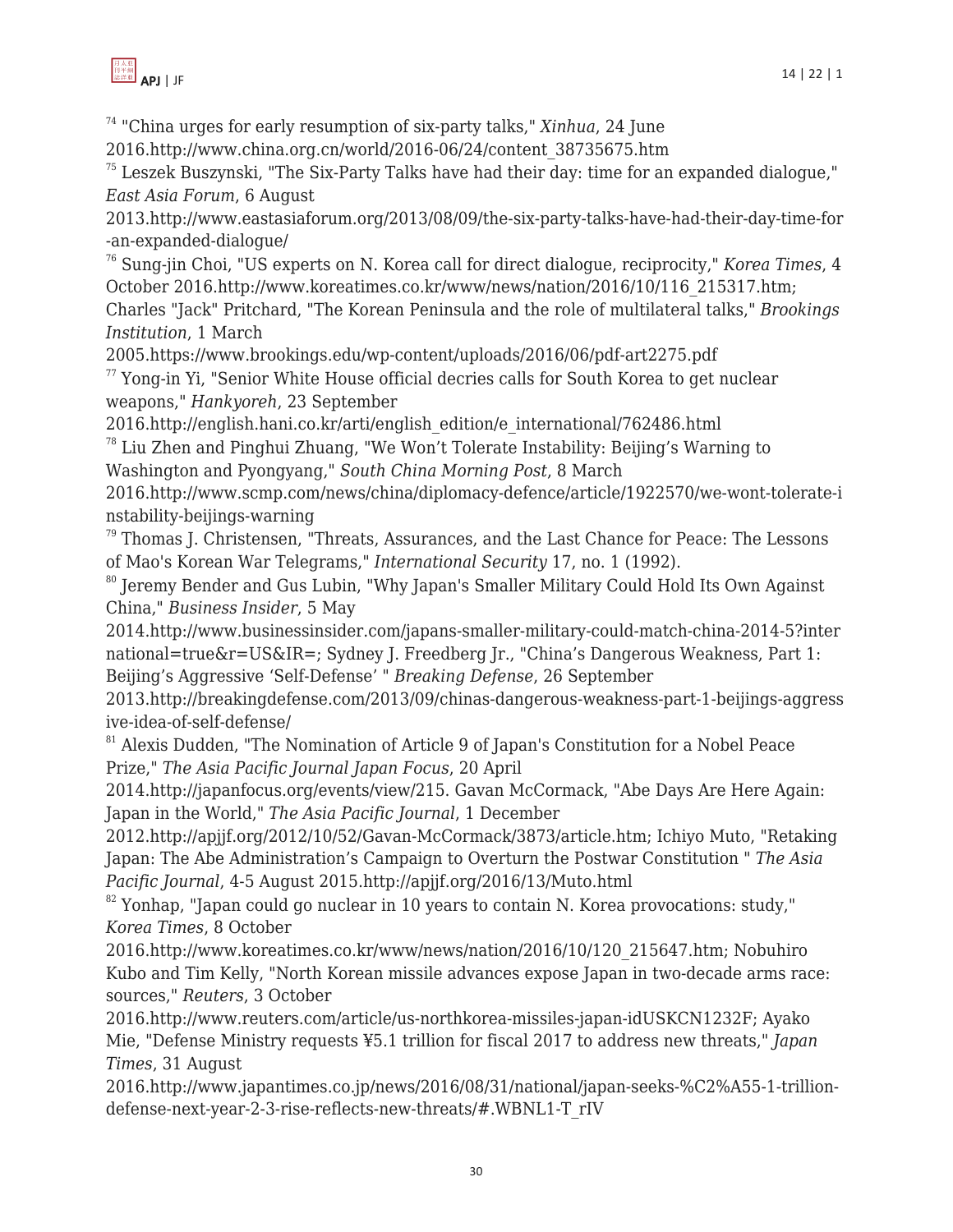

 $83$  Lawrence Repeta, "Japan's Proposed National Security Legislation  $-$  Will This Be the End of Article 9?," *The Asia-Pacific Journal*, 22 June

2015.http://apjjf.org/2015/13/24/Lawrence-Repeta/4335.html

<sup>84</sup> "Defense Ministry in Deepening Mire Over Japanese Troops," *Chosun Ilbo*, 23 October 2015.http://english.chosun.com/site/data/html\_dir/2015/10/23/2015102301394.htm; Yunhyung Gil and Byong-su Park, "Could Japan intervene militarily on the Korean peninsula?," *Hankyoreh*, 22 September

2015.http://english.hani.co.kr/arti/english\_edition/e\_international/709903.html

<sup>85</sup> Geun-hye Park, "A new kind of Korea: building trust between Seoul and Pyongyang," *Foreign Affairs* 90, no. 5 (2011).

 $86$ , 28 March

2014.http://english1.president.go.kr/activity/speeches.php?srh%5Bview\_mode%5D=detail&sr h%5Bseq%5D=5304&srh%5Bdetail\_no%5D=27

 $87$  ———, "Remarks by President Park Geun-hye at the 2013 International Conference on Global Cooperation in the Era of Eurasia," *Cheong Wa Dae*, 18 October

2013.http://www.korea.net/Government/Briefing-Room/Presidential-Speeches/view?articleId= 114334

<sup>88</sup> Editorial, "Sanctions on N. Korea," *Korea Times*, 22 May

2015.http://www.koreatimes.co.kr/www/news/opinon/2015/05/202\_179423.html

<sup>89</sup> Tim Beal, *Crisis in Korea: America, China, and the risk of war* (London: Pluto, 2011); ———, "Korean Brinkmanship, American Provocation, and the Road to War: the manufacturing of a crisis," *The Asia-Pacific Journal*, 20 December 2010.http://japanfocus.org/-Tim-Beal/3459

 $90$  ---, "Satellites, Missiles and the Geopolitics of East Asia."

<sup>91</sup> Whan-woo Yi and Ji-hye Jun, "N. Korea fires long-range rocket," *Korea Times*, 7 February 2016.http://www.koreatimes.co.kr/www/news/nation/2016/02/485\_197538.htm; John Schilling, "Satellites, Warheads and Rockets: Is North Korea's Space Program Really about Missile Development?," *38 North*, 28 September

2015.http://38north.org/2015/09/schilling092815/

 $92$  Kyu-won Kim, "At 2007 inter-Korean summit, then-Pres. Roh discussed autonomy " *Hankyoreh*, 26 June

2013.http://english.hani.co.kr/arti/english\_edition/e\_northkorea/593313.html

<sup>93</sup> "For S. Korean businesses, China patent blitz is a clear and present danger ", *Hankyoreh*, 2 April 2015.http://english.hani.co.kr/arti/english\_edition/e\_international/685182.htm; "Chinese Manufacturers Threaten Korean Rivals," *Chosun Ilbo*, 7 May

2016.http://english.chosun.com/site/data/html\_dir/2016/05/07/2016050700422.html

<sup>94</sup> Hyeon-cheol Bang, "Most Koreans Feel Economy Is in Crisis," *Chosun Ilbo*, 24 October

2016.http://english.chosun.com/site/data/html\_dir/2016/10/24/2016102401454.html

<sup>95</sup> Sung-jin Choi, "Korea's manufacturing competitiveness behind Japan, China " *Korea Times*,

12 March 2016.http://www.koreatimes.co.kr/www/news/biz/2016/03/123\_200219.html

<sup>96</sup> "Korea Plummets to 6th in Global Shipbuilding Orders," *Chosun Ilbo*, 3 June

2016.http://english.chosun.com/site/data/html\_dir/2016/06/03/2016060301434.html

<sup>97</sup> Hyun-woo Nam, "Hanjin Shipping files for court receivership " *Korea Times*, 1 September 2016.http://www.koreatimes.co.kr/www/news/biz/2016/09/123\_213174.html

<sup>98</sup> Seung-bum Kim and Eun-jin Shin, "Fresh Woes for Hyundai Crisis as Exports Plunge by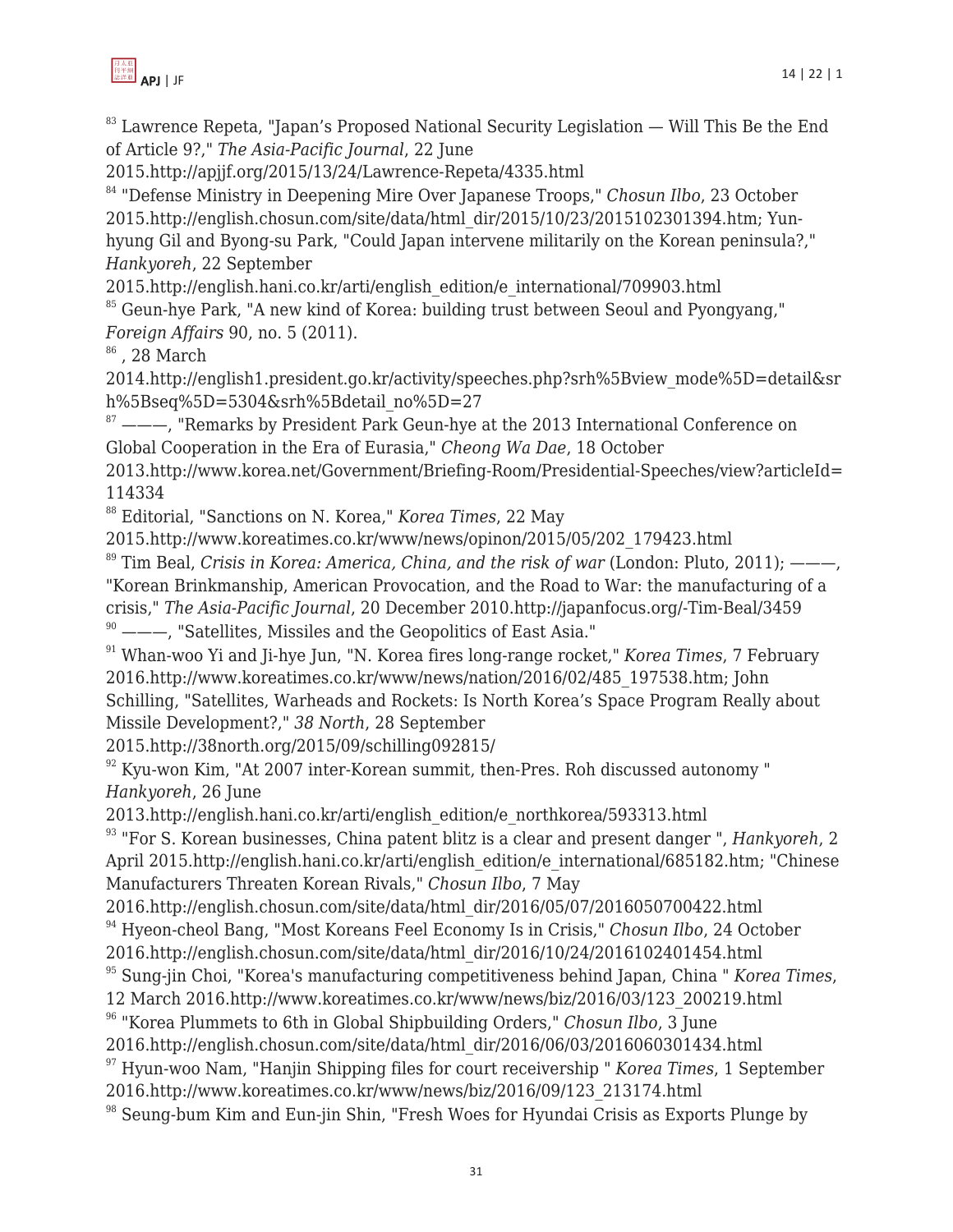

## Half," *Chosun Ilbo*, 13 October

2016.http://english.chosun.com/site/data/html\_dir/2016/10/13/2016101301322.html <sup>99</sup> Ki-hong Kim, "Shipbuilding, Construction Orders from Overseas Plummet," *Chosun Ilbo*, 21 July 2016.http://english.chosun.com/site/data/html\_dir/2016/07/21/2016072101308.html <sup>100</sup> Jae-won Kim, "Seoul's dream to become financial hub evaporating," *Korea Times*, 22 January 2016.http://www.koreatimes.co.kr/www/news/biz/2016/01/488\_196122.html  $101$  Jun-beom Hwang, "Less than 1.5 years left, more corruption bombs expected in Park government," *Hankyoreh*, 24 September

2016.http://english.hani.co.kr/arti/english\_edition/e\_national/762548.html. Hwangbo Yon, "Due to aging, South Korean population headed for structural reversal," *Hankyoreh*, 20 October 2016.http://english.hani.co.kr/arti/english\_edition/e\_national/766614.html. Park. Hyong-ki, "Inequality concerns grow amid increased income distribution to rich," *Korea Times*, 16 October 2016.http://koreatimes.co.kr/www/news/biz/2016/10/602\_216168.html

<sup>102</sup> Se-Woong Koo, "Korea, Thy Name is Hell Joseon," *Korea Expose*, 22 September 2015.http://www.koreaexpose.com/voices/korea-thy-name-is-hell-joseon; No-ja Park, ""Hell Joseon" -- a country where sleepless toil brings no mobility," *Hankyoreh*, 6 October 2015.http://english.hani.co.kr/arti/english\_edition/e\_national/711631.html

<sup>103</sup> Emanuel Pastreich, "The Balancer: Roh Moo-hyun's Vision of Korean Politics and the Future of Northeast Asia," *The Asia Pacific Journal Japan Focus*, 1 August 2005.http://japanfocus.org/-Emanuel-Pastreich/2041

<sup>104</sup> Editorial, "Humiliating comfort women settlement incurs fierce backlash," *Hankyoreh*, 5 January 2016.http://english.hani.co.kr/arti/english\_edition/e\_editorial/724772.html

<sup>105</sup> Seong-hun Park and Sarah Kim, "U.S. Defense Department is developing Thaad 2.0," *JoongAng Ilbo*, 19 July

2016.http://koreajoongangdaily.joins.com/news/article/Article.aspx?aid=3021475 <sup>106</sup> Young-jin Oh, "Choi Soon-sil - Shaman or con artist?," *Korea Times*, 6 November 2016.http://www.koreatimes.co.kr/www/news/nation/2016/11/667\_217591.htm; Ha-young Choi, "Don't call Choi a shaman, it's disgrace to shamans," *Korea Times*, 8 November 2016.http://www.koreatimes.co.kr/www/news/nation/2016/11/116\_217758.htm; Ye-rin Choi, "Park Geun-hye believed in Choi Tae-min after he predicted her father's death," *Hankyoreh*, 6 November 2016.http://english.hani.co.kr/arti/english\_edition/e\_national/768958.html <sup>107</sup> Aidan Foster-Carter, "Did Park Geun-hye's Rasputin run her North Korea policy?," *NK*

*News*, 28 October

2016.https://www.nknews.org/2016/10/did-park-geun-hyes-rasputin-run-her-north-korea-polic y; Min-hyuk Lim, "Leaked U.S. Embassy Cable Warned of 'Rasputin' Behind Park," *Chosun Ilbo*, 28 October

2016.http://english.chosun.com/site/data/html\_dir/2016/10/28/2016102801342.html <sup>108</sup> Sang-hun Choe, "A Presidential Friendship Has Many South Koreans Crying Foul," *New York Times*, 27 October

2016.http://www.nytimes.com/2016/10/28/world/asia/south-korea-choi-soon-sil.htm; Yong-in Yi, "Strange memories of a President's late and ambiguous decisions," *Hankyoreh*, 4 November 2016.http://english.hani.co.kr/arti/english\_edition/e\_editorial/768856.htm; Jin-cheol Kim and Eui-gyum Kim, "Was Choi Sun-sil behind the closing of the Kaesong Industrial Complex? ," *Hankyoreh*, 27 October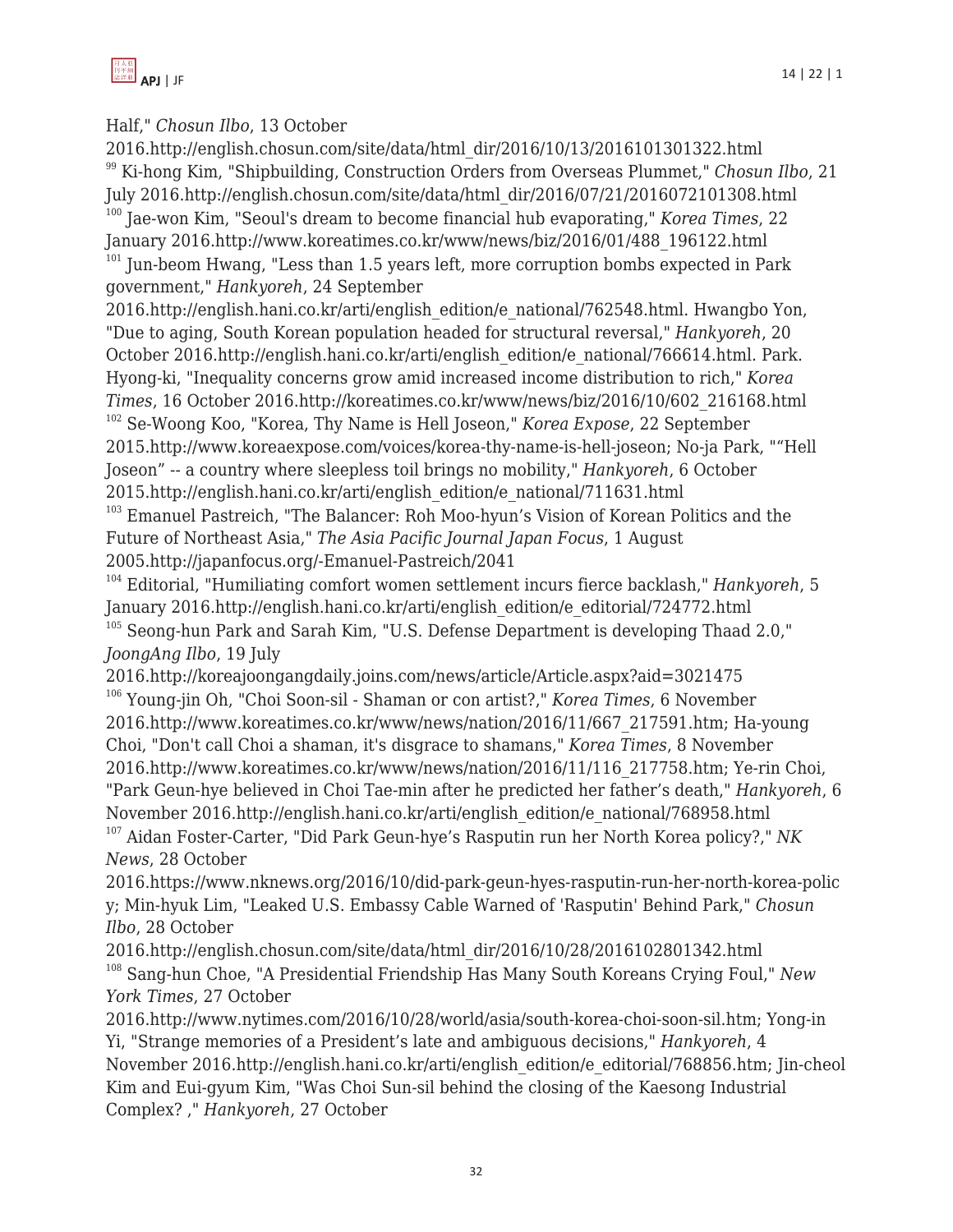

2016.http://english.hani.co.kr/arti/english\_edition/e\_national/767646.html

 $109$  John Delury, "The Urgency of Now: Why Obama Needs to Take the Lead on North Korea,"

*38 North*, 9 December 2014.http://38north.org/2014/12/jdelury120914; Aidan Foster-Carter,

"Obama Comes Out as an NK Collapsist," *38 North*, 27 January

2015.http://38north.org/2015/01/afostercarter012715/

<sup>110</sup> Steven V. Roberts, "White House Confirms Reagans Follow Astrology, Up to a Point," *New York Times*, 4 May

1988.http://www.nytimes.com/1988/05/04/us/white-house-confirms-reagans-follow-astrology-u p-to-a-point.html

<sup>111</sup> "N.Korea Mum Over China Parade," *Chosun Ilbo*, 4 September

2015.http://english.chosun.com/site/data/html\_dir/2015/09/04/2015090401667.html. "Park Attends China Parade," *Chosun Ilbo*, 4 September

2015.http://english.chosun.com/site/data/html\_dir/2015/09/04/2015090401552.html <sup>112</sup> Hoare, "Potboiler Press: British Media and North Korea."

 $113$  Nate Thayer, "Freed American Matthew Miller: 'I wanted to stay in North Korea'," *Guardian*, 20 November

2014.http://www.theguardian.com/world/2014/nov/20/-sp-north-korea-matthew-miller. Konstantin Asmolov, "Fifteen Year's Sentence for a Motto Torn Off," *New Eastern Outlook*, 17 April 2016.http://journal-neo.org/2016/04/17/fifteen-year-s-sentence-for-a-motto-torn-off/

<sup>114</sup> David Ignatius, "North Korea is scarier than ever," *Washington Post*, 13 October 2016.https://www.washingtonpost.com/opinions/global-opinions/north-korea-is-scarier-than-ev er/2016/10/13/0657cb80-9169-11e6-9c85-

ac42097b8cc0 story.html?utm\_term=.c4c2b925eb91&wpisrc=nl\_headlines&wpmm=1 <sup>115</sup> Yonhap, "S. Korea, US, Japan to conduct joint military exercise against N. Korea," *Korea Times*, 14 May

2016.http://www.koreatimes.co.kr/www/news/nation/2016/05/120\_204802.html

<sup>116</sup> Ji-hye Jun, "Tensions grow as joint drills begin," *Korea Times*, 7 March

2016.http://www.koreatimes.co.kr/www/news/nation/2016/03/116\_199829.htm; Alexander

Vorontsov, "War Games: who is responsible for tension on the Korean peninsula?," *NK News*, 15 September

2016.https://www.nknews.org/2016/09/war-games-who-is-responsible-for-tension-on-the-korea n-peninsula/

<sup>117</sup> Jiwon Song, "Chinese woman arrested in Japan for selling knitwear to N.Korea," *NK News*, 2 March

2016.https://www.nknews.org/2016/03/chinese-woman-arrested-in-japan-for-selling-knitwear-t o-n-korea; Jiwon Song, "S.Korean arrested in Japan for export to N.Korea through Singapore," *NK News*, 26 February

2016.https://www.nknews.org/2016/02/s-korean-arrested-in-japan-for-export-to-n-korea-throu gh-singapore/

<sup>118</sup> Nick McKenzie and Richard Baker, "Surf clothing label Rip Curl using 'slave labour' to manufacture clothes in North Korea," *Sydney Morning Herald*, 21 February

2016.http://www.smh.com.au/business/surf-clothing-label-rip-curl-using-slave-labour-to-manuf acture-clothes-in-north-korea-20160219-gmz375.html

<sup>119</sup> Whan-woo Yi, "UN rights resolution may include N. Korea workers," *Korea Times*, 16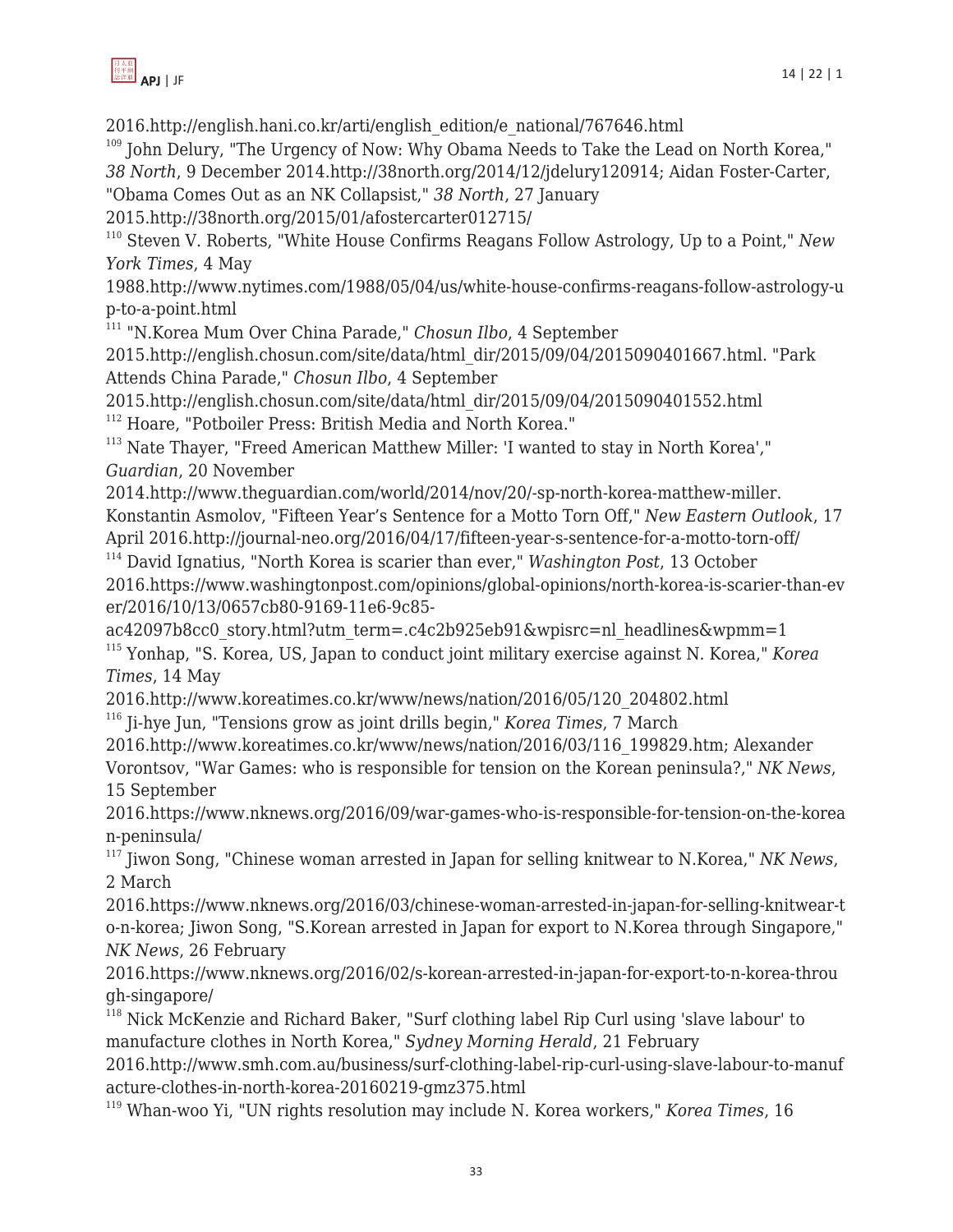

October 2016.http://www.koreatimes.co.kr/www/news/nation/2016/10/485\_216187.htm; Yijun Cho, "Seoul, Washington to Push on N.Korean Slave Labor at UN," *Chosun Ilbo*, 17 October 2016.http://english.chosun.com/site/data/html\_dir/2016/10/17/2016101701175.htm; Yong-in Yi, "UN seeking to fill few existing loopholes with additional sanctions on North Korea," *Hankyoreh*, 13 September

2016.http://english.hani.co.kr/arti/english\_edition/e\_northkorea/761296.html

<sup>120</sup> "Up to 100,000 N.Koreans Labor Abroad," *Chosun Ilbo*, 18 March

2016.http://english.chosun.com/site/data/html\_dir/2016/03/18/2016031801213.html

 $121$  ---, "UN seeking to fill few existing loopholes with additional sanctions on North Korea."  $122$  Cho, "Seoul, Washington to Push on N.Korean Slave Labor at UN; Sarah E. Mendelson, "Outsourcing Oppression: Trafficked Labor from North Korea," *Foreign Affairs*, 28 May 2015.https://www.foreignaffairs.com/articles/north-korea/2015-05-28/outsourcing-oppression?

cid=soc-tw-rdr <sup>123</sup> "U.S. State Department to release report on N. Korea's labor exports this week ", *Yonhap*, 15 August

2016.http://english.yonhapnews.co.kr/national/2016/08/15/78/0301000000AEN201608150006 00315F.html

<sup>124</sup> "Overseas Chinese to send home US\$66 bln this year," *China Daily*, 22 June

2015.http://www.china.org.cn/business/2015-06/22/content\_35878101.htm Mark Selden,

"East Asian Regionalism and its Enemies in Three Epochs: Political Economy and Geopolitics, 16th to 21st Centuries," *Japan Focus*, 25 February

2009.http://apjjf.org/-Mark-Selden/3061/article.html

<sup>125</sup> Dilip Ratha, "Trends in Remittances, 2016: A New Normal of Slow Growth," *World Bank*, 6 October

2016.http://blogs.worldbank.org/peoplemove/trends-remittances-2016-new-normal-slow-growt h%20

<sup>126</sup> Ana P. Santos, "Why is Duterte so popular in the Philippines?," *DW*, 9 September 2016.http://www.dw.com/en/why-is-duterte-so-popular-in-the-philippines/a-19540056

<sup>127</sup> Pete Pattisson, "Revealed: Qatar's World Cup 'slaves'," *Guardian*, 25 September 2013.https://www.theguardian.com/world/2013/sep/25/revealed-qatars-world-cup-slaves

<sup>128</sup> Michael Field, "Slave fishing in NZ waters exposed," *Sunday Star-Times*, 8 November 2011.http://www.stuff.co.nz/business/industries/5431221/Slave-fishing-in-NZ-waters-expose; Hyun-woong Noh, "Government investigation finds foreign workers on Korean vessels were abused," *Hankyoreh*, 11 June

2012.http://english.hani.co.kr/arti/english\_edition/e\_international/537104.html. "South Korea: End rampant abuse of migrant farm workers," *Amnesty International*, 19 October

2014.https://www.amnesty.org/en/latest/news/2014/10/south-korea-end-rampant-abuse-migra nt-farm-workers/.Dong-hwan Ko, "In the hurt of the sea," *Korea Times*, 20 October

2016.http://www.koreatimes.co.kr/www/news/nation/2016/09/116\_214313.html

<sup>129</sup> Yonhap, "US State Department submits report on N. Korea's labor exports to Congress," *Korea Times*, 30 August

2016.http://www.koreatimes.co.kr/www/news/nation/2016/08/485\_213019.html

<sup>130</sup> Greg Scarlatoiu, "Testimony to Tom Lantos Human Rights Commission entitled "North Korea's Forced Labor Enterprise: A State-Sponsored Marketplace in Human Trafficking","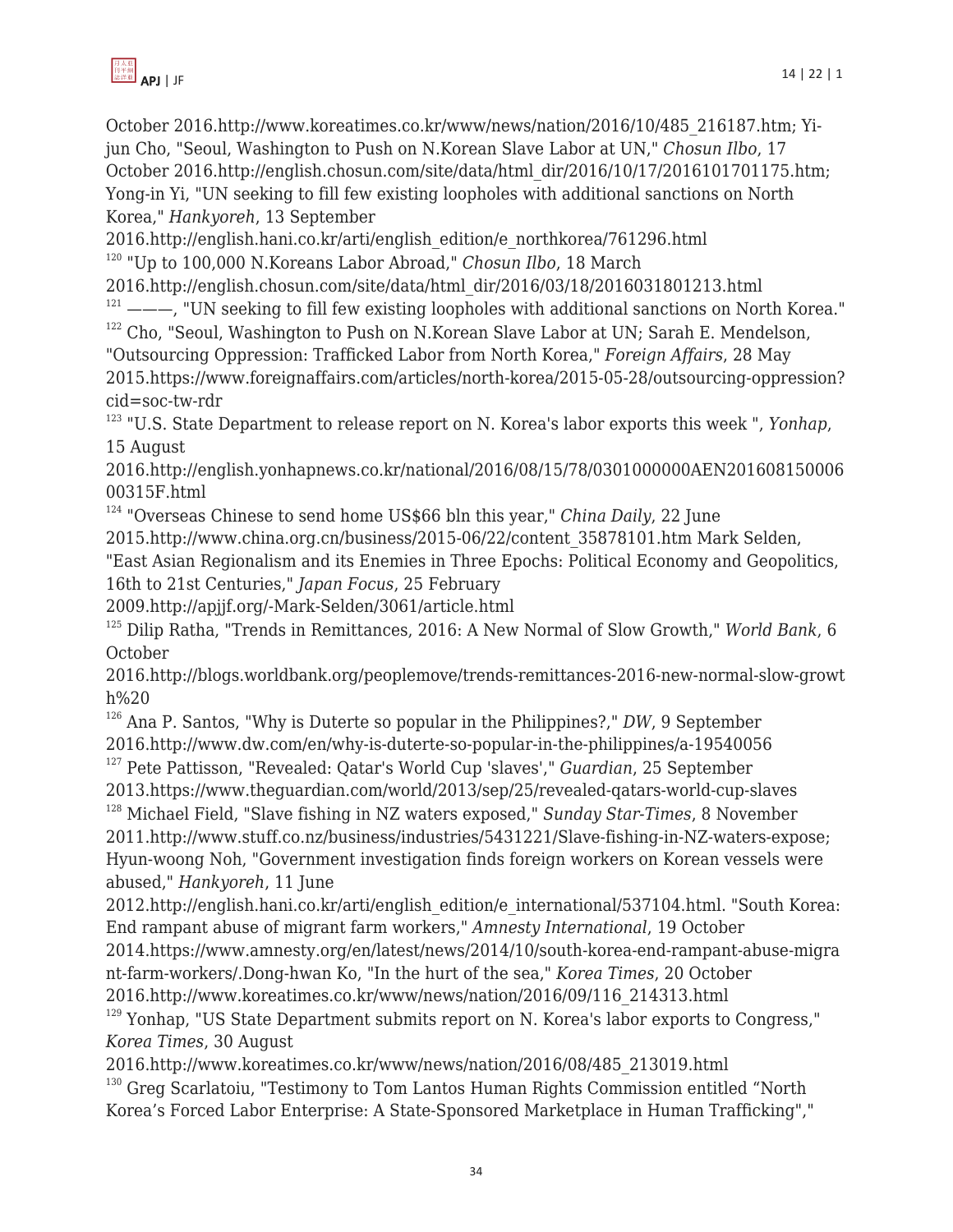

*Committee for Human Rights in North Korea*, 29 April

2015.https://www.google.co.nz/url?sa=t&rct=j&q=&esrc=s&source=web&cd=2&ved=0ahU KEwj2rNfUsebPAhXEPRoKHZ-

OAF8QFgggMAE&url=https%3A%2F%2Fwww.hrnk.org%2Fuploads%2Ffiles%2FStatement% 2520of%2520Greg%2520Scarlatoiu%2520-%2520FINAL-

FINAL.docx&usg=AFQjCNFkwyUFXD6Zu5lGZu21tV2D9k-8tg&sig2=GG52TC8q5i3x30dRHok R1w

<sup>131</sup> Pattisson, "Revealed: Qatar's World Cup 'slaves'."

<sup>132</sup> Andrei Lankov, "North Korean workers abroad aren't slaves," *NK News*, 27 November 2014.http://www.nknews.org/2014/11/north-korean-workers-abroad-arent-slaves/

<sup>133</sup> "60 Years of the Republic: Troop Dispatch to Vietnam ", *Chosun Ilbo*, 23 July

2008.http://english.chosun.com/w21data/html/news/200807/200807230025.htm; Charles Armstrong, "America's Korea, Korea's Vietnam," *Critical Asian Studies* 33, no. 4 (2001). <sup>134</sup> Editorial, "Second Middle East boom," *Korea Herald*, 3 March

2015.http://www.koreaherald.com/view.php?ud=2015030300051; Alon Levkowitz, "The Republic of Korea and the Middle East: Economics, Diplomacy, and Security," *Korea Economic Institute, Academic Papers Series*, August

2010.http://keia.org/sites/default/files/publications/APS-Levkowitz-FINAL%202010(MYM).pdf <sup>135</sup> Whan-woo Yi, "North Korea earning currency through fish sales," *Korea Times*, 19 October

2016.http://www.koreatimes.co.kr/www/news/nation/2016/10/485\_216394.html <sup>136</sup> Leo Byrne, "North Korea quadruples rice imports after flood," *NK Pro*, 3 November

2016.https://www.nknews.org/pro/north-korea-quadruples-rice-imports-after-flood/

<sup>137</sup> Gary Clyde Hufbauer et al., *Economic Sanctions Reconsidered*, 3rd ed. (Washington DC: Peterson Institute for International Economics, 2007). (Case 50-1)

<sup>138</sup> Andrei Lankov, "North Korea: Don't dream the impossible," *Bulletin of the Atomic Scientists*, 1 June 2016.http://thebulletin.org/north-koreas-nuclear-weapons-what-now. Georgiy D. Toloraya, "Byungjin vs the Sanctions Regime: Which Works Better?," *38 North*, 20 October 2016.http://38north.org/2016/10/gtoloraya102016/

<sup>139</sup> Gary Clyde Hufbauer, "Sanctions-Happy USA," *Washington Post*, 12 July 1998.http://www.petersoninstitute.org/publications/pb/pb.cfm?ResearchID=83. Andrew Osborn and Maria Tsvetkova, "Putin firms control with big win for Russia's ruling party," *Reuters*, 19 September

2016.http://www.reuters.com/article/us-russia-electon-idUSKCN11N0T6

<sup>140</sup> "KCNA on Tremendous Damage Done to DPRK by US ", *KCNA*, 24 June

2010.http://www.kcna.co.jp/item/2010/201006/news24/20100624-24ee.html. For comparison a Cuban estimate of the damage caused by the US embargo was \$125.9 billion;

<sup>141</sup> Ji-hye Jun, "NK-US thaw unlikely under Obama," *Korea Times*, 20 December

2015.http://www.koreatimes.co.kr/www/news/nation/2015/12/485\_193588.htm; Alexander Vorontsov, "The reasons for the crisis on the Korean Peninsula," *Strategic Culture Foundation*, 12 April

2013.http://www.strategic-culture.org/news/2013/04/12/the-reasons-for-the-crisis-on-the-kore an-peninsula.html

<sup>142</sup> Michael Auslin, "Kim Jong Untrustworthy," *Foreign Policy*, 11 January 2016.https://foreignpolicy.com/2016/01/11/kim\_jong\_un\_nuclear\_north\_korea; Michael Green,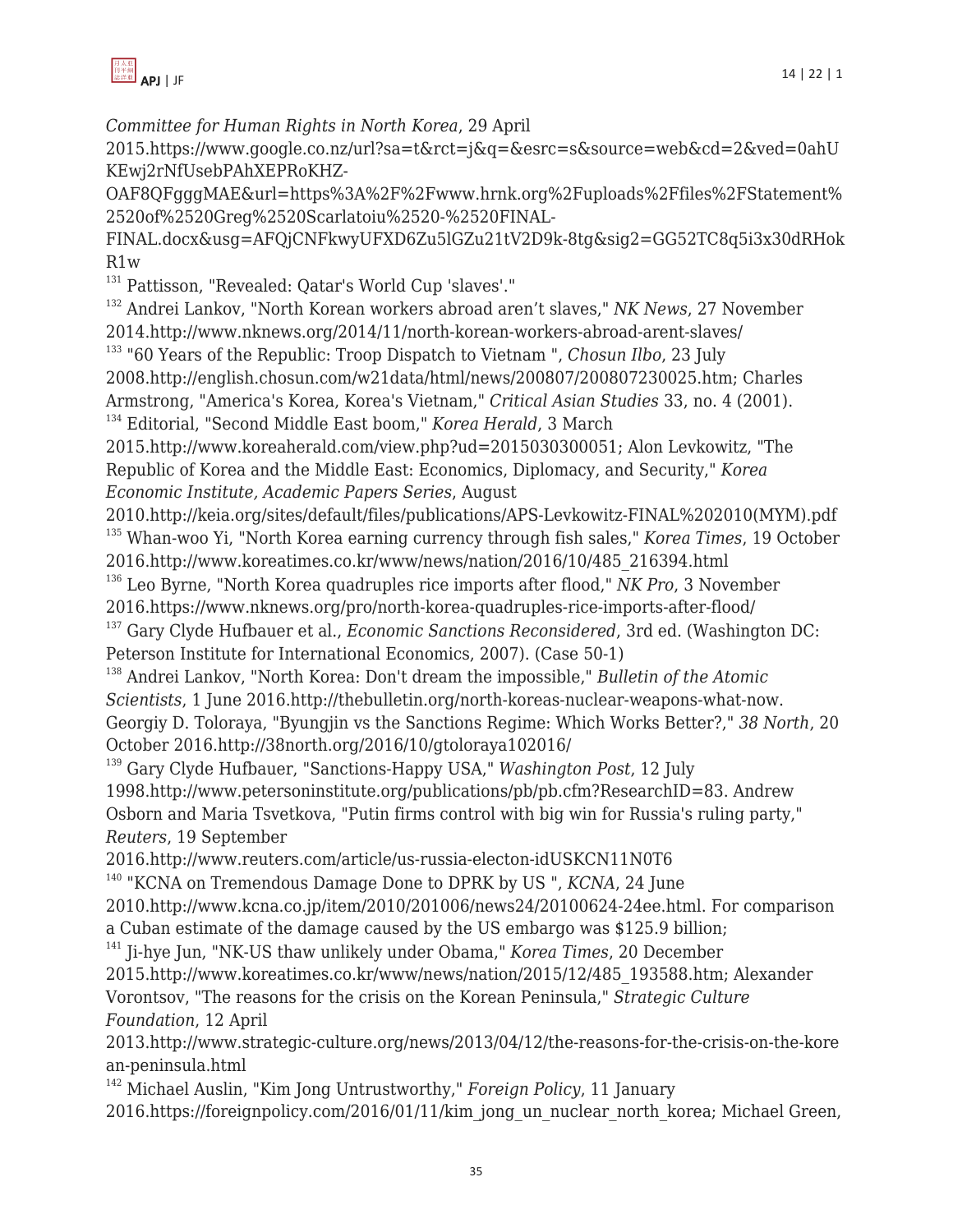

"Six Reasons Why Trump Meeting With Kim Jong Un Is a Very Bad Idea," *Foreign Policy*, 18 May

2016.http://foreignpolicy.com/2016/05/18/six-reasons-why-trump-meeting-with-kim-jong-un-isa-very-bad-idea/. Robert A. Manning and James Przystup, "What's Wrong with Both Sides of the North Korea Debate," *National Interest*, 9 October

2016.http://nationalinterest.org/feature/whats-wrong-both-sides-the-north-korea-debate-1798 3

<sup>143</sup> Babak Dehghanpisheh, "Iran's Khamenei: Nuclear Deal Proves Pointlessness of Negotiating With U.S.," *Haaretz*, 2 August 2016.http://www.haaretz.com/middle-east-news/iran/1.73469; Tim Arango, "Kurds Fear the U.S. Will Again Betray Them, in Syria," *New York Times*, 1 September

2016.http://www.nytimes.com/2016/09/02/world/middleeast/kurds-syria-turkey.html? r=; Andrew C. Kuchins, "That brief U.S.-Russia strategic partnership 15 years ago? New interviews reveal why it derailed.," *Washington Post*, 23 September

2016.https://www.washingtonpost.com/news/monkey-cage/wp/2016/09/23/that-brief-u-s-russia -strategic-partnership-15-years-ago-new-interviews-reveal-why-it-derailed/

<sup>144</sup> In-sun Kang, "Libya Intervention Makes It Harder to Denuclearize N.Korea," *Chosun Ilbo*, 30 March 2011.http://english.chosun.com/site/data/html\_dir/2011/03/30/2011033001315.htm; Christine Kim, "Libyans should have kept nukes, says Pyongyang," *Joongang Ilbo*, 24 March 2011.http://koreajoongangdaily.joins.com/news/article/article.aspx?aid=2933884

<sup>145</sup> Scott Snyder, "The Economic Costs of North Korean Nuclear Development," *Council on Foreign Relations*, 25 November

2013.http://blogs.cfr.org/asia/2013/11/25/the-economic-costs-of-north-korean-nuclear-develop ment; Joseph R. DeTrani, "North Korea's Irrational Approach to Diplomacy—Is There Any Hope?," *38 North*, 17 December 2013.http://38north.org/2013/12/jdetrani121713/

<sup>146</sup> Jeffrey Sachs, "The fatal expense of American imperialism," *Boston Globe*, 30 October 2016.http://www.bostonglobe.com/opinion/2016/10/30/the-fatal-expense-american-imperialis m/teXS2xwA1UJbYd10WJBHHM/story.html

<sup>147</sup> Dingli Shen, "What's Behind the North Korea Nuclear Test? ," *China.org*, 20 January 2013.http://www.china.org.cn/opinion/2013-01/20/content\_27741385.htm

<sup>148</sup> Seung-sik Yang, "N.Korea's Nuke Test 'Only Cost \$5 Million'," *Chosun Ilbo*, 12 September 2016.http://english.chosun.com/site/data/html\_dir/2016/09/12/2016091201285.html

<sup>149</sup> Tim Beal, "The transformation of the nuclear weapons calculus," *NK News*, 19 June 2014.http://www.nknews.org/2014/06/the-transformation-of-the-nuclear-weapons-calculus/

<sup>150</sup> Ha-young Choi, "North Korea to decrease national defense proportion this year," *NK News*, 31 March

2016.https://www.nknews.org/2016/03/north-korea-to-decrease-national-defense-proportion-t his-year/

<sup>151</sup> Toloraya, "Byungjin vs the Sanctions Regime: Which Works Better?."

<sup>152</sup> Kenneth N. Waltz, "The Spread of Nuclear Weapons: More May Better," *International Institute for Strategic Studies: Adelpi Papers* 171(1981).

<sup>153</sup> Simon Shen, "Have Nuclear Weapons Made the DPRK a Roque State? Studying the Korean Peninsula Crisis from the Waltzian Theory," *Journal of Comparative Asian Development* 10, no. 2 (2011). Seymour M. Hersh, *The Samson Option: Israel's Nuclear Arsenal and American*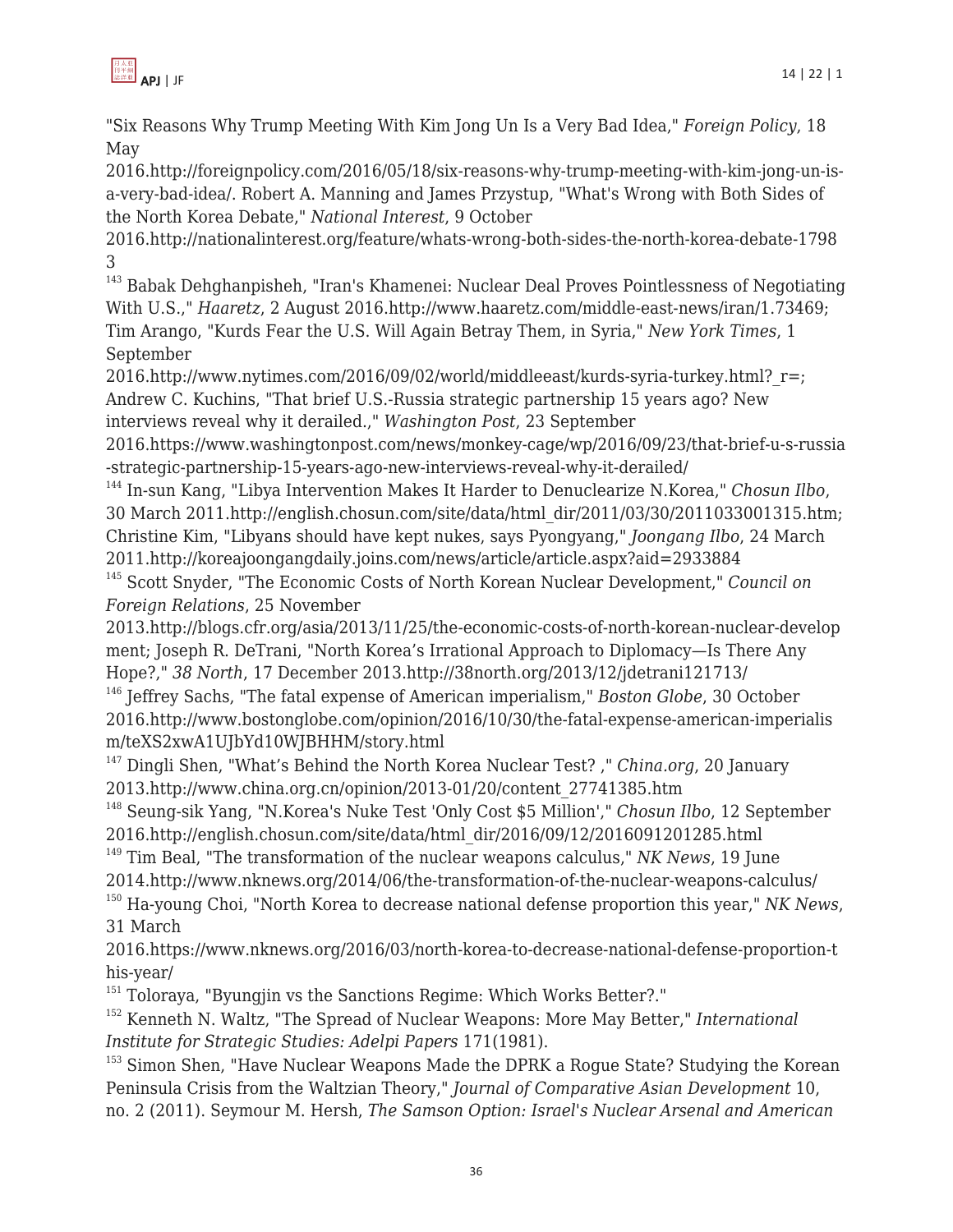

*Foreign Policy* (New York: Random House, 1991).

<sup>154</sup> "Crucial Statement of KPA Supreme Command," *KCNA*, 24 February

2016.http://www.oananews.org/content/news/politics/crucial-statement-kpa-supreme-comman d

<sup>155</sup> "KPA Mission Statement on US-S. Korea Joint Military Exercises," *KCNA*, 27 February 2011.http://www.kcna.co.jp/item/2011/201102/news27/20110227-24ee.html

<sup>156</sup> James R. Clapper, "A Conversation With James Clapper," *Council on Foreign Relations*, 25 October 2016.http://www.cfr.org/intelligence/conversation-james-clapper/p38426

 $157$  Gompert, Cevallos, and Garafola, "War with China: Thinking through the Unthinkable; Peter Apps, "Commentary: Here's how a U.S.-China war could play out," *Reuters*, 9 August 2016.http://www.reuters.com/article/us-commentary-china-apps-idUSKCN10I0WB

<sup>158</sup> Robert Farley, "Asia's Greatest Fear: A U.S.-China War," *National Interest*, 9 June 2014.http://nationalinterest.org/feature/asia-flames-us-china-war-10621?page=show

<sup>159</sup> Sydney J. Freedberg Jr., "China's Fear Of US May Tempt Them To Preempt: Sinologists " *Breaking Defense*, 1 October

2013.http://breakingdefense.com/2013/10/chinas-fear-of-us-may-tempt-them-to-preempt-sinol ogists/

<sup>160</sup> Richard Sanders, "How to Start a War: The American Use of War Pretext Incidents," *Global Research*, 2 May 2002.http://www.globalresearch.ca/index.php?context=va&aid=28554

<sup>161</sup> Tim Beal, "North Korean satellites and rocket science," *NK News*, 3 February

2016.https://www.nknews.org/2016/02/north-korean-satellites-and-rocket-science/

<sup>162</sup> "A Rare Congress and Mixed Signals in North Korea," *STRTFOR*, 5 May

2016.https://www.stratfor.com/analysis/rare-congress-and-mixed-signals-north-korea

<sup>163</sup> John Schilling, "Musudan Could Be Operational Sooner Than Expected," *38 North*, 17 October 2016.http://38north.org/2016/10/jschilling101716/

<sup>164</sup> Tim Beal, "The Dangerous Year, 2017 – Part 1," *Zoom in Korea*, 20 July

2016.http://www.zoominkorea.org/the-dangerous-year-2017-part-1; ———, "The Dangerous Year, 2017 – Part 2," *Zoom in Korea*, 28 July

2016.http://www.zoominkorea.org/the-dangerous-year-2017-part-2/

 $165$  Michael Kranish, "Hillary Clinton regrets her Iraq vote. But opting for intervention was a pattern," *Washington Post*, 15 September

2016.https://www.washingtonpost.com/politics/hillary-clinton-regrets-her-iraq-vote-but-opting -for-intervention-was-a-

pattern/2016/09/15/760c23d0-6645-11e6-96c0-37533479f3f5\_story.htm; "'Surgical' U.S. strike on N. Korea would lead to 'bloodbath,' war with China: expert warns," *Yonhap*, 1 November

2016.http://english.yonhapnews.co.kr/northkorea/2016/11/01/0401000000AEN201611010002 00315.html

<sup>166</sup> Anna Fifield and Yoonjung Seo, "South Korea's presidency 'on the brink of collapse' as scandal grows," *Washington Post*, 29 October

2016.https://www.washingtonpost.com/world/asia\_pacific/south-koreas-presidency-on-the-brin k-of-collapse-as-scandal-grows/2016/10/28/7639a2cc-1700-4ef7-

a3a4-661b3ff989c4\_story.htm; Hyo-jin Kim, "Hard-line N. Korea policy put on line," *Korea Times*, 30 October